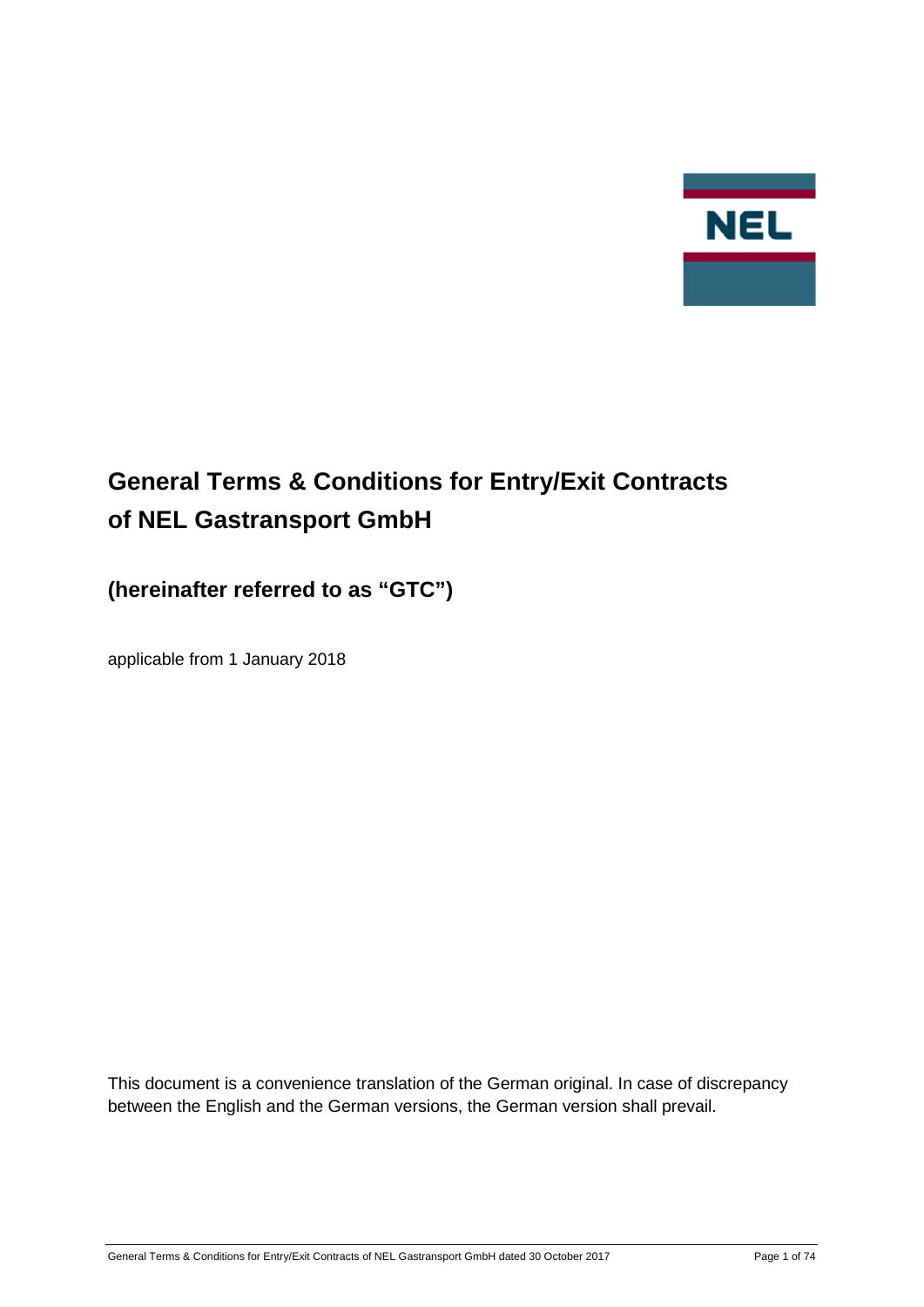

| <b>Table of contents</b>                                                                                                                                                        |    |
|---------------------------------------------------------------------------------------------------------------------------------------------------------------------------------|----|
| Section 1 Conclusion of contract                                                                                                                                                | 5  |
| Section 2 Definitions of terms                                                                                                                                                  | 8  |
| Section 2a Admission to the primary capacity platform and to systems of the transmission<br>system operator for processing network access                                       | 10 |
| Section 2b Availability of the systems of the transmission system operator for processing<br>network access                                                                     | 12 |
| Section 3 Scope of the entry contract                                                                                                                                           | 12 |
| Section 4 Purpose of the exit contract                                                                                                                                          | 13 |
| Section 5 General entry and exit requirements                                                                                                                                   | 13 |
| Section 6 Preconditions for use of booked capacity at market area interconnection and<br>cross-border interconnection points                                                    | 14 |
| Section 7 Inclusion of entry and exit points in balancing groups                                                                                                                | 15 |
| Section 8 Bundled booking points                                                                                                                                                | 16 |
| Section 9 Capacity products                                                                                                                                                     | 17 |
| Section 10 Conversion of interruptible capacity or firm capacities with interruptible<br>elements                                                                               | 19 |
| Section 11 Registration and deregistration of network use for supply to end-consumers                                                                                           | 20 |
| Section 12 Nomination and renomination at market area interconnection points and<br>cross-border interconnection points                                                         | 21 |
| Section 13 Nomination and renomination                                                                                                                                          | 23 |
| Section 13a Operational processing of nominations                                                                                                                               | 25 |
| Section 13b Communication test                                                                                                                                                  | 26 |
| Section 13c Alignment of nominations ("Matching")                                                                                                                               | 27 |
| [applicable until 31 March 2018] Section 13d Over-nomination at market area<br>interconnection and cross-border interconnection points                                          | 27 |
| [applicable as of 1 April 2018] Section 13 d Over-nomination at market area<br>interconnection points and cross-border interconnection points and at storage<br>facility points | 27 |
| Section 14 Nomination replacement procedure                                                                                                                                     | 28 |
| Section 15 Technical feed in and offtake notices                                                                                                                                | 29 |
| Section 16 Surrender of capacity                                                                                                                                                | 29 |
| Section 17 Offering by transmission system operator of firm capacity left unused at short<br>notice in accordance with Section 16 (2) GasNZV                                    | 31 |
| Section 18 Withdrawal of capacity left unused for a significant time in accordance with<br>Section 16 (3) and (4) GasNZV                                                        | 31 |
| Section 18a Withdrawal of capacities insufficiently used in the long term at market area<br>and cross border interconnection points                                             | 32 |
| Section 19 Secondary trading                                                                                                                                                    | 32 |
| Section 20 Technical requirements                                                                                                                                               | 33 |
| Section 21 Non-compliance with gas quality or pressure specification                                                                                                            | 36 |
| Section 22 Allocation of quantities                                                                                                                                             | 36 |

[Section 23 Meter operation and metering](#page-36-0) 37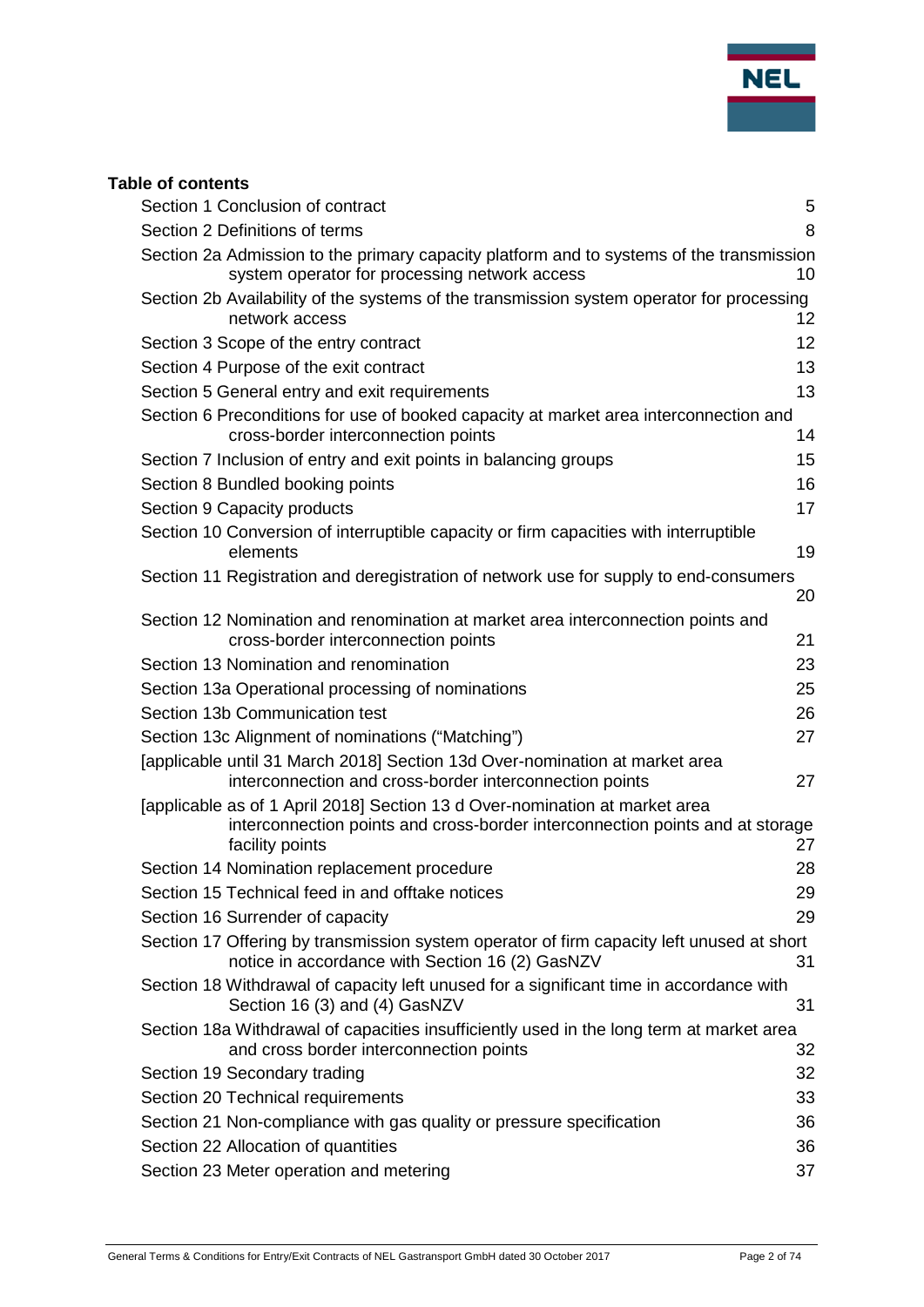| NEL |  |
|-----|--|
|     |  |
|     |  |

|                           | Section 24 SLP surplus and shortfall quantities                                  | 40 |
|---------------------------|----------------------------------------------------------------------------------|----|
| <b>Section 25 Tariffs</b> |                                                                                  | 42 |
|                           | Section 26 Invoicing and payment                                                 | 44 |
| Section 27 Taxes          |                                                                                  | 45 |
|                           | Section 28 Maintenance                                                           | 46 |
|                           | Section 29 Interruption of interruptible capacity                                | 47 |
|                           | Section 29a Reduction procedure for firm capacity nomination                     | 48 |
|                           | Section 30 Capacity overrun                                                      | 48 |
|                           | Section 31 Suspension or amendment of contractual obligations                    | 49 |
|                           | Section 32 Transmission System Operator's contact persons and availability       | 51 |
|                           | Section 33 Data transmission and data processing                                 | 51 |
|                           | Section 34 Force majeure                                                         | 51 |
| Section 35 Liability      |                                                                                  | 52 |
| Section 36 Deposit        |                                                                                  | 53 |
|                           | Section 36a Advance payment                                                      | 57 |
|                           | Section 37 Termination of contract                                               | 58 |
|                           | Section 38 Good faith clause                                                     | 59 |
|                           | Section 39 Confidentiality                                                       | 59 |
|                           | Section 40 Legal succession                                                      | 60 |
|                           | Section 41 Contract amendments                                                   | 60 |
|                           | Section 42 Severability                                                          | 61 |
| Section 43 Text form      |                                                                                  | 61 |
|                           | Section 44 Venue for disputes and applicable law                                 | 62 |
|                           | Section 45 List of appendices                                                    | 62 |
|                           |                                                                                  |    |
|                           | Appendix GTC 1: § 18 Low Pressure Connection Ordinance                           |    |
|                           | (Niederdruckanschlussverordnung / NDAV)                                          | 63 |
|                           |                                                                                  |    |
| Appendix GTC 2:           | Supplementary Terms & Conditions of NEL Gastransport GmbH 65                     |    |
| Section 1                 | <b>Dynamically Allocable Capacity</b>                                            | 65 |
| Section 2                 | <b>Allocation Procedure</b>                                                      | 65 |
| Section 3                 | Usage of IT-portals                                                              | 65 |
| Section 4                 | <b>Invoicing and Payment</b>                                                     | 66 |
| Section 5                 | Over-nomination without capacity inclusion                                       | 66 |
| Appendix GTC 3:           | Supplementary Terms & Conditions of Business of NEL                              |    |
|                           | Gastransport GmbH for allocating new technical capacities as of 06 March<br>2017 | 67 |
| Article 1                 | General, scope                                                                   | 67 |
| Article 2                 | Marketing horizon                                                                | 68 |
| Article 3                 | Conclusion of contracts                                                          | 68 |
| Article 4                 | Auction process                                                                  | 69 |
| Article 5                 | <b>Tariffs</b>                                                                   | 70 |
|                           |                                                                                  |    |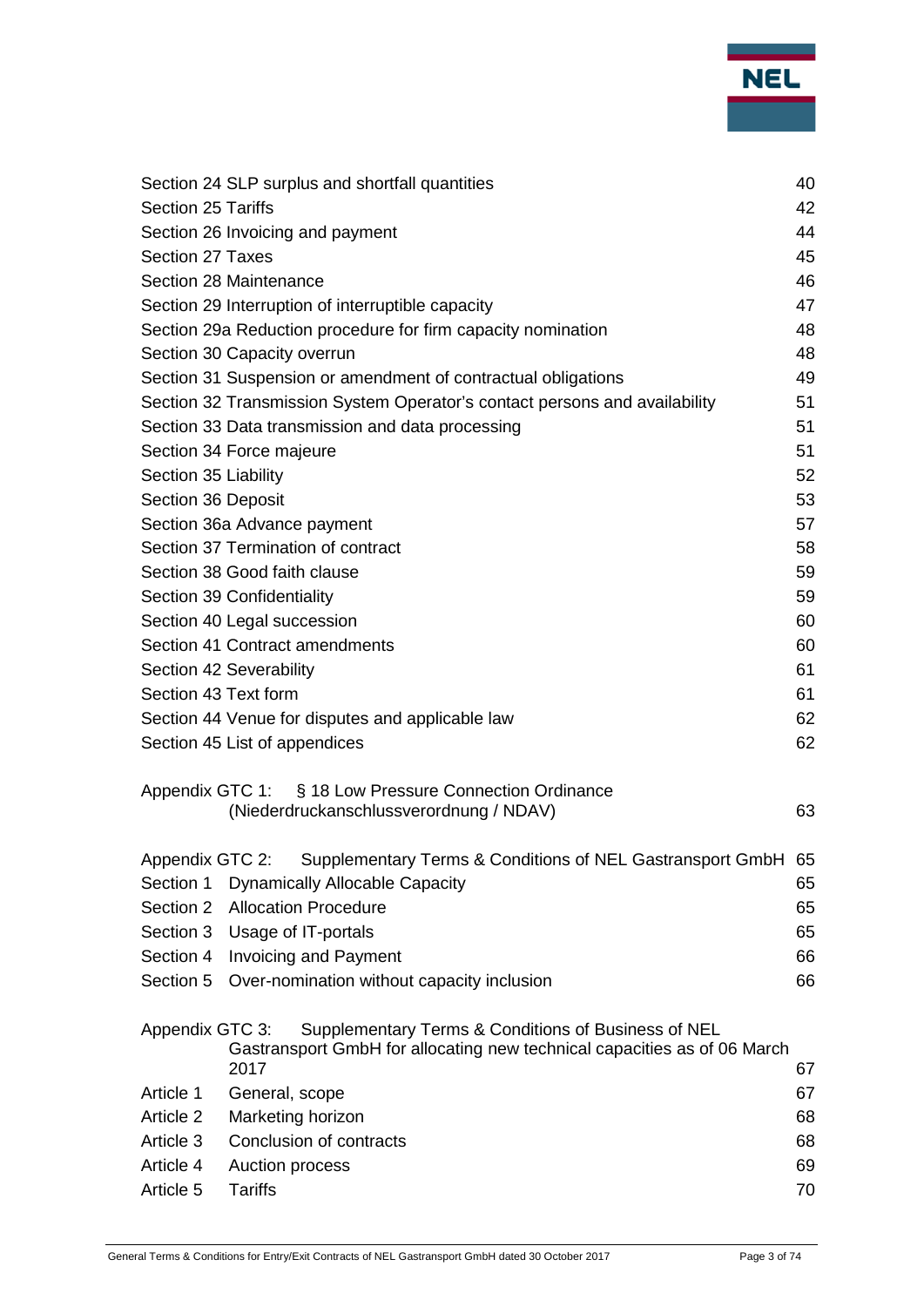

| Article 6 | Rights and obligations of the transmission system operator and the transport |    |  |
|-----------|------------------------------------------------------------------------------|----|--|
|           | customer                                                                     | 71 |  |
| Article 7 | Special right of termination                                                 | 72 |  |
| Article 8 | List of appendices                                                           | 73 |  |
|           |                                                                              |    |  |

[Appendix STC 1 for allocating technical capacity:](#page-73-0)

[Maximum tariff limit for the special right of termination in accordance with article 7 \(2\) of](#page-73-1)  [the Supplementary Terms and Conditions of Business of NEL Gastransport](#page-73-1)  [GmbH for allocating new technical capacities as of 06 March 2017](#page-73-1) 74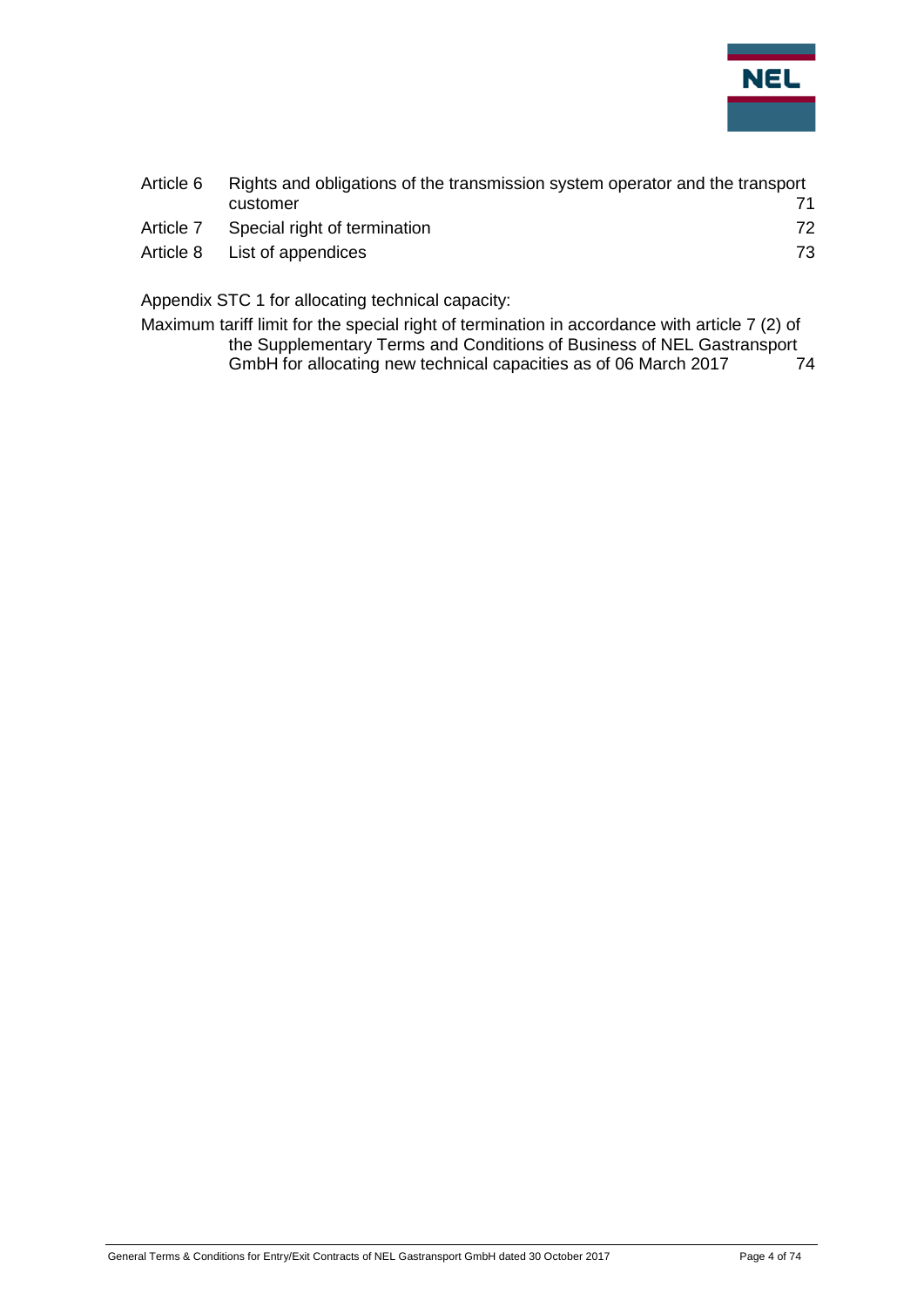

#### **Section 1 Conclusion of contract**

- <span id="page-4-0"></span>1. The shipper concludes this entry/exit contract via the primary capacity platform jointly operated by the transmission system operators. The preconditions for contract conclusion are registration as shipper on the primary capacity platform and acceptance by the transmission system operator as a shipper pursuant to Section 2a. Registration on the primary capacity platform jointly operated by the transmission system operators in accordance with Section 6 of the Gas Network Access Ordinance (GasNZV) shall be governed by the terms and conditions for the primary capacity platform published on the primary capacity platform operator's website. In the event of a failure of the primary capacity platform or the connected systems of the transmission system operators, booking requests for dayahead capacity may be forwarded in text form direct to the transmission system operator. For this, the transmission system operator may offer alternative automated facilities. In this case, capacities shall be allocated at the regulated daily capacity tariff to the best of the transmission system operator's ability and without any guarantee on the basis of the chronological order in which binding requests are received.
- 2. [applicable until 31 March 2018] The entry/exit contract for entry or exit capacity at market area interconnection points as well as at cross-border interconnection points shall be concluded upon the allocation of capacity at the end of the auction. Without prejudice to the foregoing clause, the entry or exit contract for interruptible within-day entry or exit capacities shall be concluded in the over-nomination procedure according to Section 13d hereinafter.

[applicable as of 1 April 2018] The entry/exit contract for entry or exit capacity at market area interconnection points, at cross-border interconnection points as well as storage facilities shall be concluded upon the allocation of capacity at the end of the auction. Without prejudice to the foregoing clause, the entry or exit contract for interruptible withinday entry or exit capacities shall be concluded in the over-nomination procedure according to Section 13d hereinafter.

- 3. [applicable until 31 March 2018] The following capacity types shall be allocated in the chronological order in which binding requests are received:
	- a) Exit capacity to end-consumers and storage facilities,
	- b) Entry capacity from storage, production and LNG facilities, and
	- c) Entry capacity from facilities within the meaning of Section 6 of GasNZV for biogas injection.

In these cases the contract shall be concluded upon receipt by the shipper of an electronic booking confirmation. Day-ahead capacity may only be booked until 18:00 hours.

[applicable as of 1 April 2018] The following capacity types shall be allocated in the chronological order in which binding requests are received: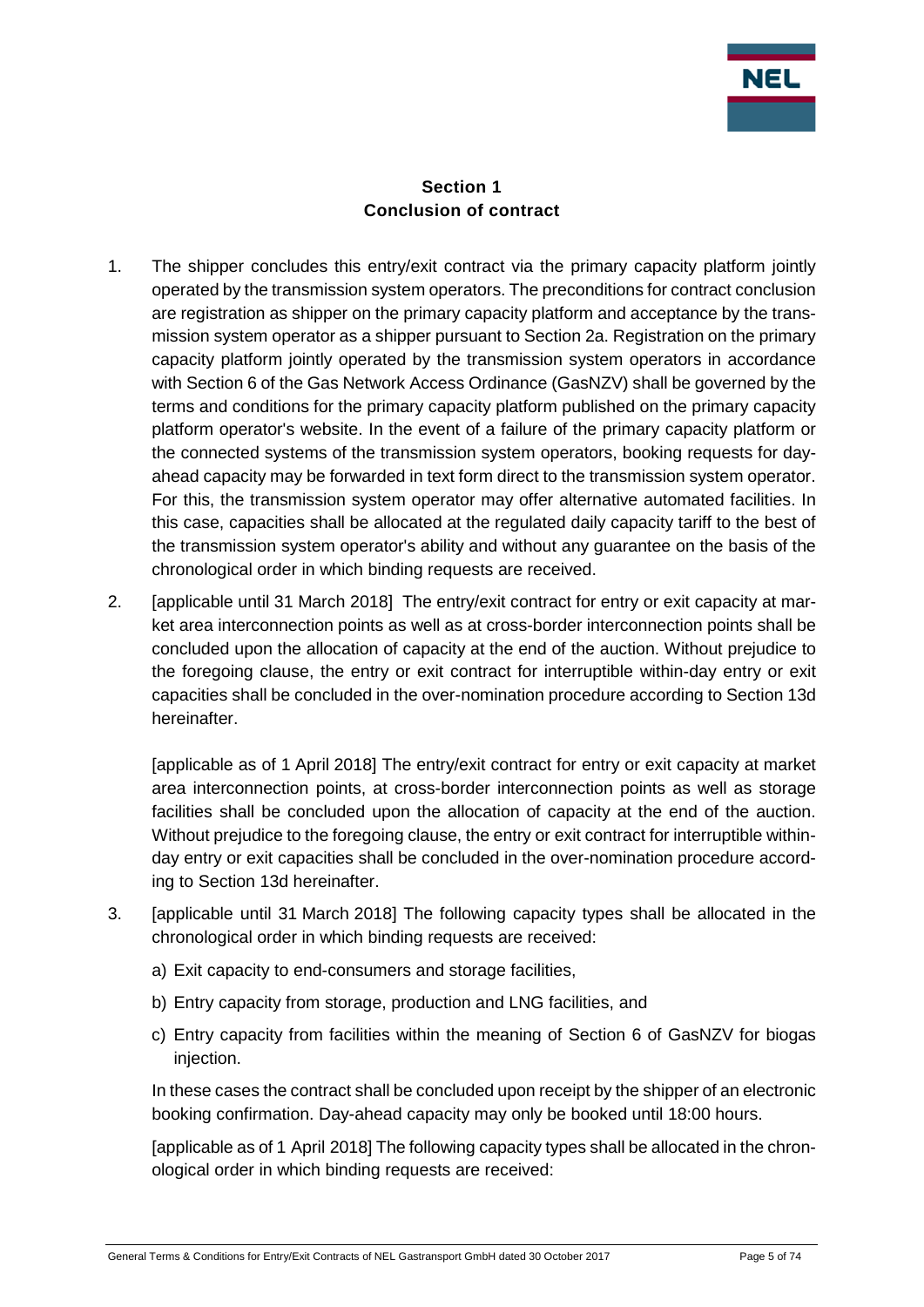

- a) Exit capacity to end-consumers,
- b) Entry capacity from production and LNG facilities, and
- c) Entry capacity from facilities within the meaning of Section 6 of GasNZV for biogas injection.

In these cases the contract shall be concluded upon receipt by the shipper of an electronic booking confirmation. Day-ahead capacity may only be booked until 18:00 hours.

- 4. Entry/exit contracts in accordance with Paragraph 3 may be concluded as follows: with a term of
	- one year or longer  $-$  at any time,
	- one quarter starting on 1 October, 1 January, 1 April or 1 July in accordance with the marketing of capacities according to Paragraph 2 no earlier than on the day of the start of the first yearly auction for quarterly capacity, which is published on the primary capacity platform,
	- less than one year but not equal to one quarter  $-$  a minimum of 3 months prior to commencement of the contract term,
	- less than one month a minimum of one month prior to commencement of the contract term
	- exactly one gas day  $-$  a minimum of one month prior and up to 3 hours latest to commencement of the contract term,
	- less than one gas day for exit points of end-consumers, subject to Paragraph  $5 a$ minimum of 2 hours prior and up to 1 hour latest to commencement of the contract term to the full hour,
	- [applicable until 31 March 2018] less than one gas day a minimum of 4 hours prior and up to 3 hours latest to commencement of the contract term for entry and exit points for storage facilities on the full hour.
- 5. The transmission system operator shall be entitled to enlarge the lead time according to Paragraph 4, sub-item 6 from 1 hour up to 3.5 hours to commencement of the contract term on the full hour, particularly for one or more of the following criteria for the sake of integrity of the network especially for end consumers with generally unpredictable, extremely high and volatile gas consumption at individual exit points:
	- i. capacity demand at the respective network connection point,
	- ii. possibility, availability and lead time of a necessary buffering of line pack,
	- iii. characteristics of topology of the network like
		- a. distance to the next facility for pressure provision,
		- b. pipeline diameter,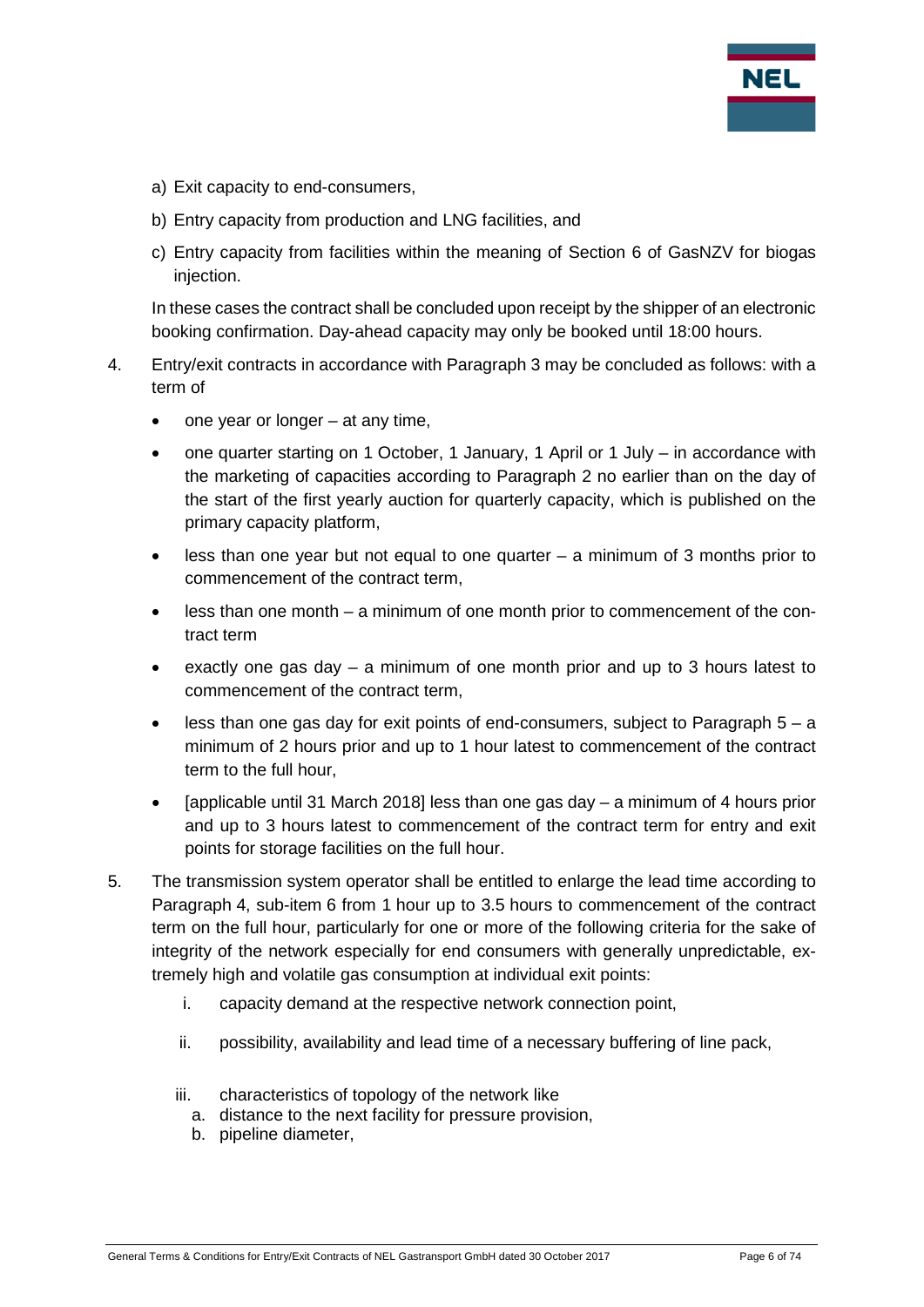

- c. density of end consumers with unpredictable, extremely high and volatile gas consumption,
- iv. profile and predictability of the respective end consumers load profile.

The extension of lead time takes place in steps of 15 minutes and is to be justified by the transmission system operator for each of the respective exit points on its website with reasonable lead time. The lead time according to Paragraph 4 sub-item 6 from up to 2 hours shall extend respectively.

The right of the transmission system operator to stipulate technical offtake notices as well as compliance with technical restrictions pursuant to Section 8 (5) GasNZV will remain unaffected.

6. The supplementary terms and conditions of the respective transmission system operator in the version applicable at the time of entry/exit contract conclusion shall be an integral part of this contract. In the event of conflict between the provisions of the entry/exit contract and the respective transmission system operator's supplementary terms and conditions, the terms of this entry/exit contract shall have precedence over said supplementary terms and conditions. Deviations from this entry/exit contract are possible to provide bundling at cross-border interconnection points.

For the allocation of incremental capacities pursuant to Article 3 (1) of Regulation (EU) No. 2017/459 of the Commission dated 16 March 2017 establishing a network code on capacity allocation mechanisms in gas transmission systems and repealing Regulation (EU) No. 984/2013 as at the time these General Terms & Conditions take effect, the transmission system operators may specify additional and/or deviating provisions in respect of this entry/exit contract in the supplementary terms and conditions of the transmission system operator. These supplementary and/or divergent provisions in the supplementary terms and conditions of the transmission system operator represents the general terms and conditions pursuant to Article 27 Paragraph 3(e) and Article 28 Paragraph 1(b) of Regulation (EU) No. 2017/459 which a shipper has to accept to take part in the process for the binding allocation of incremental capacity and to gain access to capacity including possible deposits and specifications thereto how possible delays to capacity provision or disruption of the project are contractually stipulated. Supplementary terms and conditions of the transmission system operator for the allocation of incremental capacities at market area and cross-border interconnection points pursuant to Article 2 (3) of Regulation (EU) No. 984/2013 of the Commission dated 14 October 2013 as amended on 1 October 2016 will remain unaffected by this General Terms and Conditions. The supplementary terms and conditions referred to in the previous sentence shall prevail for concluded entry and exit contracts at the effective date of this General Terms and Conditions.

The transmission system operator and the shipper may agree on provisions deviating from this contract to realise projects pursuant to Section 39 GasNZV.

7. The inclusion of any general terms and conditions of the shipper is contradicted.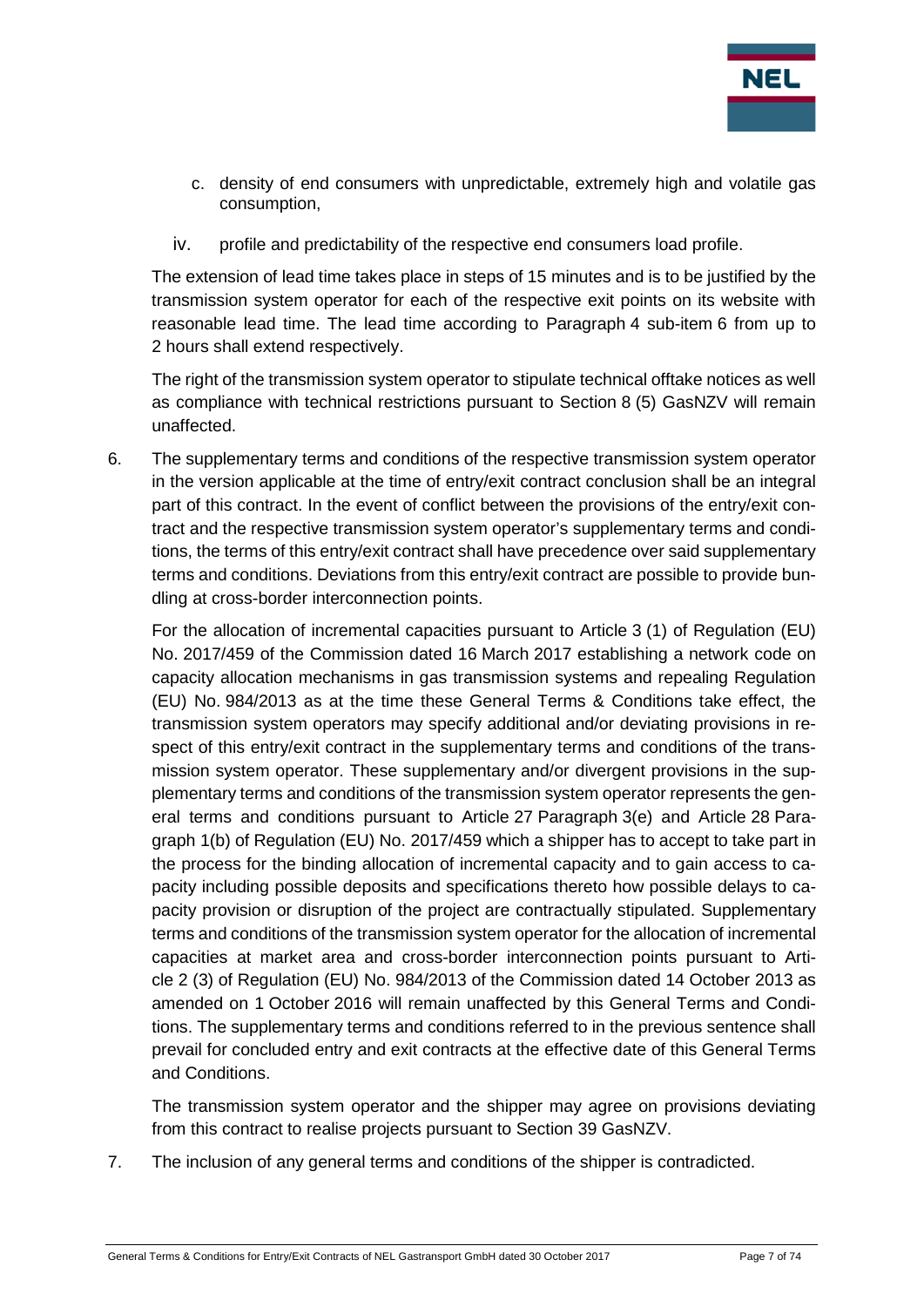

#### **Section 2 Definitions of terms**

<span id="page-7-0"></span>The definitions of terms set forth in the following shall apply. Terms used in the singular also imply the plural.

- 1. Bundled capacity: exit capacity and the corresponding entry capacity that a shipper can book together in a single procedure.
- 2. Bundled booking point: consolidation of a bookable exit point and a bookable entry point between two domestic or one domestic and one foreign market area into a single point at which shippers can book bundled capacity.
- 3. Bundled nomination: a single nomination for a bundled booking point.
- 4. Day-ahead capacity: capacity bookable on the day before delivery as daily capacity.
- 5. Within-day capacity: capacity pursuant to Section 2 No. 13a GasNZV which, after the end of the day-ahead auction, is offered and allocated for the respective delivery day from the first full hour of booking to the end of said delivery day.
- 6. Primary capacity platform: booking platform jointly operated by transmission system operators.
- 7. Connection user

In accordance with Section 1 (3) NDAV (Ordinance Concerning General Conditions for Network Connection), shall also apply to medium and high-pressure networks.

8. Exit network operator

Network operator with whom the shipper concludes an exit/withdrawal contract in accordance with Section 3 (1) sentence 1 GasNZV, also in the form of a supplier framework agreement.

9. Exit point

A point within a market area where gas can be withdrawn by a shipper from a network operator's network to supply end-consumers or for injection into storage, or for transfer at market area boundaries and national borders. Several exit points grouped together within a zone in accordance with Section 11 (2) GasNZV shall also be deemed to be an exit point.

10. BEATE

Decision by the Federal Network Agency on provisions for the conversion of annual demand charges to demand charges for capacity rights of less than one year and for the proper determining of transport tariffs according to Section 15 (2) to (7) GasNEV of 24 March 2015 (Ref. BK9-14/608).

11. Balancing calorific value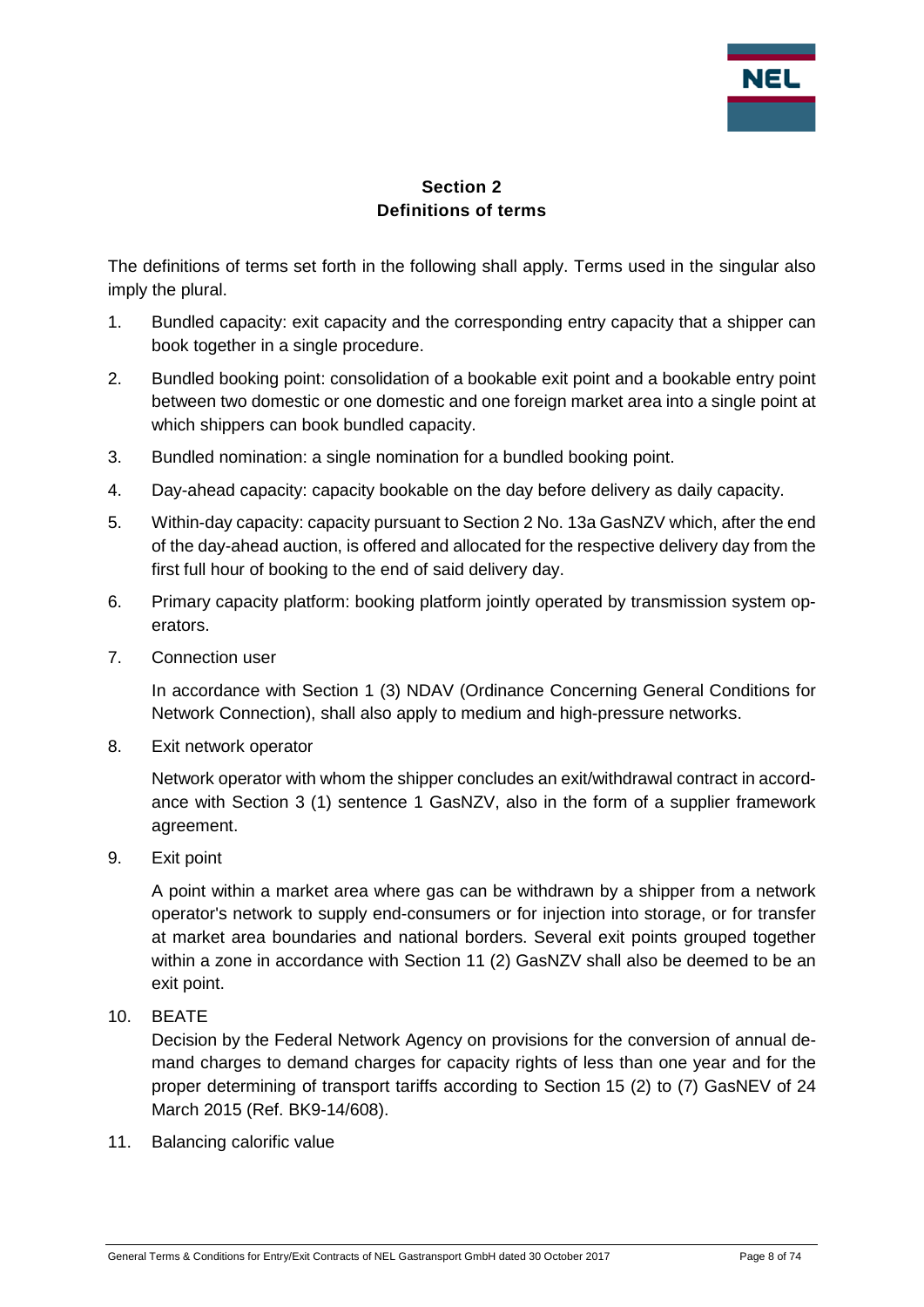

Balancing calorific value is an advance estimate of an invoicing gross calorific value in a given calorific value area. It is subject to monthly review if necessary. A calorific value area is a network area in which a single invoicing gross calorific value is applied.

12. Balancing group number

A unique number assigned by the market area coordinator for a balancing group that principally serves the identification of gas quantity nominations/renominations.

13. Entry network operator

Network operator with whom the shipper concludes an entry/injection contract in accordance with Section 3 (1) sentence 1 GasNZV.

14. Entry point

A point within a market area where a shipper can transfer gas into the network operator's network from national borders, market area boundaries, domestic sources and production plants, LNG plants, biogas plants and storage facilities. Several entry points grouped together within a zone in accordance with Section 11 (2) GasNZV shall also be deemed to constitute an entry point.

15. Active transmission system operator

Transmission system operator designated by the transmission system operators connected at a market area interconnection point or at a cross-border interconnection point to receive the bundled nomination and to pass on said bundled nomination to the passive transmission system operator.

16. Passive transmission system operator

Transmission system operator receiving the bundled nomination from the active transmission system operator.

17. Active balancing group manager

Balancing group manager into whose balancing group the bundled capacity booked with the active transmission system operator has been included.

18. Passive balancing group manager

Balancing group manager into whose balancing group the bundled capacity booked with the passive transmission system operator has been included.

19. Gas business year

The period from 1 October, 06:00 a.m. of a given calendar year until 1 October, 06:00 a.m. of the following calendar year.

20. GeLi Gas (supplier business processes)

Uniform business processes and data formats determined by the Federal Network Agency (doc. no. BK7-06-067) dated 20 August 2007, or any directive replacing or amending this determination of the Federal Network Agency.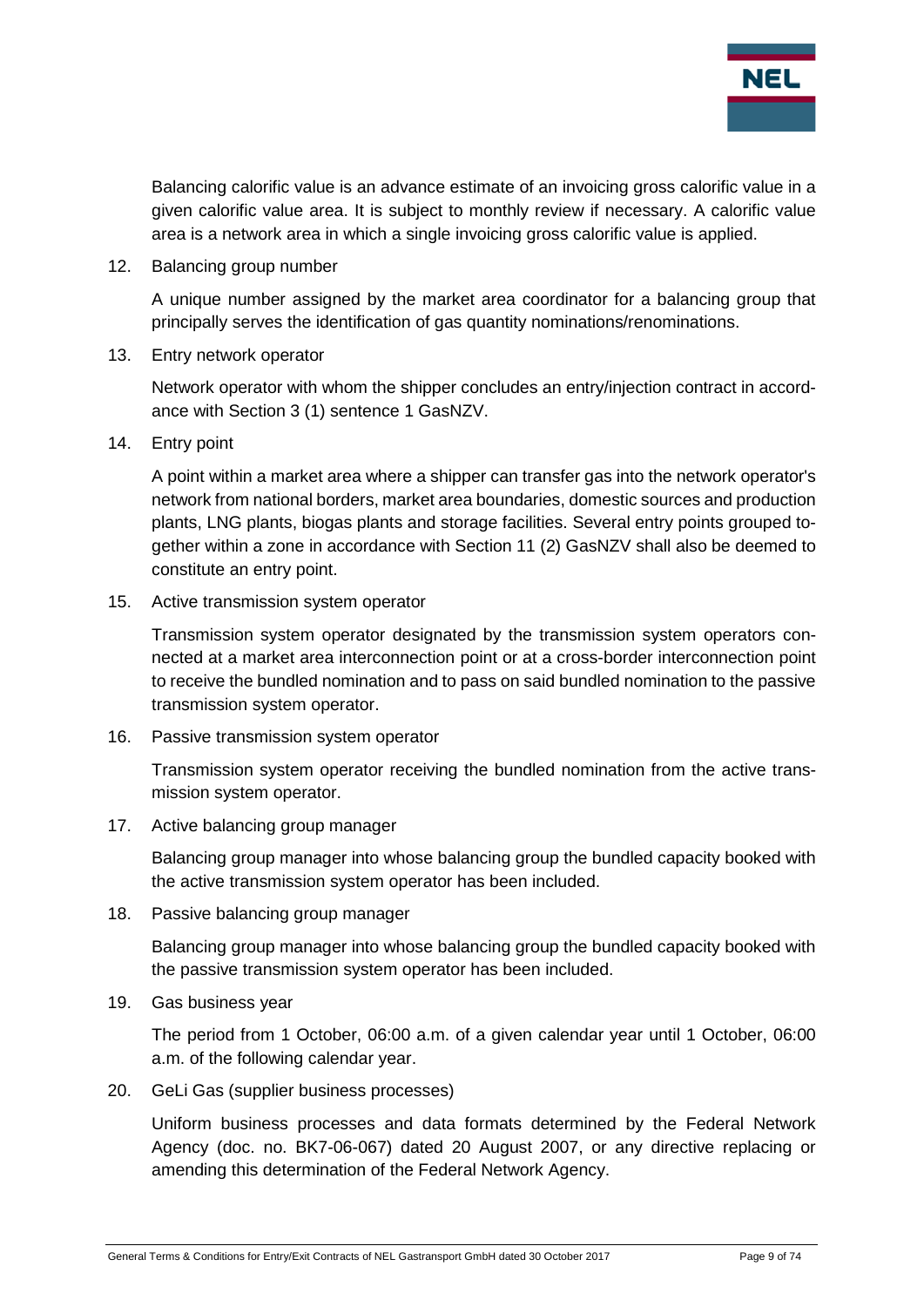

#### 21. Capacity

Maximum hourly flow rate at an entry or exit point, expressed in kWh/h.

22. KARLA Gas

Determination in the matter of Capacity Management and Auction Proceedings in the Gas Sector issued by the Federal Network Agency (BNetzA) (Reference BK7-10-001) dated 24 February 2011 or a BNetzA determination which supplements or supersedes that determination.

23. Flow commitment

The contractual agreements outlined under Section 9 (3) sentence 2 no. 1 GasNZV.

24. Month M

Month M is the delivery month. The delivery month corresponds to the period from day 1, 06:00 hours of the delivery month until day 1, 06:00 hours of the following month.

25. Sub-balancing account

Sub-balancing accounts are accounts assigned to a balancing group that allow entry and exit quantities to be assigned to shippers and/or partial quantities to be clearly tracked.

26. Day D

Day D is the delivery day, which commences at 06:00 hours and ends on the following day at 06:00 hours

27. Interruptible capacity

Capacity offered by the transmission system operator on an interruptible basis. The transmission system operator may interrupt the use of interruptible capacity.

28. Business days

In deviation from the definition of business days given in Section 2 no. 16 GasNZV, 'business days', with reference to deadlines, shall include every day except Saturdays, Sundays and public holidays. Any day recognised as a public holiday in any German Federal State shall be deemed to be a public holiday. 24 and 31 December shall always be deemed to be public holidays.

29. For all time indications, the official German time (Central European Time or Central European Summer Time (CET/CEST), as the case may be) shall apply.

#### **Section 2a**

# <span id="page-9-0"></span>**Admission to the primary capacity platform and to systems of the transmission system operator for processing network access**

1. The transmission system operator may request from the shipper a copy of its entry in the register of companies or, in the case of foreign shippers, equivalent documents to provide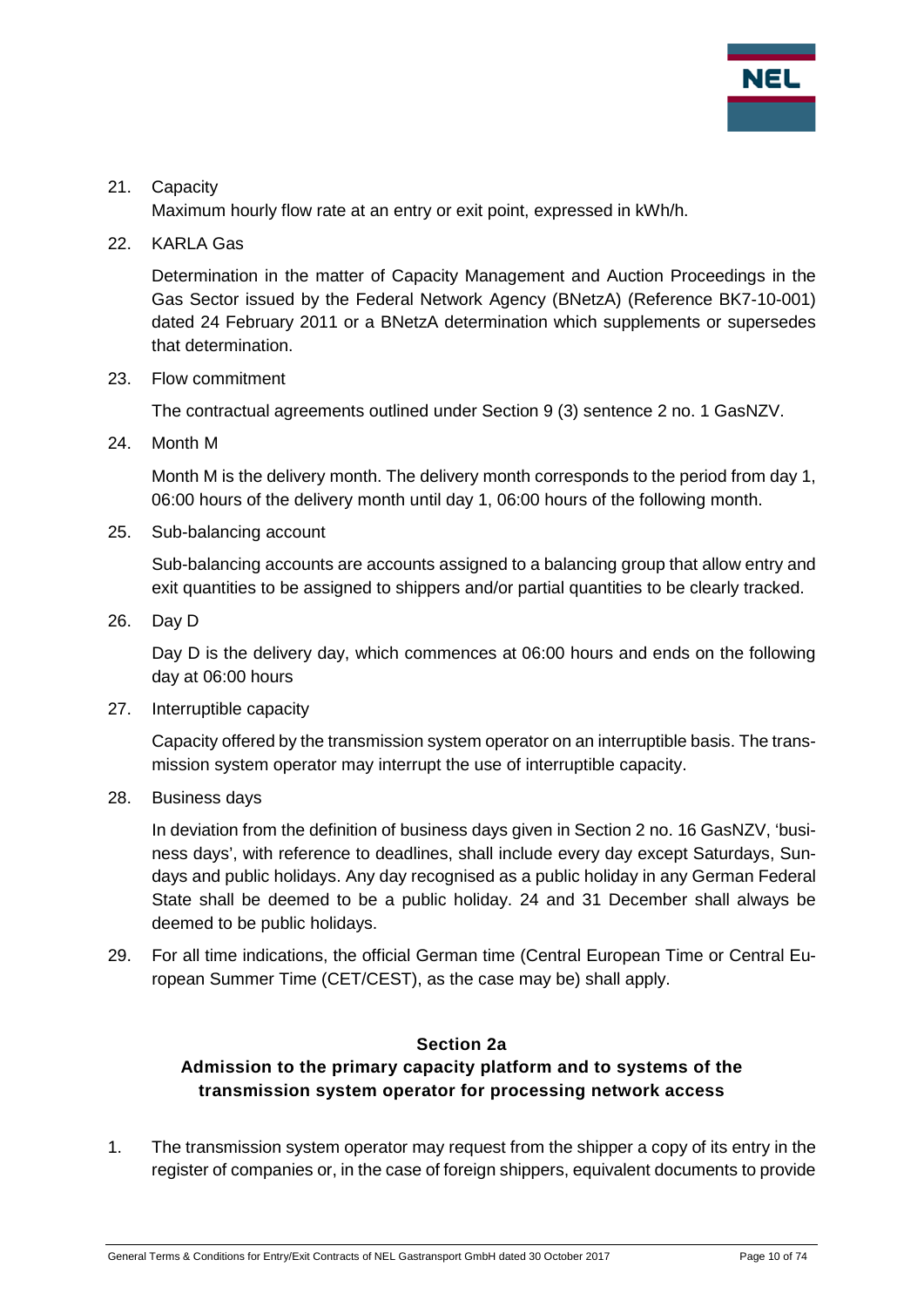

substantiation of authority to act on behalf of the company. The form provided via the primary capacity platform shall be completed and signed by a person or persons authorised to act on behalf of the shipper, in accordance with sentence 1 of this Paragraph 1. The name of at least one person authorised to represent the shipper as a user of the primary capacity platform shall be stated in the form. Sentence 2 of this Paragraph shall also apply to any user who may be added after the completion of admission.

- 2. The transmission system operator shall be entitled not to admit the shipper to use the primary capacity platform if there are justified grounds for requesting a deposit in accordance with Section 36 or an advance payment in accordance with Section 36a and the shipper does not provide security or make an advance payment in due time.
- 3. The transmission system operator shall admit the shipper to the use of the primary capacity platform immediately, but no later than 10 business days after receipt of the complete admission request in accordance with Paragraph 1 of this Section 2a, provided that the conditions for admission stated in Paragraphs 1 and 2 of this Section 2a have been met.
- 4. The shipper shall be obligated to notify the transmission system operator promptly of any changes relevant for admission, including the loss of a user. If the transmission system operator finds that the conditions for admission stated in Paragraphs 1 and 2 of this Section 2a are no longer met or are only met in part, the transmission system operator shall promptly notify the shipper thereof. The shipper shall be obligated to meet the missing conditions for admission stated in Paragraphs 1 and 2 of this Section 2a within 10 business days.
- 5. The shipper shall be obligated to use the access data provided to him with due care. Without limitation this includes protecting the access data from unauthorised use by third parties. The shipper shall promptly notify the transmission system operator if the access data have gone astray or if there is reasonable suspicion that they are in the possession of unauthorised third parties. All actions by the user confer rights and impose obligations upon the shipper.
- 6. The transmission system operator shall be entitled to withdraw any admission granted in the cases provided for in-Sections 36 (9) and 37 and in the event of missing conditions for admission. The transmission system operator shall guarantee the performance of existing contracts, in particular with respect to the surrender of capacities under Section 16. In addition, the transmission system operator shall be entitled to deactivate the use of the primary capacity platform by individual users of the shipper for reasonable cause. The transmission system operator shall inform the shipper thereof promptly. The deactivation of the shipper or of individual users pursuant to the present paragraph shall entail the deactivation of the shipper and/or users for all systems of the transmission system operator. The shipper may apply for re-admission under the conditions stated above at any time.
- 7. When admitting the shipper to the primary capacity platform the transmission system operator shall also admit the shipper to the systems of the transmission system operator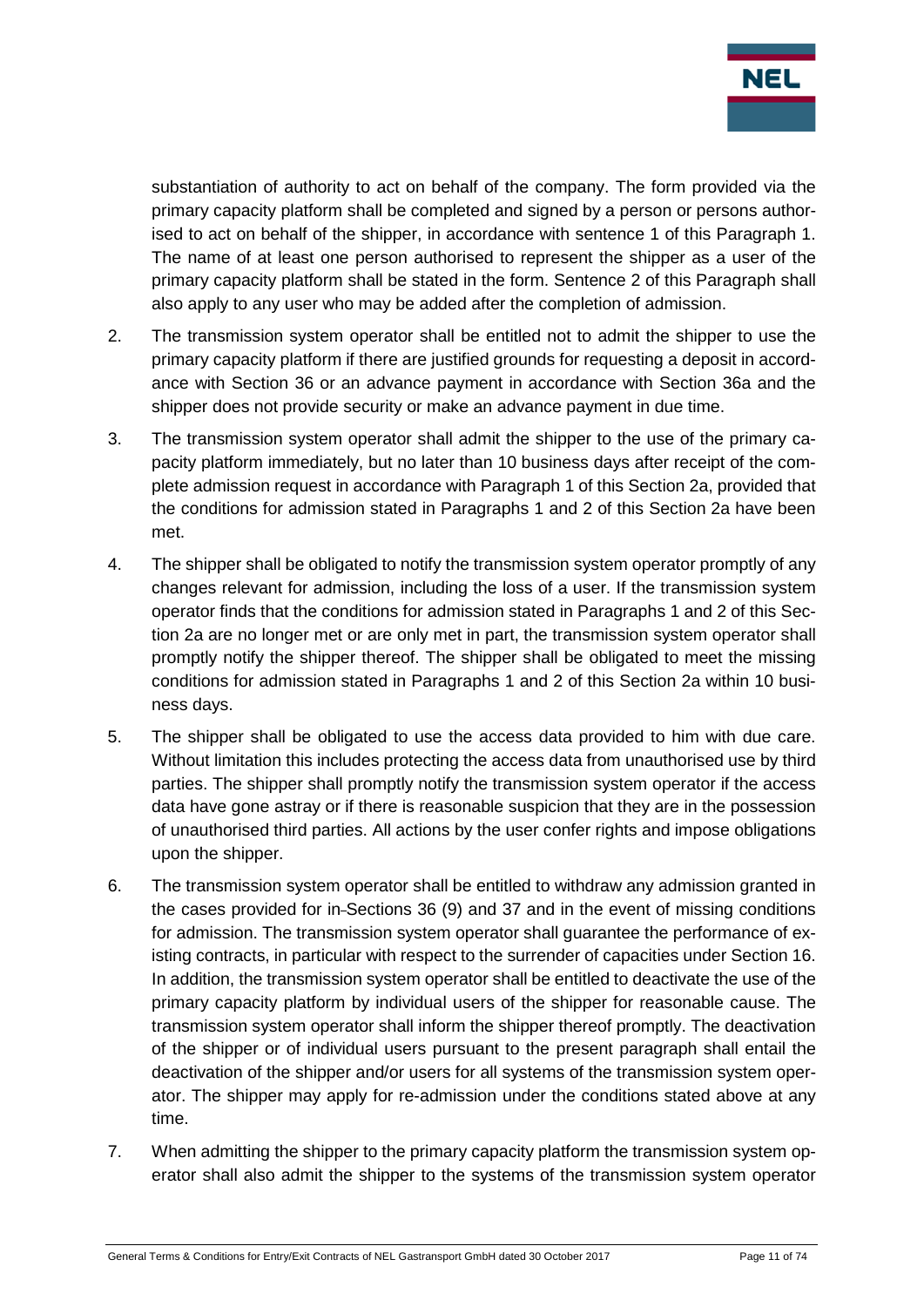

which are necessary for network access, and provide the shipper with the necessary access data. The provisions in Paragraphs 1-6 of this Section 2a apply mutatis mutandis to the use of said systems.

#### **Section 2b Availability of the systems of the transmission system operator for processing network access**

- <span id="page-11-0"></span>1. The right to use the systems of the transmission system operator for processing network access exists solely to the extent that the state of the art and the technical availability of said systems will allow. The transmission system operator may temporarily limit the service scope of the systems of the transmission system operator for processing network access if and to the extent that this is necessary to guarantee the security and integrity of said systems or to implement technical measures required to provide the services. The same applies in case of faults which are unforeseen or which, without limitation, are due to a power supply failure or to hardware and/or software faults and which result in a total or partial outage of the systems of the transmission system operator for processing network access. In such cases, there shall be no right to use the systems of the transmission system operator for processing network access. The transmission system operator shall in such cases promptly notify the shippers affected in an appropriate manner, minimise the impact on the shippers so far-as possible and without undue delay restore the availability of the systems of the transmission system operator for processing network access so far as it is commercially reasonable.
- 2. The use of the systems of the transmission system operator for processing network access is accordingly restricted or not possible for the duration of the restricted availability or non-availability as described in Paragraph 1 of this Section 2b. Ongoing processes will be aborted. The transmission system operator shall notify the shippers if said processes can be recovered at a later time.
- 3. In case of a restriction or failure of the system(s) the transmission system operator shall offer an alternative communication path – as a minimum by data portal, email or fax – for nominations and renominations.

#### **Section 3 Scope of the entry contract**

- <span id="page-11-1"></span>1. Upon the conclusion of an entry contract, the entry transmission system operator shall be obligated to make available the booked capacity at the respective entry points of the transmission system operator's network for the shipper in accordance with the entry contract.
- 2. The entry contract entitles the shipper to use the network from the entry point up to the virtual trading point of the respective market area.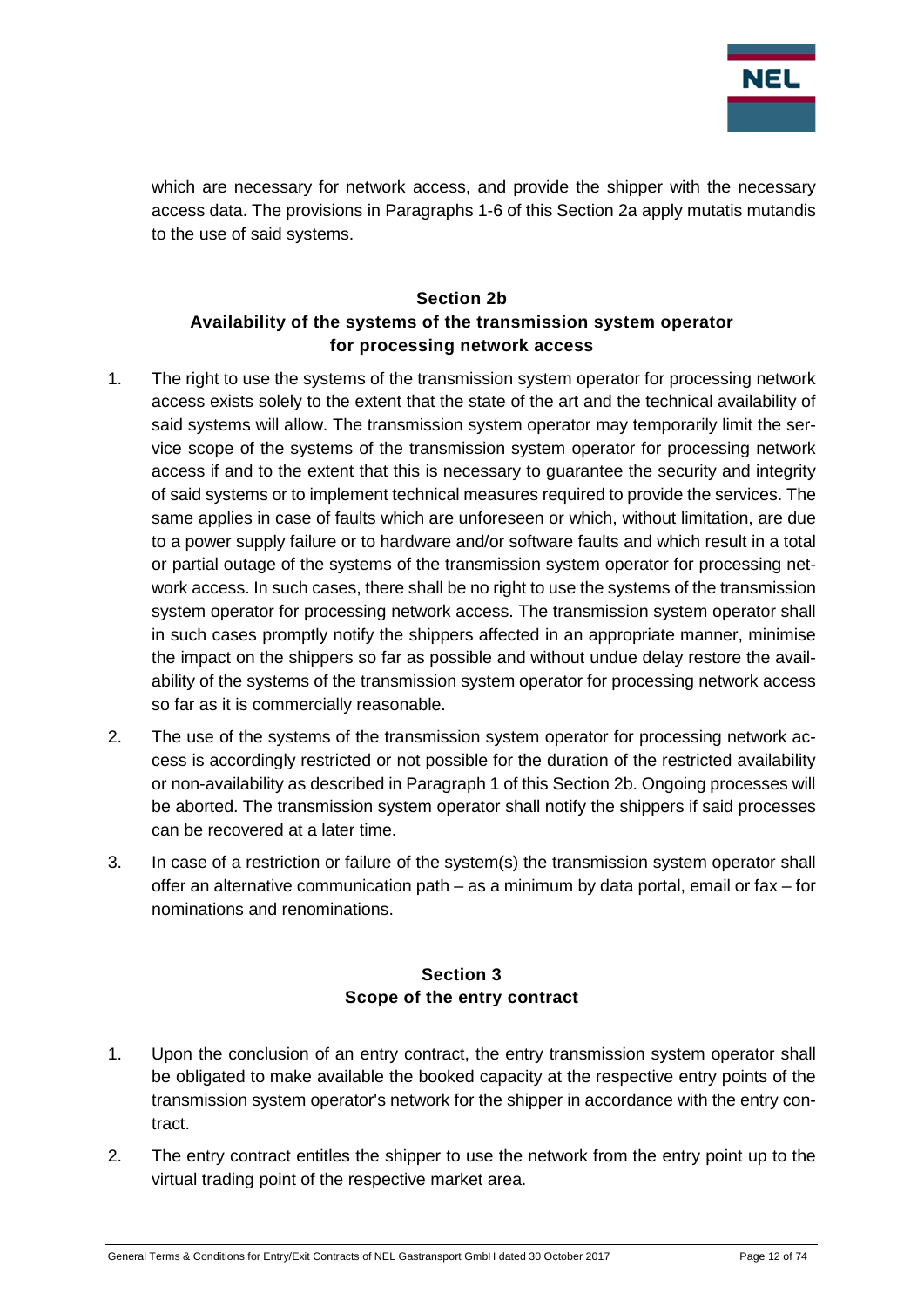

- 3. The shipper shall be obligated to provide the gas quantities to be transported in accordance with Sections 12, 13 and 14 at the booked entry point and deliver them to the entry transmission system operator. The entry transmission system operator shall be obligated to take delivery from the shipper of the gas quantity in accordance with sentence 1.
- 4. It is not necessary to ensure the physical identity of the gas. Gas quantities may be provided and offtaken together with other gas quantities in a commingled stream.

#### **Section 4 Purpose of the exit contract**

- <span id="page-12-0"></span>1. Upon the conclusion of an exit contract, the exit transmission system operator shall be obligated to make available the booked capacity at the respective exit points of the transmission system operator's network for the shipper in accordance with the exit contract.
- 2. The exit contract entitles the shipper to use the network from the virtual trading point up to the exit point of the respective market area.
- 3. The exit transmission system operator shall be obligated to deliver to the shipper the gas quantities to be transported in accordance with Sections 12, 13 and 14 at the booked exit point. The shipper shall be obliged to take delivery from the exit network operator of the gas quantity in accordance with sentence 1 at the booked exit point.
- 4. It is not necessary to ensure the physical identity of the gas. Gas quantities may be received or provided together with other gas quantities in a commingled stream.

#### **Section 5 General entry and exit requirements**

- <span id="page-12-1"></span>1. The shipper may feed gas to or offtake gas from the system if a balancing group contract is in place, the booked entry or exit point is included in a balancing group or sub-balancing account and the entry or exit gas quantity has been nominated if nomination requirements apply under Section 12 or 13.
- 2. Biogas quantities may be included in a separate biogas balancing group in accordance with Section 35 GasNZV. Subject to the exception pursuant to Section 29 Paragraph 4 Sentence 4, the priority transport of biogas can be ensured only if the biogas quantities concerned have been included in a separate biogas balancing group.
- 3. Booked capacity may only be used subject to any applicable capacity allocation restrictions and capacity usage restrictions.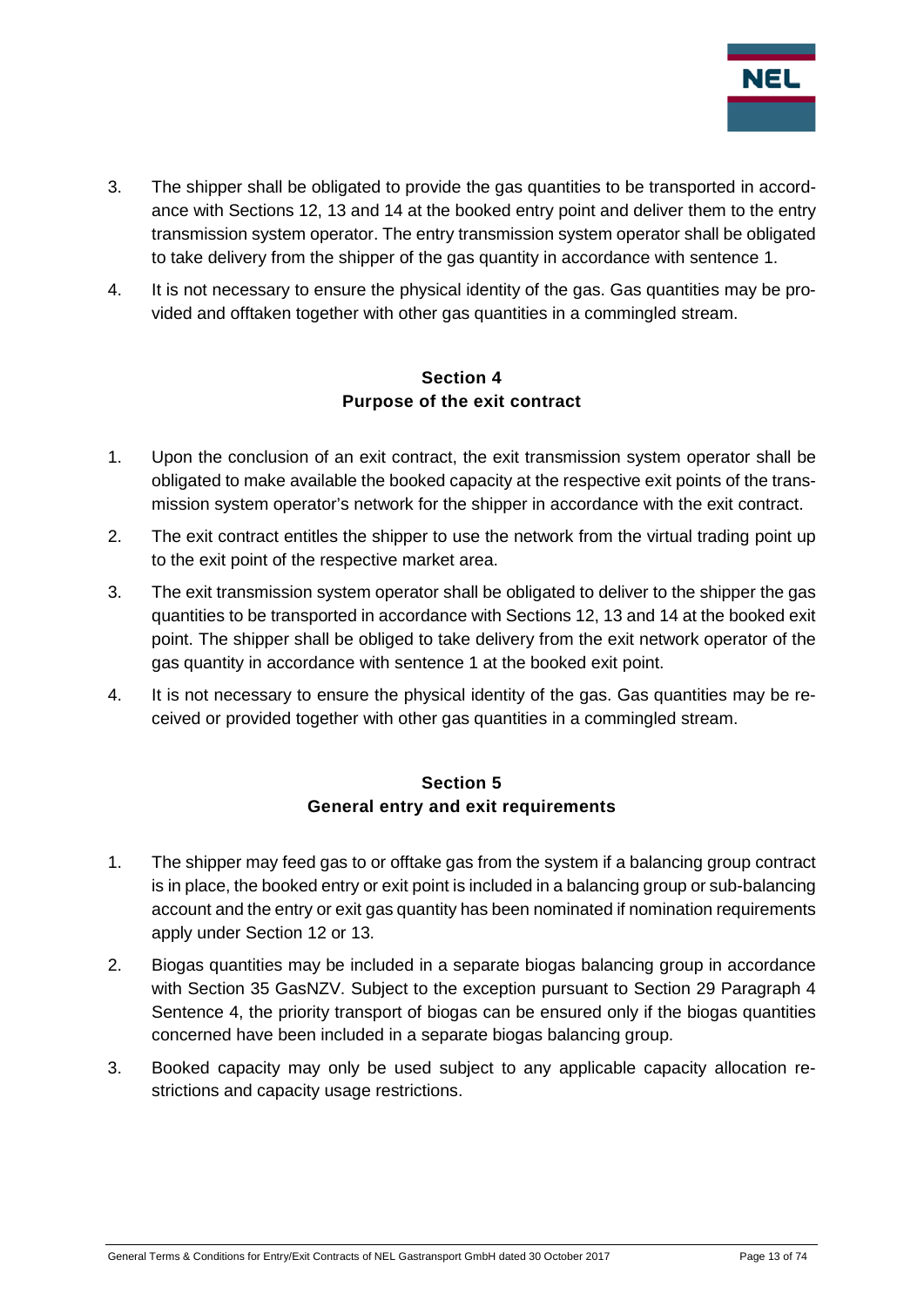

#### **Section 6**

# <span id="page-13-0"></span>**Preconditions for use of booked capacity at market area interconnection and cross-border interconnection points**

- 1. Bundled capacity may be used only if the bundled booking point in the sense of Article 19 (3) of Regulation (EU) 2017/459 is included as an exit point in the delivering market area, and as an entry point in the receiving market area within the respective balancing groups formed.
- 2. Capacity may be used only subject to the prior conclusion of a balancing group contract or, in the case of bundled capacity, the prior conclusion of balancing group contracts and prior compliance with technical requirements (especially communications testing) for the use of the capacity.
- 3. The shipper shall, promptly, but no later than 18:00 hours on the day before delivery day, include in the balancing groups the bundled or non-bundled booking point at which it has acquired bundled or non-bundled day-ahead capacity. For firm within-day capacity, this inclusion shall be effected promptly after the end of the respective auction. For this purpose, the shipper shall notify the respective transmission system operators of the balancing group and/or sub-balancing account number during day-ahead and/or within-day booking. To make this inclusion possible, the shipper shall provide the transmission system operator with the selectable balancing group or sub-balancing account numbers once before their first-time use no later than 12:00 hours on the last business day prior to the booking. Inclusion in good time will only be possible if a communication test has been successfully completed in advance between the transmission system operator and the designated balancing group manager in accordance with Section 13b, and the authorisation required by Section 12 (1) has been submitted on one occasion.
- 4. A bundled booking point may be included in several balancing groups. Should the shipper wish to divide the bundled capacity booked by him at this point between several balancing groups/sub-balancing accounts, the shipper shall notify the respective transmission system operators of such division per bundled booking point. Paragraph 3 of this Section 6 shall apply mutatis mutandis. Sentences 1 and 2 shall not apply to bundled day-ahead or bundled within-day capacity.
- 5. Booked capacity may only be used subject to any applicable capacity allocation restrictions and capacity usage restrictions.
- 6. If several shippers include their bundled capacity in the same balancing group, or a single shipper or several shippers include bundled capacity in a balancing group in which nonbundled capacity has already been included, they are required to agree on the appointment of one balancing group manager who shall submit a consistent nomination for all capacities in accordance with Section 12 (1) herein below.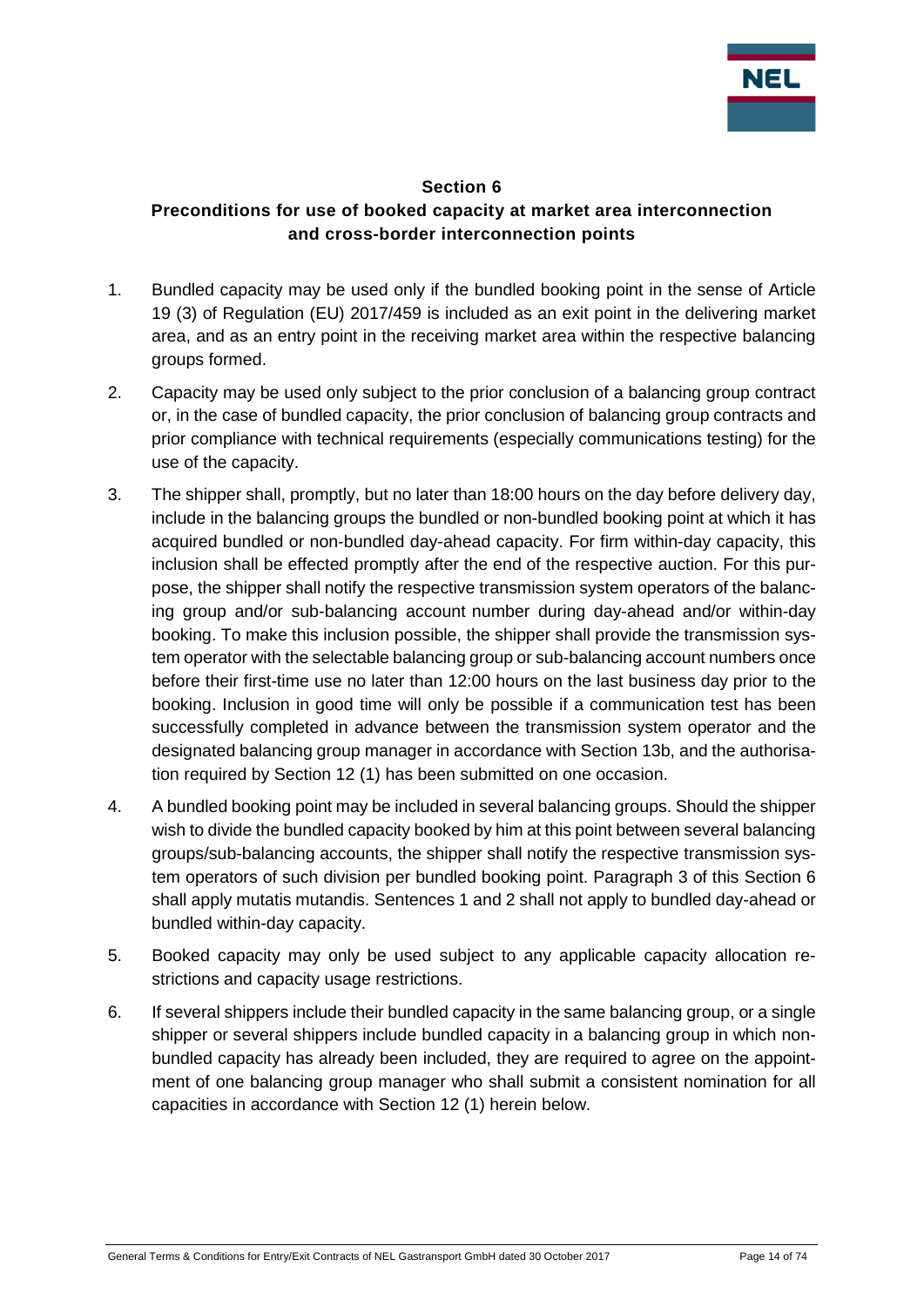

#### **Section 7 Inclusion of entry and exit points in balancing groups**

- <span id="page-14-0"></span>1. The shipper may include an entry or exit point in several balancing groups/sub-balancing accounts. In such case the shipper shall notify the transmission system operators of the capacity quantities include in the respective balancing group/sub-balancing account at that point. Exit points to end consumers and entry points at biogas plants may only be booked by one shipper, and only included in one balancing group.
- 2. Entry and exit points may only be included in balancing groups or sub-balancing accounts with identical gas quality (H or L-gas).
- 3. The shipper shall include the entry or exit point where it has acquired non-bundled dayahead capacity in accordance with Section 6 (3).

Any bundled or non-bundled capacity products with the exception of day-ahead and within-day capacity products shall be included no later than 12:00 hours on the business day preceding the delivery day. These capacity products can be included over the primary capacity platform or over the corresponding system of the transmission system operator for processing network access as part of the booking process. If the transmission system operator does not offer such a system the capacity products can be included by email or by fax.

- 4. To make this inclusion possible over the primary capacity platform or the system of the transmission system operator, the shipper shall provide the transmission system operator with the selectable balancing group or sub-balancing account numbers once before their first-time use no later than 12:00 hours on the last business day prior to the booking. The transmission system operator may waive the requirements of sentence 1 for his system.
- 5. The shipper shall warrant that it has been authorised by the balancing group manager to include on behalf of the balancing group manager entry or exit points in a balancing group or a sub-balancing account. If the shipper itself is not the balancing group manager, the transmission system operator reserves the right to require the shipper to submit a power of attorney documenting such authorisation in justified individual instances. The shipper shall indemnify the transmission system operator against claims by third parties as a result of the shipper not holding the legally valid authorisation by the balancing group manager warranted by the shipper.
- 6. Paragraphs 7 and 8 of this Section 7 only apply to entry/exit points to/from gas storage facilities that give the storage customers access to another market area or to the market of a neighbouring country.
- 7. Entry and exit points at gas storage facilities at which the shipper has booked capacity which is not priced at a discounted transportation tariff in accordance with the provisions of Paragraph 2 lit. d) of the operative provisions of BEATE (hereinafter referred to as "non-discounted capacity") may be included up to the level of the booking of the nondiscounted capacity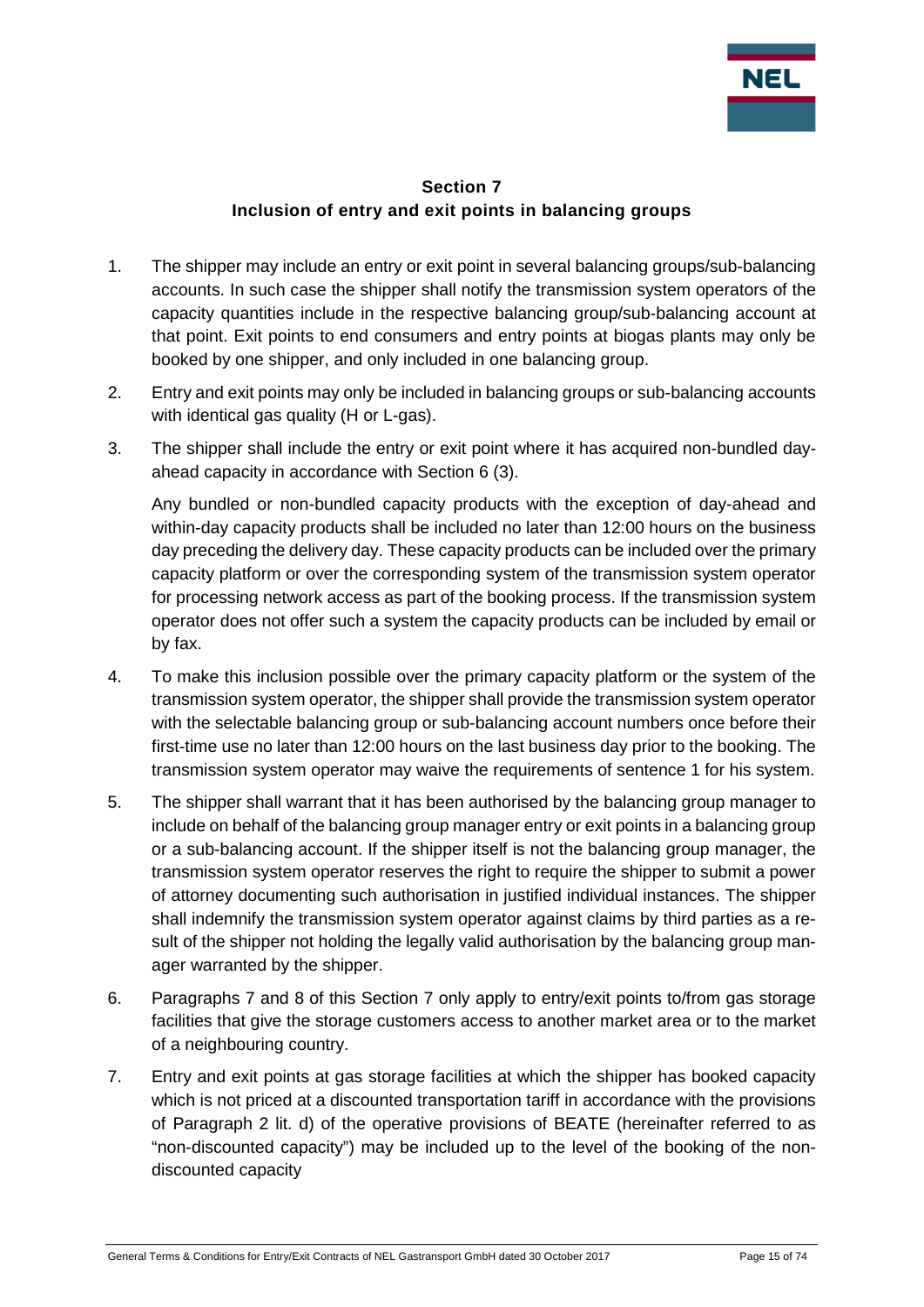

- in one or several specially designated balancing groups/sub-balancing accounts for non-discounted capacity, or
- in any one or several other balancing groups/sub-balancing accounts without any special designation for non-discounted capacity.

The transmission system operator shall be entitled to specify in its supplementary terms and conditions that the allocation to the relevant account (discount account or non-discount account) may instead be made via different shipper codes.

8. Entry and exit points at gas storage facilities at which the shipper has booked capacity which is priced at a discounted transportation tariff in accordance with the provisions of Paragraph 2 lit. d) of the operative provisions of BEATE (hereinafter referred to as "discounted capacity") may be included up to the level of the booking of the discounted capacity only in one or several balancing groups/sub-balancing accounts without any special designation for non-discounted capacity.

# **Section 8 Bundled booking points**

- <span id="page-15-0"></span>1. Market area interconnection points and cross-border interconnection points connecting transmission networks with each other shall be consolidated to form a single booking point for each flow direction. Capacities will only be bundled if the neighbouring foreign transmission system operator facilitates the bundling. If the neighbouring foreign transmission system operator does not facilitate the bundling then the provisions governing bundled capacities do not apply to the cross-border interconnection point concerned.
- 2. Shippers may book bundled capacity at bundled booking points on a firm basis. Booking enables the shipper to handle transport via a bundled booking using a bundled nomination provided the neighbouring foreign transmission system operator facilitates the nomination. This arrangement applies to new contracts. Old contracts (contracts concluded on or before 31 July 2011) shall not be affected unless shippers holding exit and corresponding entry capacity contracts request the amendment of these contracts. Where there is still an old contract on one booking side, non-bundled capacity may only be sold on the other booking side until expiry of the contract at the latest.
- 3. At bundled and non-bundled booking points, transmission system operators may also offer bundled and non-bundled capacity with capacity allocation restrictions and capacity delivery restrictions.
- 4. Bundling in accordance with Paragraph 1 of this Section 8 shall be carried out between the relevant individual booking points of the transmission system operators.
- 5. In the event of the marketing of bundled capacity pursuant to Section 1 (2), the auction surcharge shall be split between the adjacent transmission system operators and shall be indicated to the shipper via the booking confirmation. The respective transmission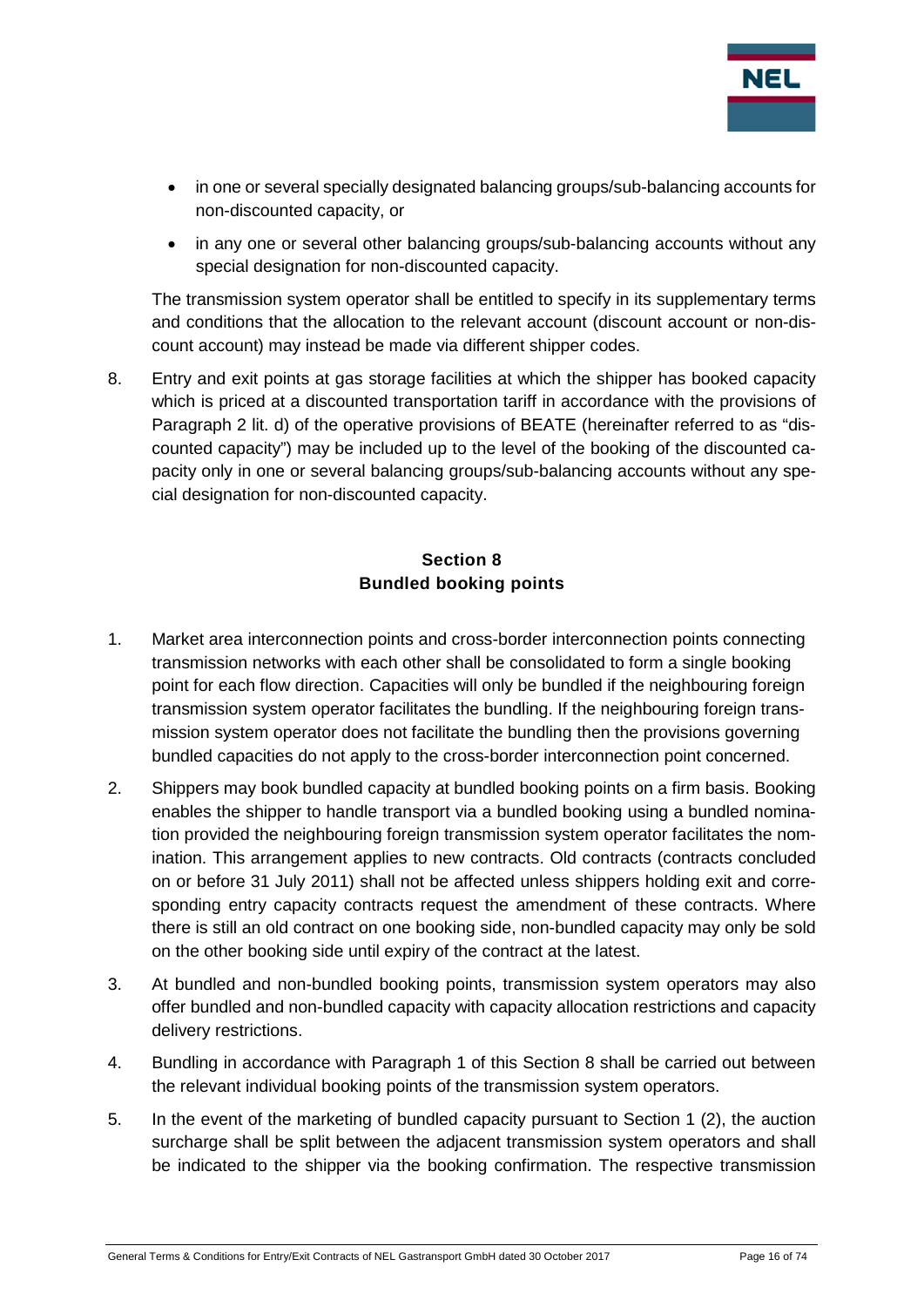

system operator shall invoice the shipper for its share of the auction surcharge. The transmission system operator shall be entitled to change its share in the auction surcharge for the future by agreement with the adjacent transmission system operator.

- 6. The parties to the contract shall be entitled and obligated to terminate the entry or exit contract when the corresponding contract at the bundled booking point is terminated. Accordingly, the parties shall be entitled to amend the contract if the corresponding contract is amended. The rights and obligations under the entry or exit contract at the bundled booking point shall be suspended for such time as the performance obligations under the corresponding contract at the bundled booking point are suspended or the corresponding contract is not yet effective.
- 7. Holders of firm unbundled capacity at market area interconnection points and cross border interconnection points may convert such capacity into firm bundled capacity of the same capacity product within the auction of firm annual, quarterly or monthly capacity products at the respective market area interconnection point or cross border interconnection point. The conversion may only be carried out up to the amount and term of the bundled capacity and up to the amount and term of the unbundled capacity. Unbundled capacity may also be converted partially with respect to amount and term provided that the conversion comprises at least one calendar month. To the extent unbundled capacity is converted, the shipper shall pay for the converted now bundled capacity the transportation tariffs as defined by Section 25 of the entry and exit contract for unbundled capacity plus any auction premium for the converted unbundled capacity. In addition, the shipper shall pay for such part of the converted capacity any auction premium resulting from the auction where the shipper booked the bundled capacity. The unbundled capacity held by the shipper shall be reduced by the capacity converted by the shipper in accordance with Sentence 1 of this Paragraph 7.

#### **Section 9 Capacity products**

- <span id="page-16-0"></span>1. Without limitation, the capacity products listed below may be offered on a firm basis in accordance with Section 1 via the primary capacity platform:
	- a) Freely allocable entry capacity: Allows network use from the booked entry point to the virtual trading point of the market area where the booking was made (Section 3 (3) GasNZV).
	- b) Freely allocable exit capacity: Allows network use from the virtual trading point to the booked exit point of the market area where the booking was made (Section 3 (3) GasNZV).
	- c) Freely allocable entry capacity for biogas: Allows the same use as with a., but is only permitted for feeding biogas to the system.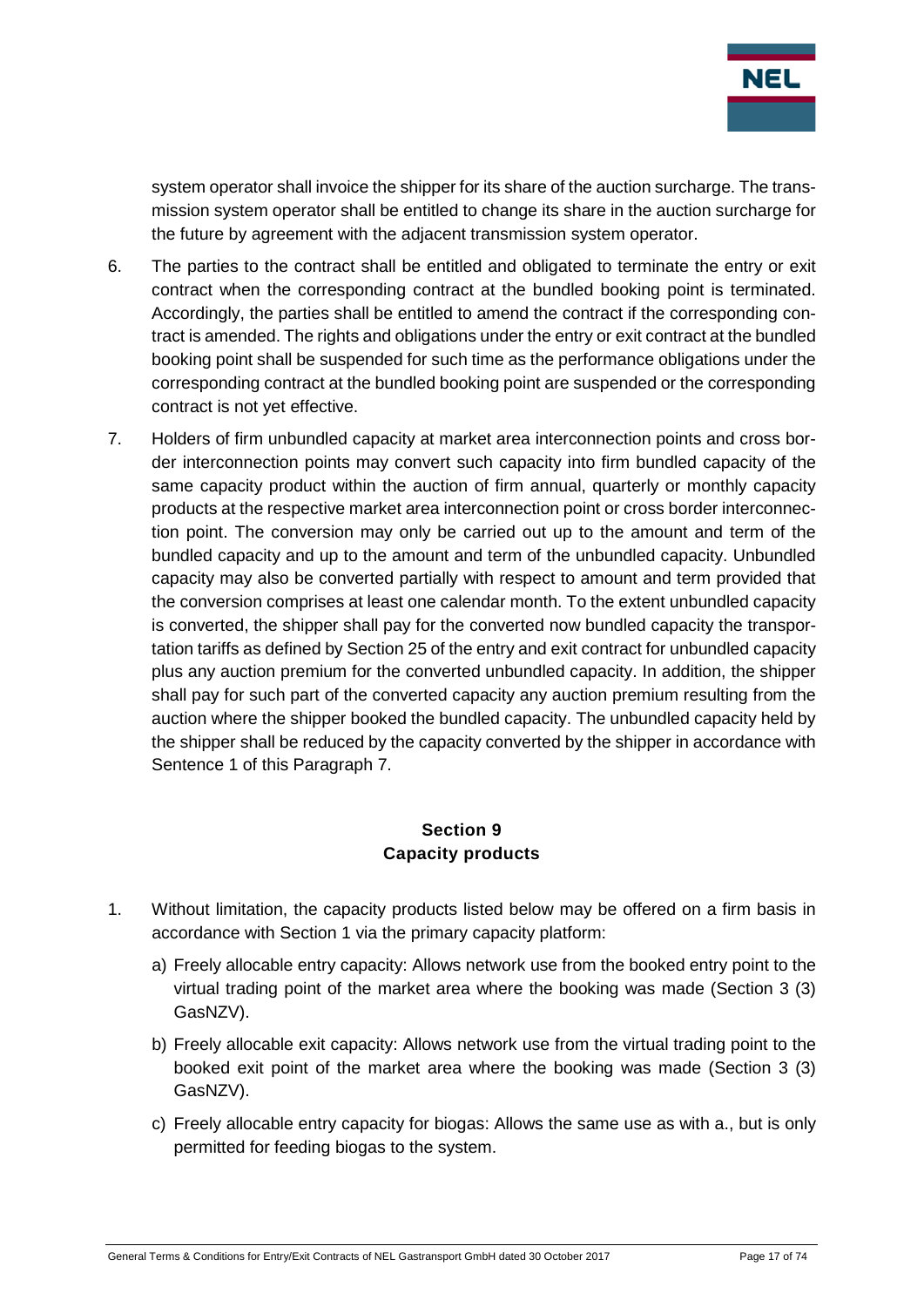

- d) Freely allocable exit capacity for biogas: Allows the same use as with b., but is only permitted for offtaking biogas.
- e) Restricted allocable capacity: Allows use of the network of the booked entry point to one or more defined exit points or the use of the booked exit point from one or several defined entry points. Use of the virtual trading point is excluded.

[applicable until 31 March 2018] The transmission system operator shall offer the products in accordance with sub-paragraphs  $a$ ) – d) on the basis of a procedure which is transparent, non-discriminatory, and standardized between the transmission system operators, also on an interruptible basis. Interruptible capacity at market area and cross border interconnection points with a contract term of more than one day shall be offered by the transmission system operator only if the corresponding firm capacity on a monthly, quarterly or annual basis has been sold at an auction surcharge, sold out or has not been offered. The transmission system operator shall be entitled to offer interruptible dayahead capacities at market area or cross border interconnection points as well as interruptible capacities with any contract term at other points only if the firm capacities for the following day have been sold out or have not been offered.

[applicable as of 1 April 2018] The transmission system operator shall offer the products in accordance with subparagraphs a) - d) on the basis of a procedure which is transparent, non-discriminatory, and standardized between the transmission system operators, also on an interruptible basis. The transmission system operator shall only offer interruptible capacity at market area and cross-border interconnection points and at storage facilities with a term of more than one day if the corresponding firm capacity on a monthly, quarterly or annual basis has been sold at an auction surcharge, sold out or has not been offered. The transmission system operator shall be entitled to offer interruptible dayahead capacities at market area and cross-border interconnection points as well as interruptible capacities with any contract term at other points only if the firm capacities for the following day have been sold out or have not been offered.

In their supplementary terms and conditions, transmission system operators may offer additional capacity products, including particularly capacity products with capacity allocation restrictions and capacity delivery restrictions as well as services related thereto. Transmission system operators shall publish capacity allocation restrictions and capacity delivery restrictions affecting individual entry or exit points on the primary capacity platform.

2. [applicable until 31 March 2018] Depending on the offerings on the primary capacity platform, entry and exit contracts may be concluded on a yearly, monthly, quarterly or daily basis and on a within-day basis. Further details are outlined on the primary capacity platform. Annual capacity products for market area interconnection points and cross-border interconnection points shall always begin on 1 October of a given year; quarterly products shall begin on 1 January, 1 April, 1 July or 1 October of a given year, and monthly products shall begin on the first day of the month.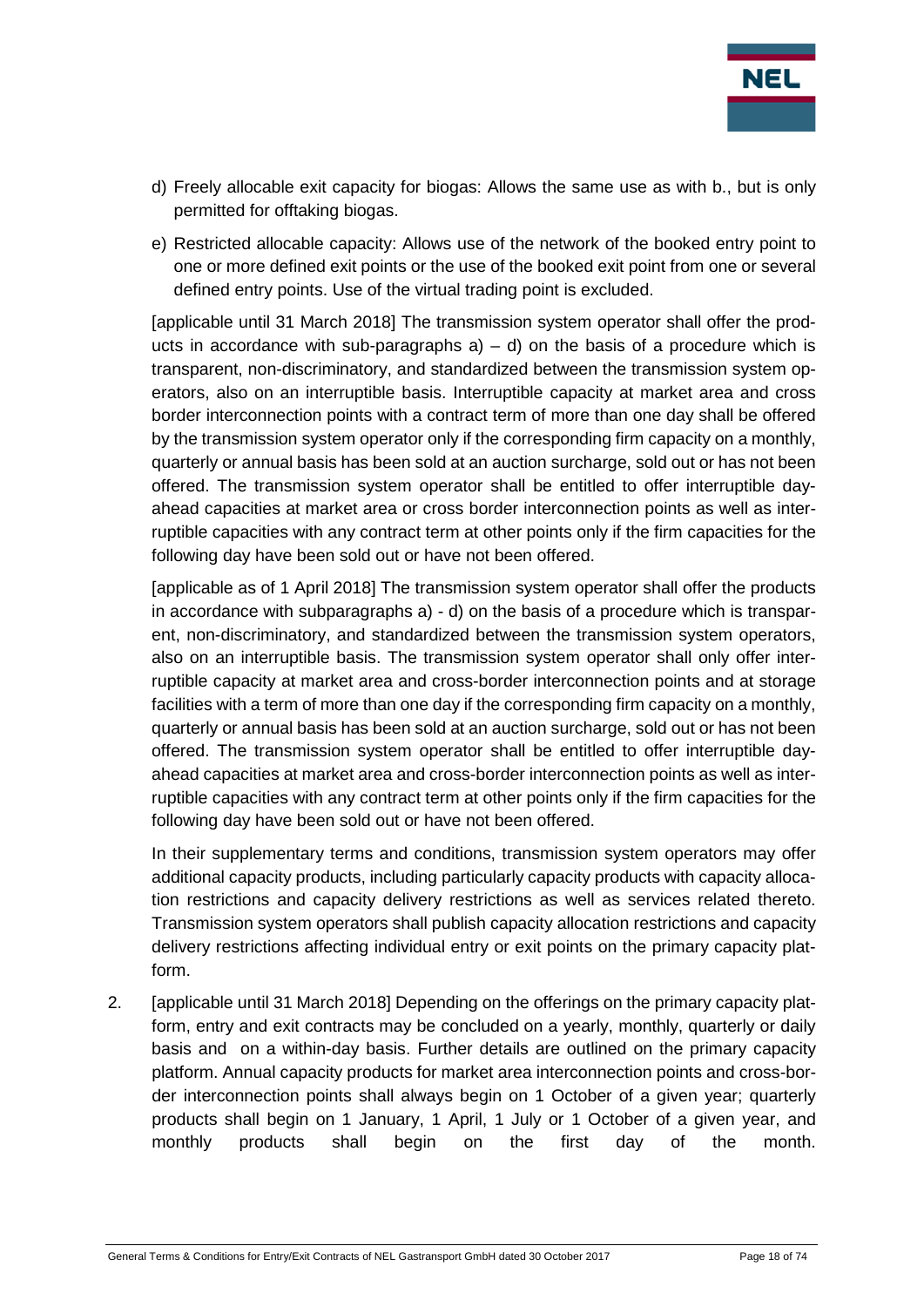

[applicable as of 1 April 2018] Depending on the offerings on the primary capacity platform, entry and exit contracts may be concluded on a yearly, monthly, quarterly or daily basis and on a within-day basis. Further details are outlined on the primary capacity platform. Annual capacity products for market area and cross-border interconnection points as well as storage facilities points shall always begin on 1 October of a given year; quarterly products shall begin on 1 January, 1 April, 1 July or 1 October of a given year, and monthly products shall begin on the first day of the month.

- 3. The transmission system operator shall market available capacity on a firm basis in the following order:
	- a) Free capacity
	- b) Capacity released as a result of renomination restrictions under Section 17
	- c) Surrendered capacity under Section 16
	- d) Withdrawn capacity under Section 18.
- 4. The transmission system operator may offer reverse flow capacities at cross-border and market area interconnection points. Normally, reverse flow capacities may only be booked on an interruptible basis. Nevertheless, the transmission system operator may offer reverse flow capacities on a firm basis.
- 5. Capacity products shall begin and end at the beginning and end of a gas day.

#### **Section 10**

#### <span id="page-18-0"></span>**Conversion of interruptible capacity or firm capacities with interruptible elements**

1. [applicable until 31 March 2018] Holders of interruptible capacity or firm capacities with interruptible elements at market area interconnection points or cross border interconnection points may submit bids to convert their capacities into firm capacities or firm capacity products with less interruptible elements at an auction of firm capacity (Section 13 (2) GasNZV). The shipper may specify in a binding bid whether its interruptible capacity or capacity with interruptible elements is to be replaced in whole or in part by firm capacity or capacity with less interruptible elements. Both the partial conversion and the conversion of multiple interruptible capacities may be implemented in such manner that the transmission system operator permits separate bids to be made via the primary capacity platform.

[applicable as of 1 April 2018] Holders of interruptible capacity or firm capacities with interruptible elements at market area interconnection points or cross-border interconnection points as well as at storage facility points may submit bids at an auction of firm capacities to convert their capacities into firm capacities or firm capacity products with less interruptible elements (Section 13 (2) GasNZV). The shipper may specify in a binding bid whether its interruptible capacity or capacity with interruptible elements is to be replaced in whole or in part by firm capacity or capacity with less interruptible elements. Both the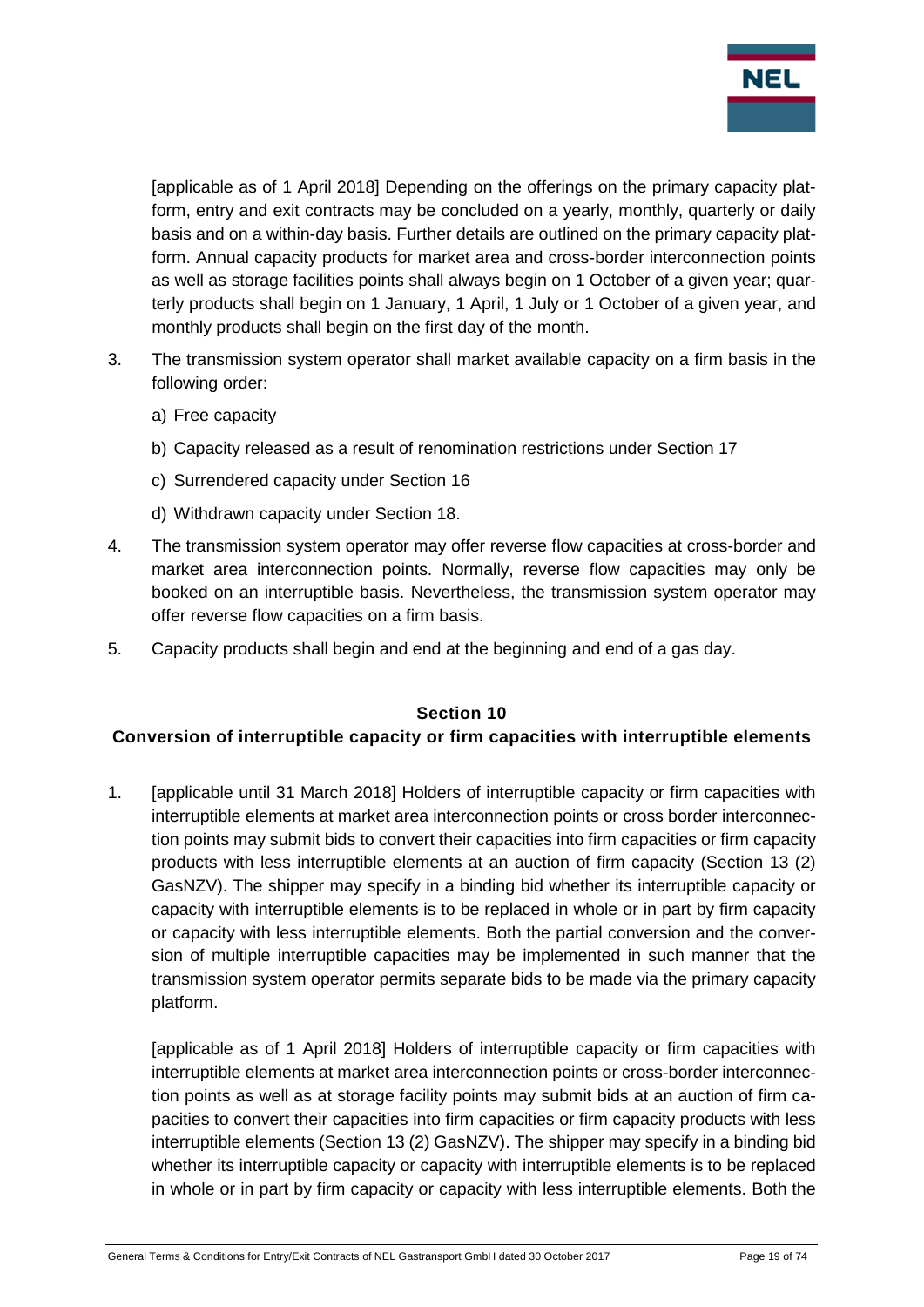

partial conversion and the conversion of multiple interruptible capacities may be implemented in such manner that the transmission system operator permits separate bids to be made via the primary capacity platform.

- 2. Holders of interruptible capacity or firm capacity with interruptible elements may convert interruptible capacity into firm capacity or capacity with less interruptible elements if they make a binding declaration at the time of booking firm capacity or capacity with interruptible elements that their interruptible capacity is to be replaced in whole or in part by firm capacity or capacity with interruptible elements. Both partial conversion and the conversion of multiple interruptible capacities may be implemented in such manner that the transmission system operator permits separate bids to be made by the primary capacity platform.
- 3. If the shipper's capacity is converted in accordance with Paragraphs 1 or 2 of this Section 10, the shipper shall pay the applicable charges determined in the respective auction for firm capacity or capacity with interruptible elements (Paragraph 1) or published by the transmission system operator for firm capacity or capacity with interruptible elements (Paragraph 2). In addition, the shipper shall pay a possible auction surcharge, which arises when the capacity to be converted is booked. The interruptible capacity held by the shipper shall be reduced by the capacity or capacity with interruptible elements converted by the shipper in accordance with Paragraph 1 or 2 of this Section 10.
- 4. With the within-day conversion of interruptible capacity or capacity with interruptible elements to firm capacity or capacity with less interruptible elements, the shipper shall only pay the daily transportation tariffs for firm capacity or capacity with less interruptible elements to the extent of the conversion and irrespective of the time of conversion.

# **Section 11 Registration and deregistration of network use for supply to end-consumers**

- <span id="page-19-0"></span>1. The processing of supply to end-consumers at exit points is governed by the Federal Network Agency determination on uniform business processes and data formats dated August 20, 2007 (doc. no. BK7-06-067), or any determination replacing or amending the determination issued by the Federal Network Agency (GeLi Gas).
- 2. The booking of available capacities (e.g. subsequent bookings or additional bookings of capacities previously not booked) for supply to end-consumers that are directly connected to the transmission system of the transmission system operator shall not result in the initiation of registration or deregistration in accordance with GeLi Gas as stated in Paragraph 1 of this Section 11.
- 3. The shipper warrants that it is authorised by the balancing group manager and on behalf of the latter to carry out case-group changes for RLM exit points in accordance with GeLi Gas by making balancing-relevant changes to master data or by notifying the start of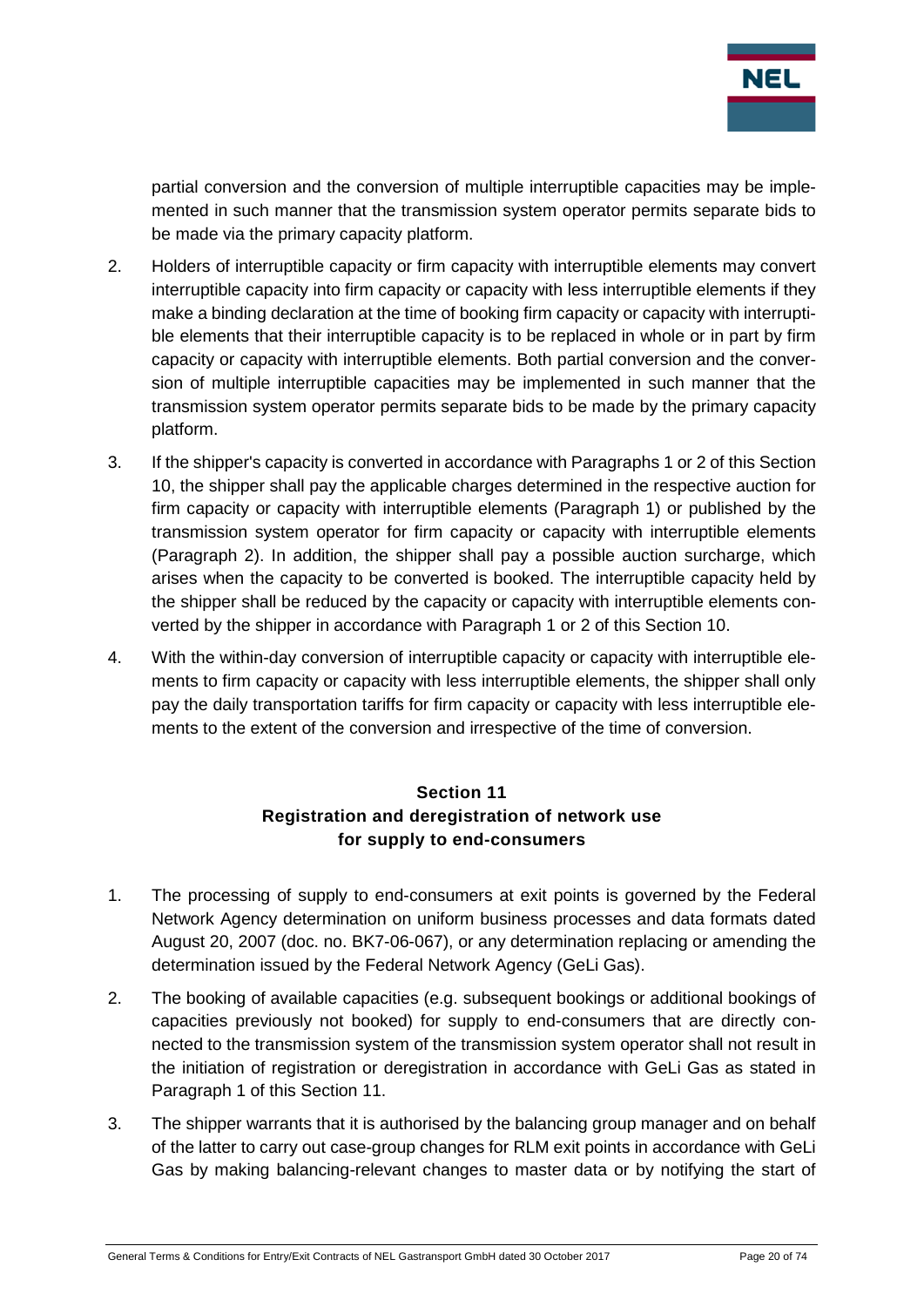

delivery. If the shipper itself is not the balancing group manager, the transmission system operator reserves the right to require the shipper to submit a power of attorney documenting such authorisation in justified individual instances. The transmission of a copy of the power of attorney as an electronic document is usually acceptable for this purpose. The shipper shall indemnify the transmission system operator against claims by third parties as a result of the shipper not holding the legally valid authorisation by the balancing group manager warranted by the shipper.

# <span id="page-20-0"></span>**Section 12 Nomination and renomination at market area interconnection points and cross-border interconnection points**

- 1. The balancing group manager appointed by the shipper for this purpose shall be responsible for nomination and renomination. The active balancing group manager shall be responsible for bundled nominations and bundled renominations. Bundled nominations and bundled renominations are governed by the "Business Requirements Specification for the Nomination and Matching Procedures in Gas Transmission Systems" (NOM BRS) as amended, published at www.entsog.eu. The active balancing group manager must have been authorised by the passive balancing group manager to submit a bundled nomination in accordance with NOM BRS to the relevant transmission system operator. The respective active transmission system operator at the booking point concerned is named on the relevant transmission system operator's website.
- 2. The balancing group manager shall nominate the gas quantities to be transported in connection with the use of firm capacity at a booking point by 14:00 hours of the day prior to the delivery day. This initial nomination shall be accepted if it is received by the transmission system operator by 14:00 hours. The nominated value in respect of the initial nomination shall otherwise be zero, unless the parties have agreed otherwise.
- 3. The nominating balancing group manager may replace his initial nomination by a renomination no later than two hours prior to the hour concerned. Renomination is permitted up to 90% of the capacity booked by the shipper at the booking point, subject to a minimum of 10% of the booked capacity. In the case of initial nominations of a minimum of 80% of the booked capacity, upward re-nomination of up to half of the non-nominated booked capacity shall be permitted. In the case of initial nominations of no more than 20% of the booked capacity, downward renomination of up to half of the nominated booked capacity shall be permitted. Allowable renomination amounts shall be rounded to whole kilowatt hours per hour using commercial rounding principles.
- 4. Nominations shall be first allocated to firm capacity products, and then to interruptible capacity products.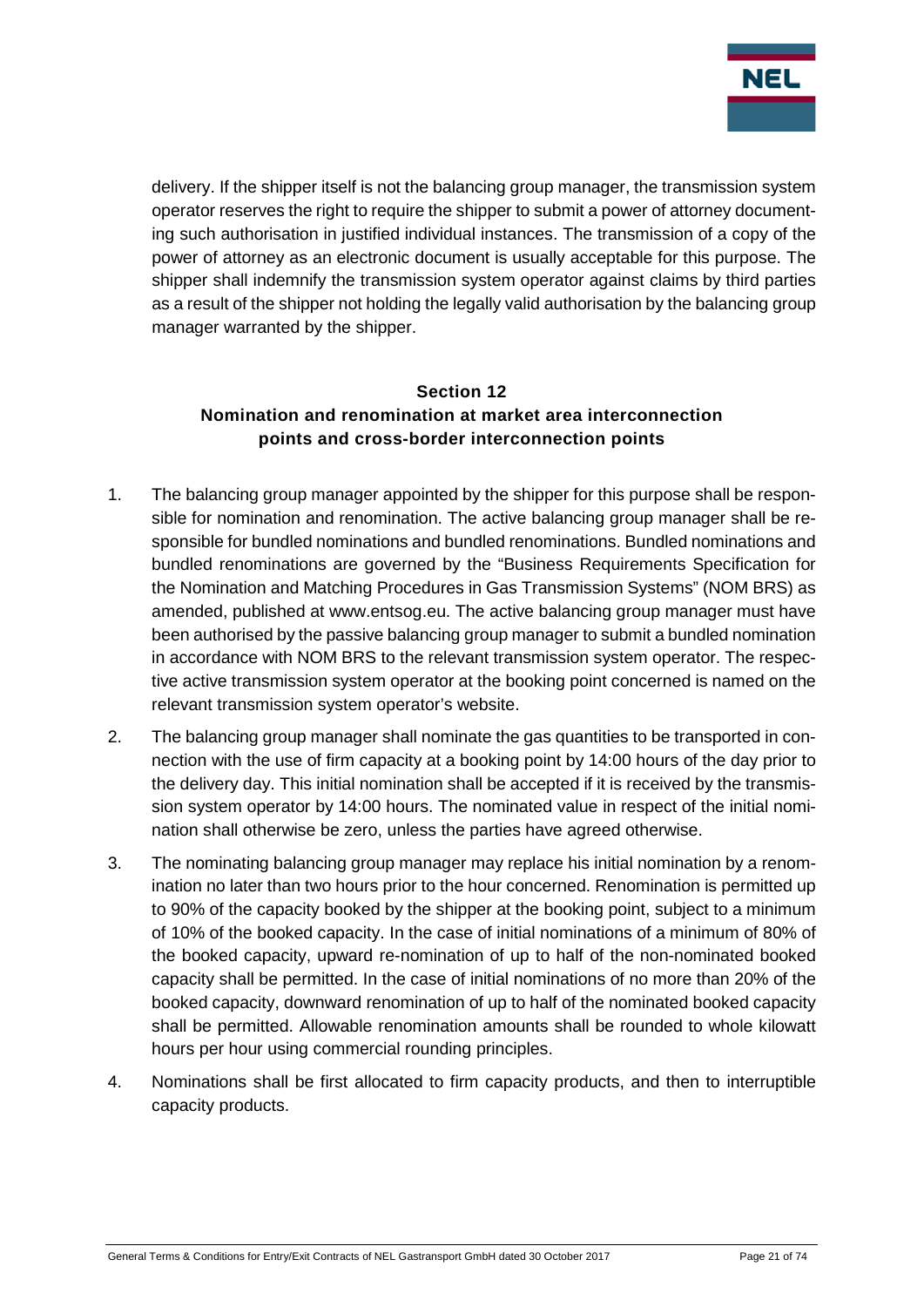

- 5. Renominations for firm capacity exceeding the amount permitted in accordance with Paragraph 3 of this Section 12 shall be accepted only up to the amount of total booked capacity. That part of the renomination which exceeds the quantity permitted shall be treated as a nomination of interruptible capacity, and shall be interrupted first.
- 6. Renomination of firm capacity falling below the quantity permitted by Paragraph 3 of this Section 12 shall be accepted. If interruption in the reverse flow direction is necessary, the renomination amount shall be raised to the minimum allowable renomination value.
- 7. The renomination restriction shall not apply to shippers that have booked less than 10% of the reported annual technical capacity at the booking point on a firm basis.
- 8. If several shippers include a booking point in the same balancing group, the balancing group manager may set up a sub-balancing account for every shipper in the balancing group. In such case, the responsible balancing group manager shall nominate gas quantities to the corresponding sub-balancing account for each individual shipper. In such cases, the renomination limits stated in Paragraphs 3 and 7 of this Section 12 shall apply to the total capacity of the shipper included in sub-balancing accounts at the respective booking point. In the event that sub-balancing accounts are not set up, the renomination limits shall apply to the total capacities at the booking point in a balancing group.
- 9. Nominations shall be submitted individually for each flow direction. Bundled capacity shall be nominated by submitting a bundled nomination. Bundled nominations shall be made by stating the point, direction of flow and balancing group code pairs in accordance with NOM BRS.
- 10. Day-ahead capacity and within-day capacity shall be disregarded when determining the permissible renomination range in accordance with Paragraph 3 of this Section 12.
- 11. The amount of booked capacity and the renomination limits calculated from such capacity in accordance with Paragraph 3 of this Section 12 shall be determined after 14:00 hours on the basis of the capacity booked under the entry or exit contract or the capacity included in the balancing group less capacity surrendered to the balancing group by 14:00 hours.
- 12. The amount of technical annual capacity required in accordance with Paragraph 7 of this Section 12 shall be published via the primary capacity platform by the transmission system operators in March each year for the following gas year. As far as a market area interconnection point is affected, the transmission system operators concerned shall jointly agree on the amount of technical annual capacity to be published.
- 13. The active balancing group manager shall send the bundled nominations in accordance with Paragraph 9, sentence 2 to the active transmission system operator. The active balancing group manager shall send the bundled nomination also on behalf of the passive balancing group manager. The active transmission system operator shall forward the bundled nomination to the adjacent passive transmission system operator as the matching partner. The passive transmission system operator shall check whether the authorisation of the passive balancing group manager in accordance with Paragraph 1 has been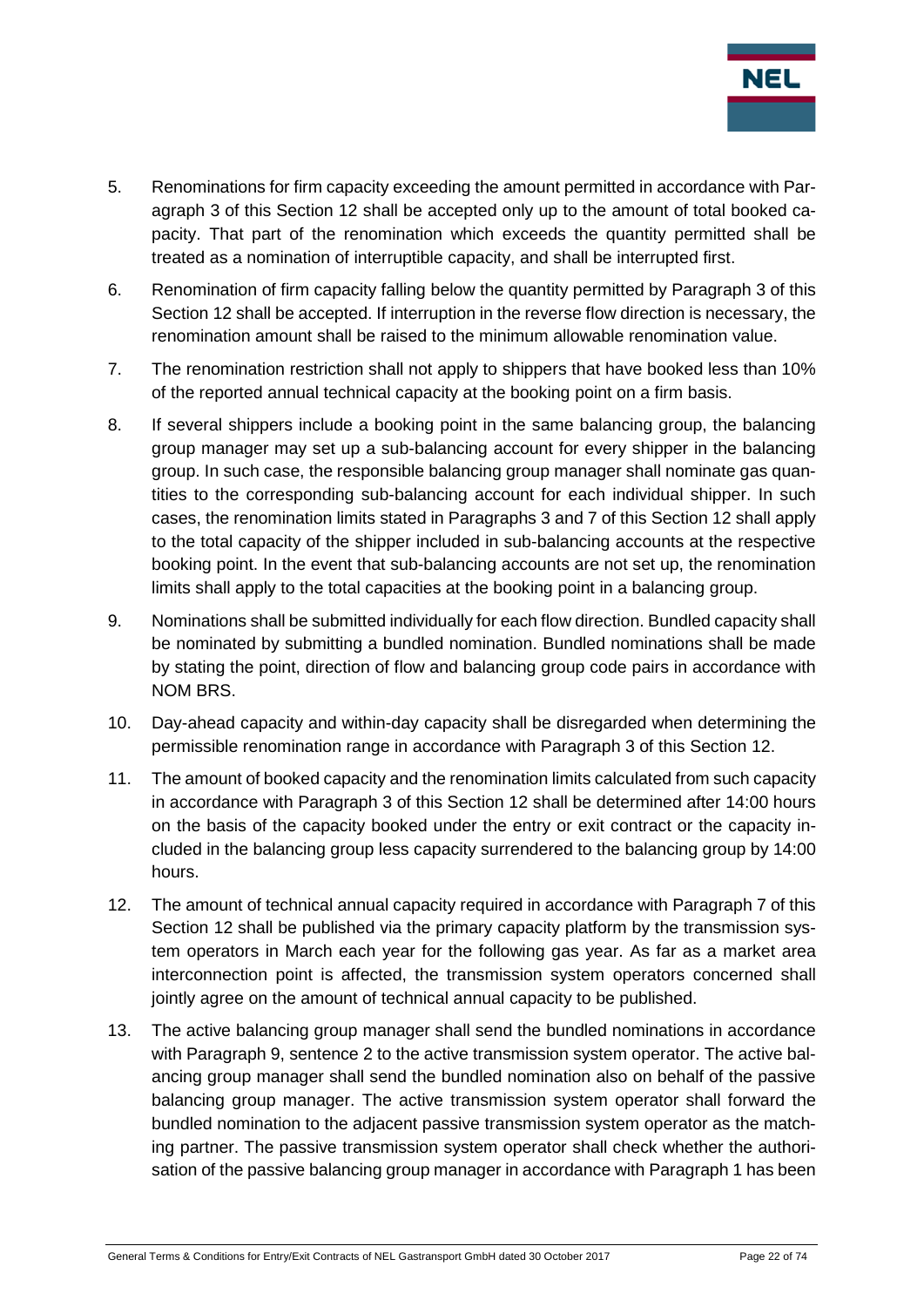

granted. At the end of the relevant matching cycle the relevant nomination confirmation shall be sent by the active transmission system operator to the active balancing group manager and by the passive transmission system operator to the passive balancing group manager.

14. [applicable until 31 March 2018] Firm within-day capacity at market area interconnection points and cross-border interconnection points can be nominated 45 minutes after the end of the auction. Transmission system operators may also accept an earlier nomination.

[applicable as of 1 April 2018] Firm within-day capacity at market area interconnection points and cross-border interconnection points and at storage facility points can be nominated 45 minutes after the end of the auction. Transmission system operators may also accept an earlier nomination.

- 15. The transmission system operator should notify the balancing group manager by 18:30 hours each day of the portfolio of capacities within its balancing group per point for the following gas day as follows:
	- Designation of the point.
	- Point ID (preferably the DVGW Energy Identification Code),
	- Flow direction (entry or exit),
	- Capacity product, provided that this is allowed by the agreed EDIFACT data format,
	- Total firm capacity included,
	- Information as to whether a renomination restriction applies and, if so, lower and higher renomination limits in accordance with Paragraph 3 of this Section 12,
	- Total interruptible capacity included,
	- Firm and interruptible shares of temperature related and restricted capacity products included, if such products are offered.

The transmission system operator shall use its best efforts to supply complete and correct information.

Within-day capacities are not shown in the capacity portfolio report.

The transmission system operator shall be entitled to send the information listed above in up to two transmissions. The shipper hereby consents to the forwarding of such data to the balancing group manager. The transmission system operator shall transmit the capacity portfolio report using the EDIFACT data format. The parties may agree on alternative arrangements.

#### **Section 13 Nomination and renomination**

<span id="page-22-0"></span>1. The shipper shall nominate to the entry network operator the entry quantities to be fed in at each entry point included in the shipper's balancing group. Exit nominations shall be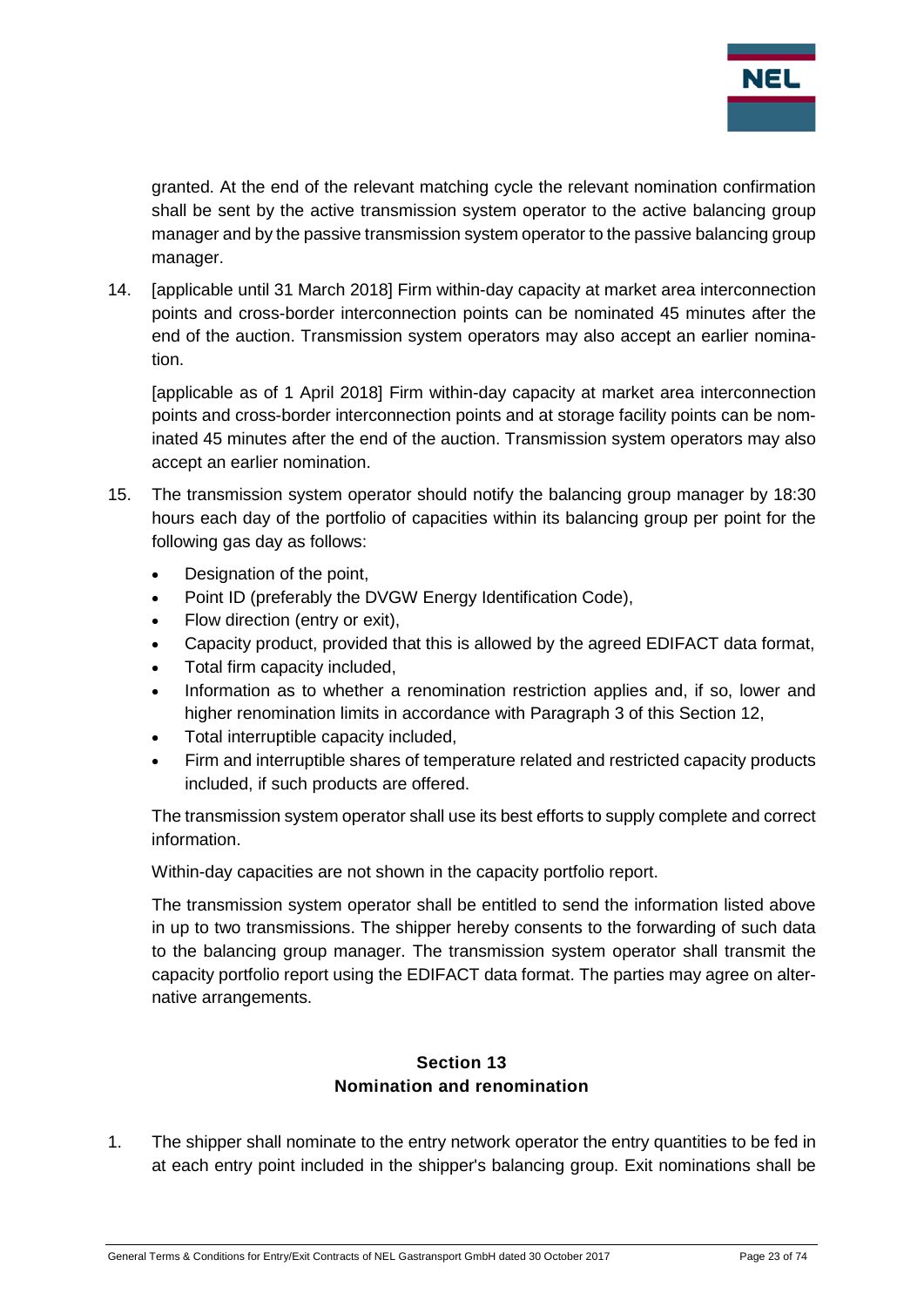

submitted in the cases defined in Paragraphs 3 and 4 of this Section 13. It is not necessary to nominate physical biogas entry quantities. The respective transmission system operator may express a requirement for a technical entry notification in the event of an entry according to sentence 3. The transmission system operator may waive nominations at entry points defined by itself.

Nominations shall first be allocated to firm capacity products, then to interruptible capacity products. Nominations shall be submitted individually for each flow direction. Nomination of balancing groups or sub-balancing accounts with day-ahead capacities shall be made from 18:30 hours. Transmission system operators may accept nominations before 18:30 hours to the best of their ability. Renomination rights remain unaffected.

- 2. Shippers may authorise a third party (e.g. the balancing group manager) to make nominations. This third party shall make nominations to the transmission system operator on behalf of the contracting shipper. The balancing group manager shall be authorised to submit combined nominations for several shippers in the event that the shippers have designated the same balancing group for the inclusion of their entry or exit points. If the balancing group manager does not submit a combined nomination as described above or a shipper submits a nomination directly, the capacities concerned shall be included in sub-balancing accounts.
- 3. At exit points that are not exit points to end-consumers the shipper shall nominate to the exit network operator the exit quantities to be offtaken at the respective exit point. The transmission system operator shall be entitled to include provisions concerning such nominations in its supplementary terms and conditions.
- 4. If several shippers have booked capacities at the same exit point and included this exit point in different balancing groups, the respective shippers shall submit nominations to the exit network operator. This shall not apply if nomination is not required on the basis of allocation rules. Nomination obligations shall also apply if a shipper has included the same exit point in different balancing groups.
- 5. For operational handling of transport nomination and renomination and in the event of an amendment of the allocation rules resulting in a nomination obligation, the initial setup of communication processes between entry/exit network operators or infrastructure plant operators and shippers or the shipper's third-party contractor, if nomination is required at entry and exit points, is required, with an implementation period of a maximum 10 business days. This also applies to the active balancing manager and the passive balancing manager.
- 6. If a communication process for the requested booking point has already been set up in accordance with Paragraph 5 of this section 13 and the point concerned is not a complex point, the implementation period shall not exceed 10 business days. The transmission system operator shall use its best efforts to allow implementation within a shorter period. Without limitation, any points where specific services for the matching process are provided by third parties, manual processes for the implementation of matching are required for at least one party, foreign network operators are concerned or at least at one side of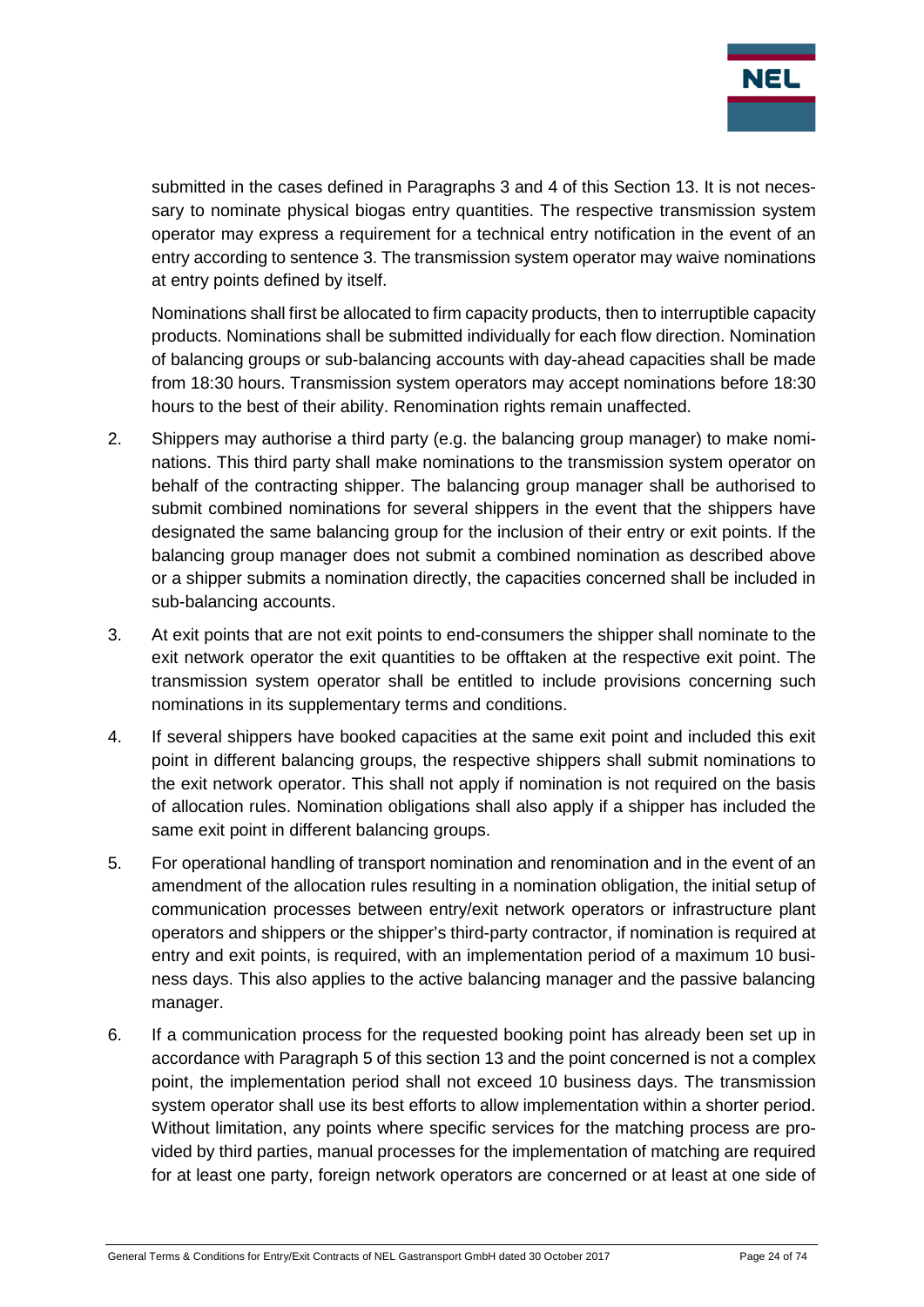

an interconnection point a pipeline owned jointly by several network operators ("Bruchteilseigentum") is concerned, shall be deemed to be a complex point. The transmission system operators shall indicate these complex points on the primary capacity platform.

- 7. If a communication process for the requested booking point has already been set up in accordance with Paragraph 5 of this Section 13 and if a complex point in accordance with Paragraph 6 of this Section 13 is not concerned, the implementation period shall not exceed one business day.
- 8. For entry/exit points implemented in accordance with Paragraphs 5 to 7 of this Section 13, no special implementation periods apply in the event of implemented balancing group numbers or shipper code combinations.
- 9. The applicable provisions outlined in Common Business Practice "CBP Harmonisation of the Nomination and Matching Process" in its current version, posted on the transmission system operator's website, shall apply to nominations and renominations. A deviation from the provisions mentioned in sentence 1 is allowed in the event that the adjacent transmission system operator at a cross-border interconnection point does not apply the provisions outlined in Common Business Practice CBP.
- 10. Except as otherwise provided for in Section 12, Section 13 shall also apply to nomination and renomination at market area interconnection points and cross-border interconnection points.

#### **Section 13a Operational processing of nominations**

- <span id="page-24-0"></span>1. The transmission system operator and the shipper as the nominating party undertake to be available for 24 hours on each gas day. Accessibility shall be ensured via one single phone number and via a further communication channel (email or fax). Furthermore, the nominating party and the transmission system operator shall at all times be able to receive, to send and to process the data required for the handling of nominations.
- 2. Data in connection with nomination shall be exchanged consistently in machine-readable and appropriate form on the basis of whole numbers of units of energy [kWh / h] on an hourly basis. Any deviation from this procedure shall be agreed with the transmission system operator. For the exchange of all data and messages necessary for the nomination process, the transmission system operator and the nominating party agree to use the standard nomination modes using the Edig@s data format via an AS 2 link. Data is exchanged via an AS 4 link as soon as the transmission system operator is obligated to use this method. If the shipper is not obligated to use AS 4, the parties may use AS 2 for an interim period. If this communication channel is not available, then nomination data shall be exchanged over an alternative communication channel specified by the transmission system operator.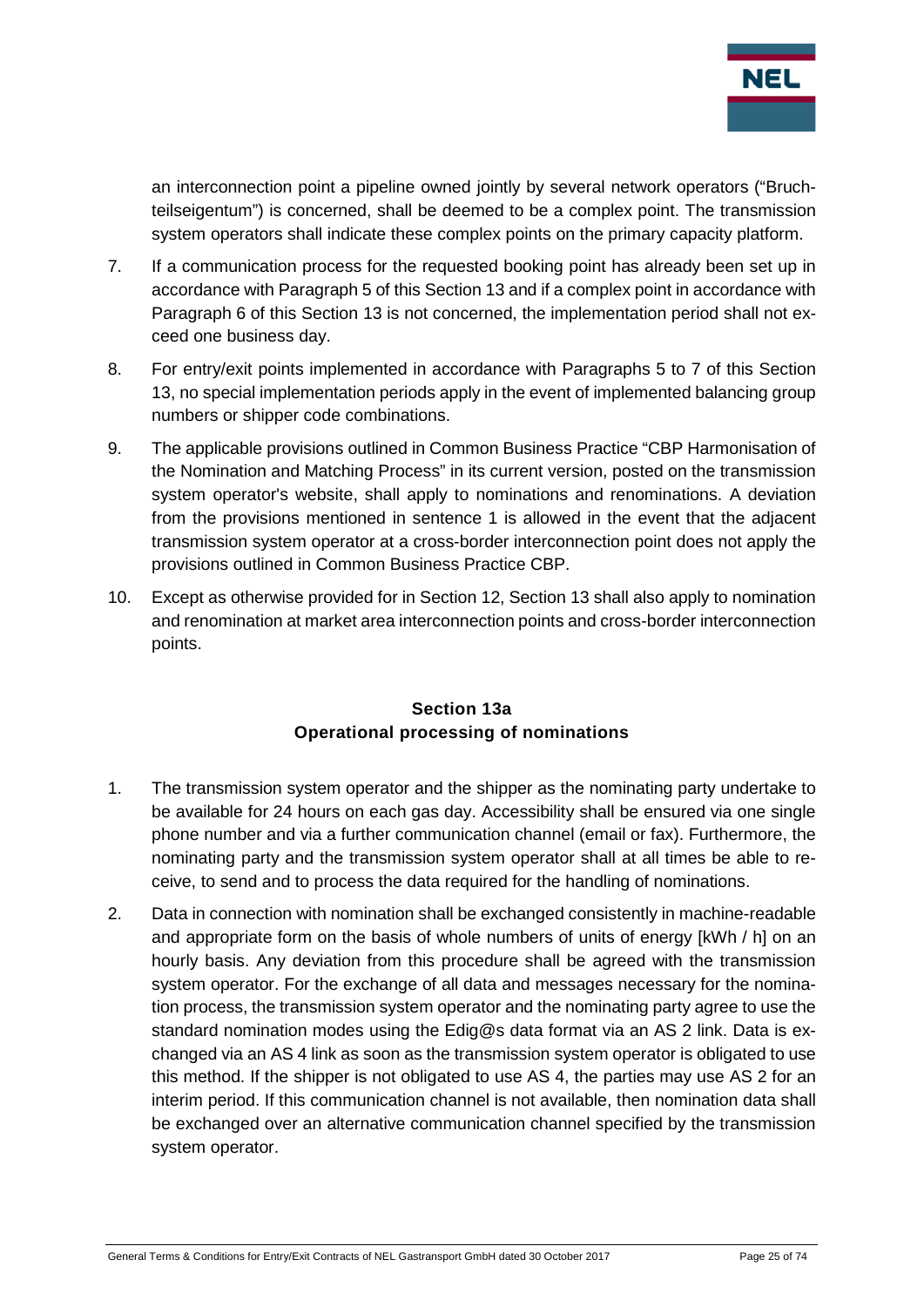

- 3. The nominating party shall notify the transmission system operator promptly of any obstacles to the establishment or use of interfaces as defined in Sections 13a to 13c, to mutual cooperation or to the procedures.
- 4. In the event that nominations are required, the data formats defined pursuant to Edig@s shall apply. These requirements shall apply mutatis mutandis to renominations. The nominating party shall ensure that congruent nominations for all points requiring nomination are presented to the parties affected by the nominating process, and that the nomination is transmitted in due time. Only the nomination values confirmed by the transmission system operator shall be authoritative.
- 5. The transmission system operator may refuse the nomination if any contractual terms are not met or if the nomination is incomplete. If the amount of the nomination exceeds the amount of the capacity included in the balancing group or sub-balancing account, the transmission system operator may limit the nomination to this amount. In this case, the shipper shall be deemed to have submitted a nomination with such limited amount. The further auxiliary conditions and/or capacity limitation rights for capacity products of the transmission system operator pursuant to the supplementary terms and conditions shall remain unaffected. Nominations for bookings of interruptible within-day capacity subject to the requirements of Section 13d may not be limited according to sentence 2 of this Paragraph 5.

#### **Section 13b Communication test**

- <span id="page-25-0"></span>1. The transmission system operator shall perform a communication test with the nominating party. During the communication test the transmission system operator checks whether the shipper or shipper's authorised contractor is able to transmit notices and communications concerning the processing of the contracts using the agreed nomination modes and agreed data formats to the transmission system operator, and receive such notices and communications from the transmission system operator. The transmission system operator shall advise the shipper of the specific requirements for the communication test. The shipper or its authorised contractor shall give advance notice of any changes affecting compliance with the communication requirements.
- 2. The transmission system operator shall have the right to repeat a communication test at any time during the term of the respective entry and exit contract.
- 3. For such time as the nominating party does not successfully complete the communication test pursuant to the criteria defined by the transmission system operator for reasons for which the nominating party is responsible, the transmission system operator may set all the nominations by the nominating party for the following gas days after the date when the communication test was not successfully completed to zero (0), using a standardised method of the respective transmission system operator.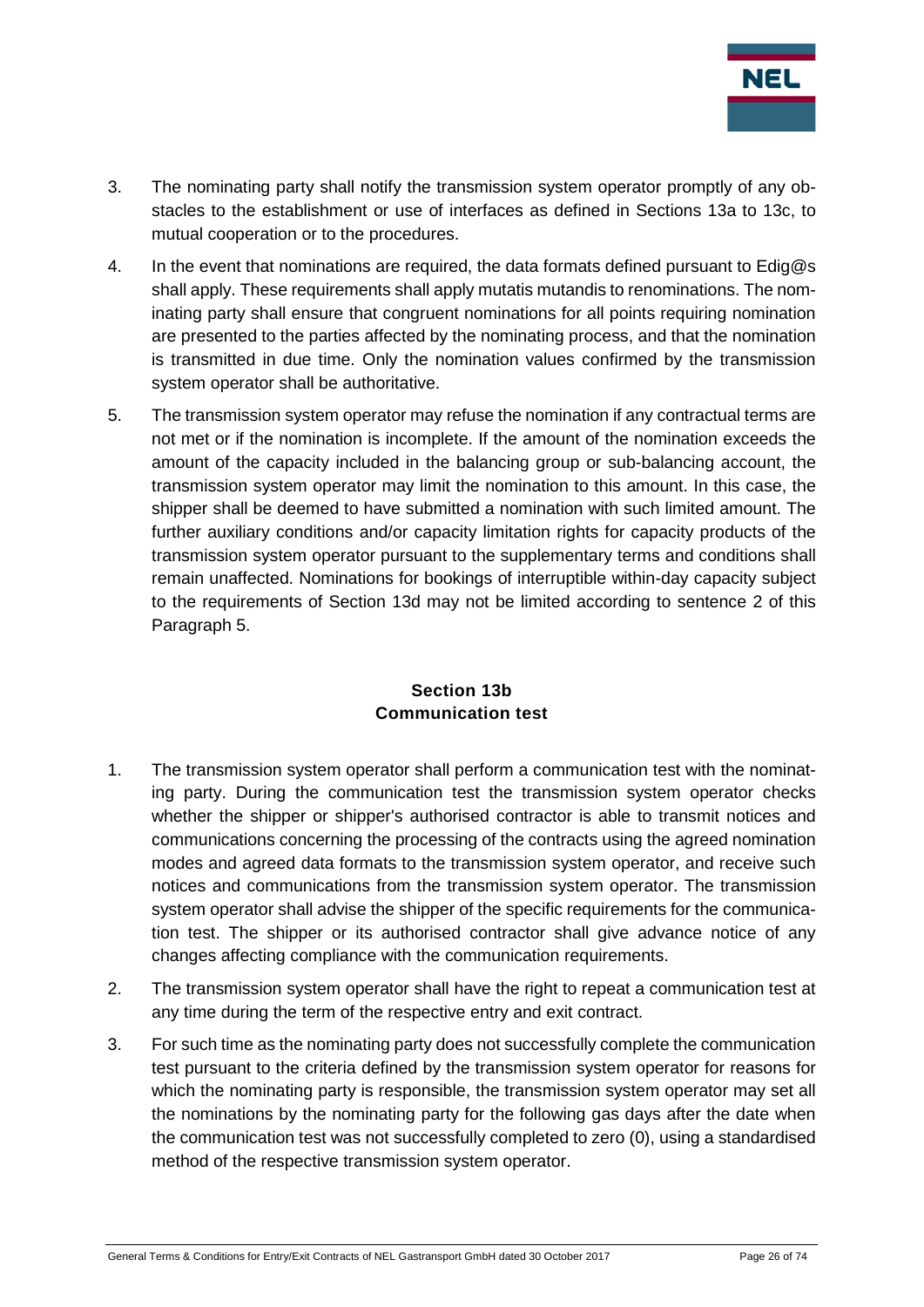

#### **Section 13c Alignment of nominations ("Matching")**

- <span id="page-26-0"></span>1. The nominating party shall ensure that it submits nominations for the entry points and exit points of the balancing group which require nomination to the respective network or plant operator.
- 2. At all points where nomination is required, the transmission system operator shall carry out matching with the adjacent grid or plant operators and synchronise all the nominations received with the adjacent system operators affected in each case, taking into account the lesser rule in accordance with the provisions of the Common Business Practice (CBP). The restriction for renominations pursuant to Paragraph 5, sentence 2 and Paragraph 6, sentence 2 of Section 12 hereinabove shall be taken into account, unless they are invalidated at a booking point by the aforementioned lesser rule.
- 3. If the respective pair of balancing group numbers or sub-balancing account numbers do not agree upon matching, or are unknown on either side, the nomination or renomination for the gas day shall be set to zero (0). The same shall apply to cross-border interconnection points if the shipper codes do not match.

# **[applicable until 31 March 2018] Section 13d Over-nomination at market area interconnection and cross-border interconnection points**

# <span id="page-26-2"></span><span id="page-26-1"></span>**[applicable as of 1 April 2018] Section 13 d Over-nomination at market area interconnection points and cross-border interconnection points and at storage facility points**

- 1. Booking interruptible within-day capacity through over-nomination is only possible if the firm capacity is marketed in full at the respective booking point or if interruptible capacity only is offered.
- 2. If the total nominations by the balancing group manager exceed the capacity included by the shipper in the balancing group or sub-balancing account for the particular combination of booking point and direction, then that proportion of the nomination shall be deemed an offer to book interruptible within-day capacity provided the requirements of Paragraph 1 are satisfied. The contract is concluded without any explicit declaration of acceptance by the transmission system operator. The transmission system operator shall inform the shipper that the interruptible within-day capacity has been booked.
- 3. Interruptible within-day capacity through over-nomination at a booking point may be used by the shipper on an interruptible basis subject to a lead time of two hours provided that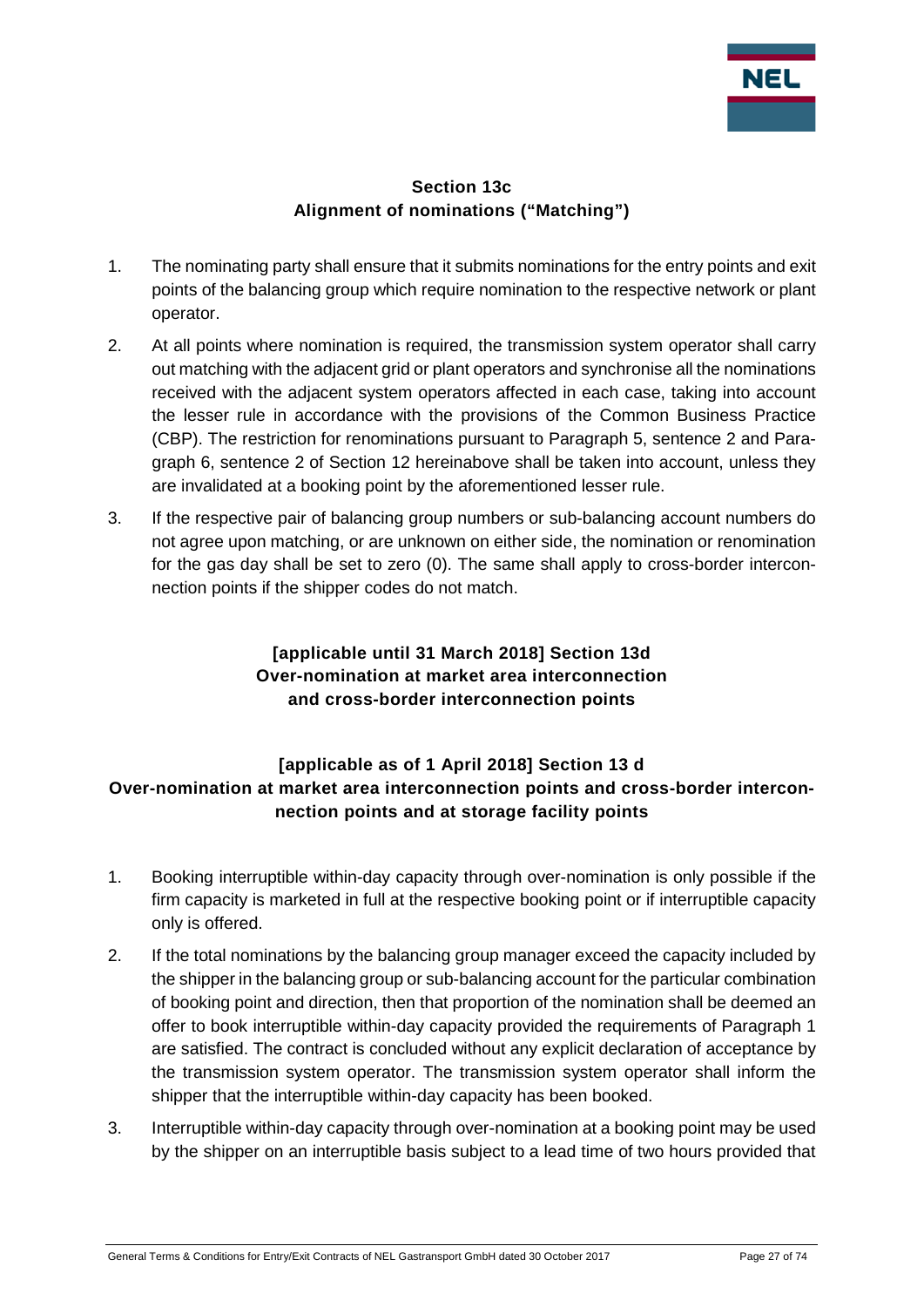

booking point already has a balancing group or sub-balancing account in which the shipper has included capacity for the relevant gas day. If several shippers have included capacity in the same balancing group or the same sub-balancing account for the relevant gas day, then the over-nomination shall be distributed among the respective shippers pro rata the capacity which they have respectively included. The over-nomination shall be rejected if no capacity has been included in the balancing group or the sub-balancing account for the relevant gas day. In their supplementary terms and conditions the transmission system operators may make provision for the over-nomination option irrespective of whether capacity is included or not.

4. The respective daily tariffs for interruptible capacity are charged for interruptible withinday capacity from over-nomination. Further details on the invoicing of bookings of interruptible within-day capacity through over-nomination are provided in the transmission system operator's price list.

[applicable as of 1 April 2018] If interruptible within-day capacity is booked via over-nomination at an entry or exit point at a gas storage facility using a specially designated balancing group/sub-balancing account for non-discounted capacity, this capacity shall be priced as non-discounted capacity. If interruptible within-day capacity is booked via overnomination at an entry or exit point at a gas storage facility using a balancing group/subbalancing account without any special designation for non-discounted capacity, this capacity shall be priced as discounted capacity.

5. The nomination replacement procedure according to Section 14 shall not apply to overnomination.

#### **Section 14 Nomination replacement procedure**

- <span id="page-27-0"></span>1. Transmission system operators shall offer a nomination replacement procedure if technically feasible and economically viable. This requires the transmission system operator and shipper to conclude a separate contract. The transmission system operator shall indicate on its website whether a nomination replacement procedure is offered. If a nomination replacement procedure is offered, the conditions for such procedure shall be published on the transmission system operator's website.
- 2. The nomination replacement procedure may be agreed to begin or end on the first day of a month. An implementation deadline of 10 business days applies to the conclusion and termination of contracts for such procedures. When initially applying the procedure, the shipper shall notify the entry or exit network operator of the entry or exit points whose metering data are to be utilised in the nomination replacement method, in addition to concluding the agreement 20 business days before the nomination replacement procedure agreed with the entry network operator is applied. Sentence 3 shall apply mutatis mutandis to notice of termination of application of the nomination replacement procedure.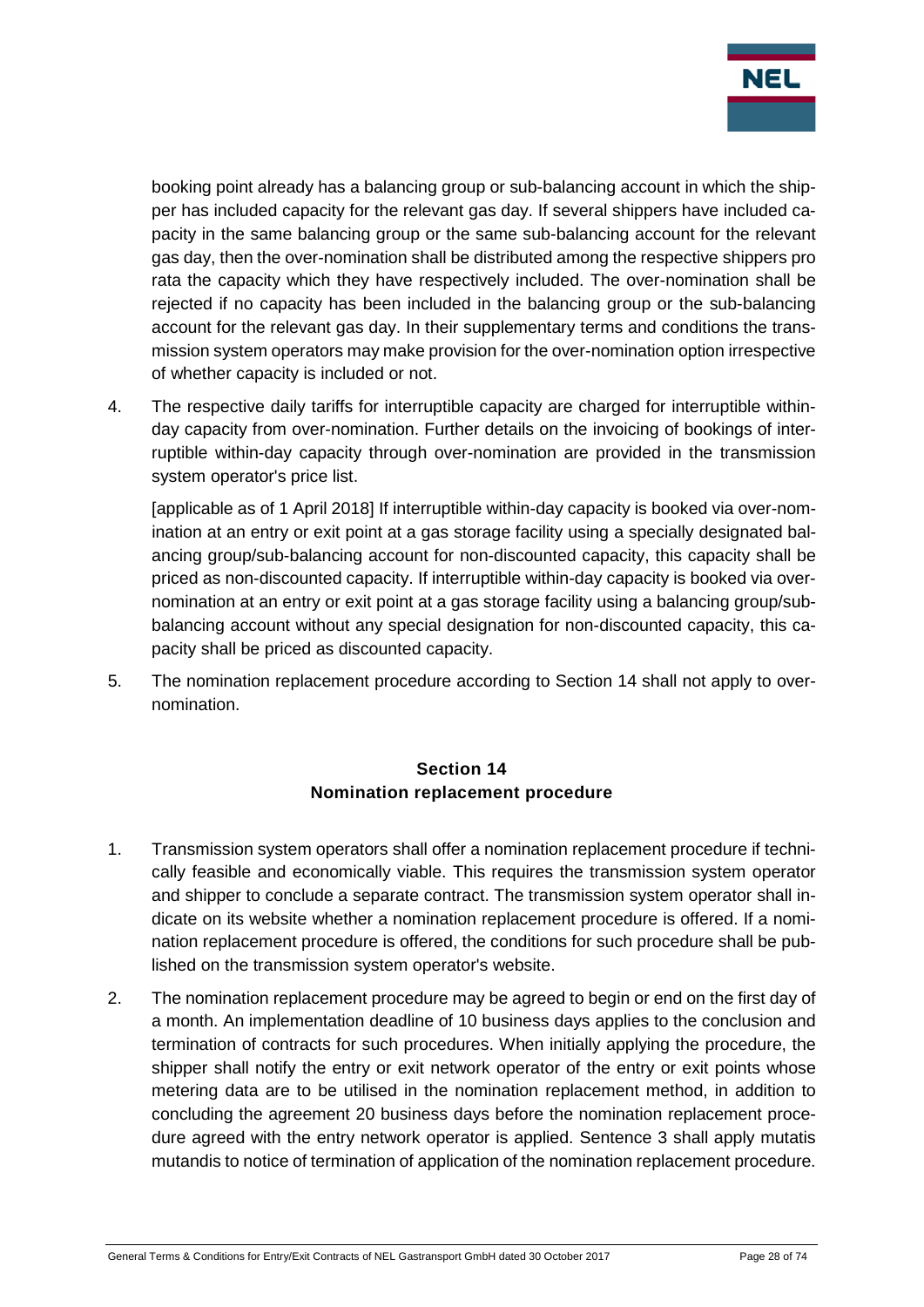

- 3. The nomination replacement procedure shall be applied only if sufficient firm capacity is booked for the respective points in an entry or exit contract. A nomination replacement procedure shall not be applied to capacity booked as interruptible.
- 4. If the transmission system operator offers an online flow control or time lag method, the prerequisite for use is the availability of a flexible flow source to which the transmission system operator with whom the shipper has concluded a nomination replacement procedure agreement has access. The virtual trading point is not a flexible flow source, but may connect a flexible flow source with entry or exit points whose metering data are utilised in the nomination replacement procedure. The transmission system operator with whom the shipper has concluded the nomination replacement procedure agreement shall also be responsible for controlling the entry quantities at the agreed entry point. This is based on metering data from one or more entry or exit points. The shipper shall make the metering data available. With the time-lag method, the hourly metered value shall be deemed to be a nomination for the entry point; the maximum time lag shall be 4 hours.

# **Section 15 Technical feed in and offtake notices**

- <span id="page-28-0"></span>1. For end-consumers with recording demand metering and generally unpredictable, extremely high and volatile gas consumption, the exit network operator may require prior technical offtake notice and compliance with the technical limits stated in Section 8 (5) GasNZV, where this is necessary for maintaining system integrity on the network. In any such case, the exit network operator shall publish the relevant metering point. In addition, the exit network operator shall notify the shipper in writing under an existing contract in advance of retroactive introduction of the obligation to submit technical offtake notices in advance.
- 2. If the exit network operator requires offtake notices in accordance with Paragraph 1 of this section 15, EDIG@s-messages shall be used. If the shipper is not able to generate EDIG@s-messages, the parties may agree on another format on a transitional basis. For this purpose, the parties shall agree on the type, extent, technical details of provision and documentation of data.
- <span id="page-28-1"></span>3. The procedure stated hereinabove shall apply mutatis mutandis to technical feed in notices in accordance with Section 13 (1).

# **Section 16 Surrender of capacity**

1. The shipper shall be entitled to surrender booked firm capacity in whole or in part, with respect to the booking period and quantity, to the transmission system operators via the joint booking platform (primary capacity platform) at any time up to 14:00 hours on the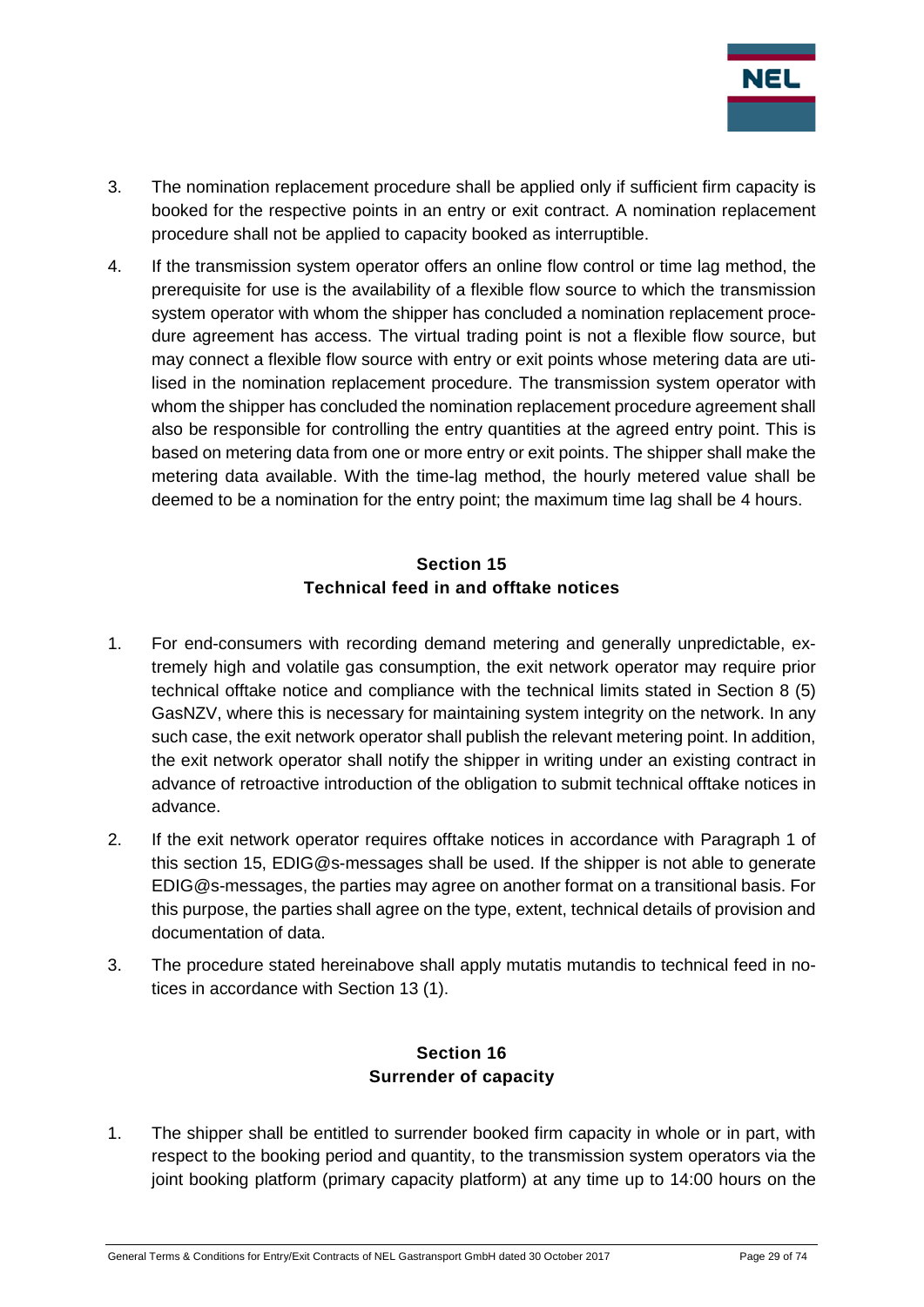

day before delivery day. Any subsequent primary use or secondary marketing of the surrendered capacities by the shipper is excluded, except as provided for in Paragraph 8 of this Section 16.

- 2. Bundled firm capacity may be surrendered in bundled form only.
- 3. Confirmation of capacity surrender shall be given to the shipper via the joint booking platform with a time stamp. This confirmation shall not release the shipper from its payment obligation.
- 4. Capacity may be surrendered for any day or days in the future and for any proportion of the capacity originally booked.
- 5. The transmission system operators shall market surrendered capacities as primary capacity under the applicable rules. They may combine surrendered capacities and any primary capacity that is still available to offer products of longer duration. Surrendered capacity shall be marketed subordinated to primary capacity available for the period in question. If a shipper surrenders capacity by 09:00 hours on the 7th calendar day prior to the day of the notification of the amount of the capacity offered in an annual, quarterly or monthly auction, said surrendered capacity shall be taken into account for the calculation of the marketable capacity for the relevant auction. The foregoing cannot be guaranteed for capacity surrendered after the above deadline. If the capacity is not taken into account for the calculation as described above, it will be offered in subsequent auctions of products with shorter terms.
- 6. If the transmission system operator markets surrendered capacity, in whole or in part, the shipper shall be released from its obligation to pay for such surrendered capacity which has been marketed. The extent of release from the obligation to pay depends on the revenues obtained for surrendered capacity subject to a maximum limit of the regulated transport tariff for the period of primary marketing and the amount of re-marketed capacity. If the capacity surrendered by the shipper was obtained at an auction, the obligation to pay the surcharges to be added to the regulated transport tariff remains unaffected.
- 7. If several shippers surrender capacity for a particular day, the capacities shall, in the event of a capacity surplus, be re-marketed by the transmission system operator in the order in which they were surrendered (time stamp).
- 8. Surrendered capacity that could not be re-marketed shall be made available again to the shipper daily for the following day after the completion of day-ahead marketing, but no later than 18:30 hours for use in the balancing group in which it had been included prior to surrender.
- 9. The transmission system operator shall issue to the shipper a credit note for the tariff referred to in Paragraph 6 of this Section 16. Such credit notes shall be issued monthly and shall be set off against any outstanding transportation tariffs.
- 10. The release of the shipper from payment obligations in accordance with Paragraph 6 of this Section 16 shall apply only upon the receipt of the credit note by the shipper. Credit notes shall be issued in the month following marketing of the capacity.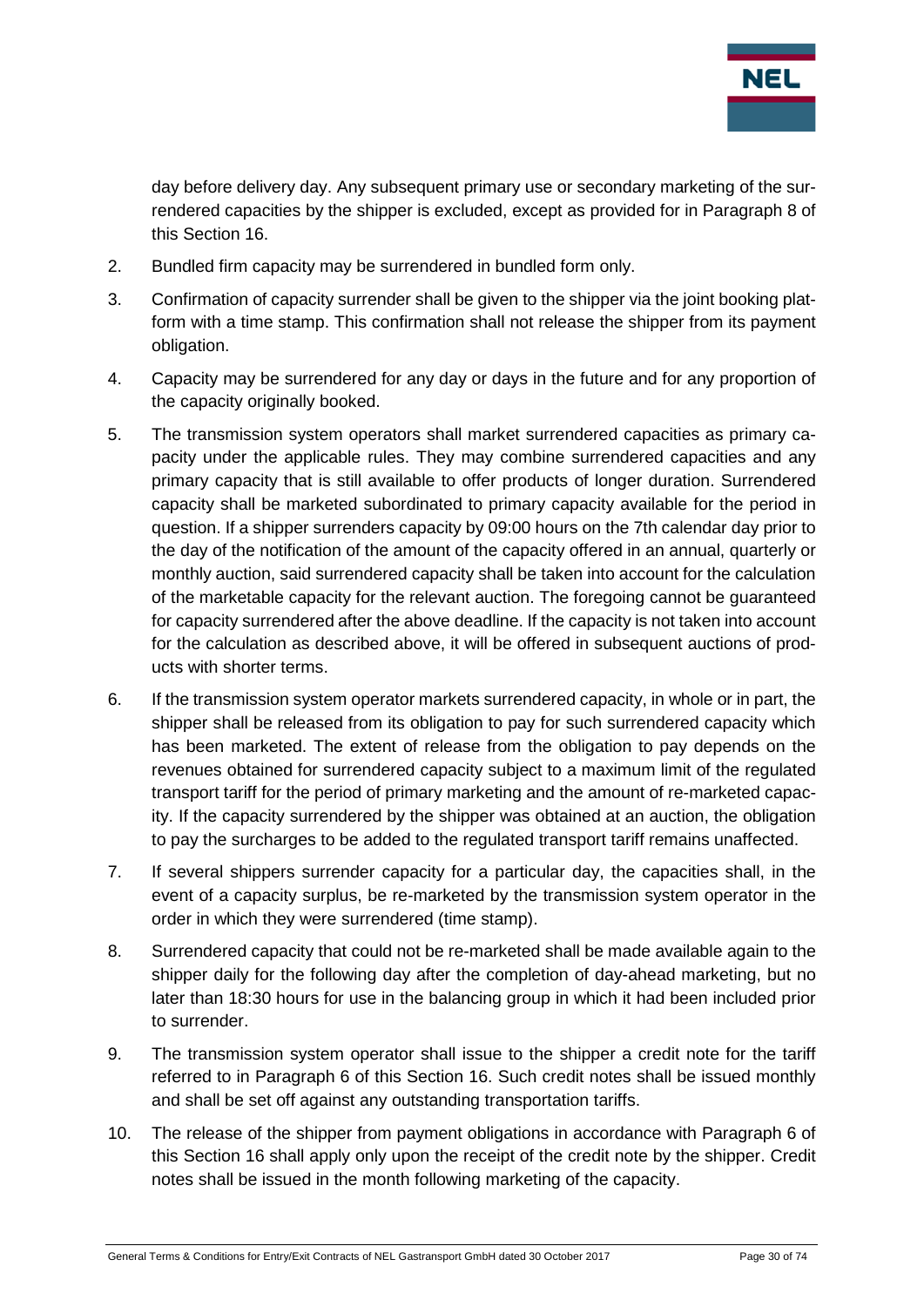

- 11. The transmission system operator shall notify the shipper by 18:30 hours of the capacity amount which has been made available again in accordance with Paragraph 8 of this Section 16.
- 12. The provisions of Section 16 shall not apply to exit points to end-consumers. Section 16 GasNZV shall remain unaffected.

#### **Section 17**

#### <span id="page-30-0"></span>**Offering by transmission system operator of firm capacity left unused at short notice in accordance with Section 16 (2) GasNZV**

- 1. The transmission system operator may offer firm capacity booked by the shipper that cannot be used in whole or in part for the next day, taking into account existing renomination rights.
- 2. The shipper shall remain obligated to pay charges if capacity is successfully remarketed.
- <span id="page-30-1"></span>3. Section 16 (4) GasNZV shall not apply.

#### **Section 18 Withdrawal of capacity left unused for a significant time in accordance with Section 16 (3) and (4) GasNZV**

1. Pursuant to Section 16 (3) GasNZV, the transmission system operator may withdraw firm capacity left unused or partially unused by the shipper over a significant period at any entry or exit point with the exception of market area and cross border interconnection points if a contractual bottleneck occurs. For market area and cross border interconnection points Section 18a shall apply to the withdrawal of capacities insufficiently utilised in the long term.

A contractual bottleneck shall be deemed to exist in the event of a network access denial in accordance with Section 20 EnWG (Energy Industry Act).

- 2. Withdrawal shall apply to all contracts in place for the entry or exit point which have a combined term of at least one year, irrespective of the terms of the individual contracts concerned.
- 3. Capacity shall be withdrawn in the amount of firm capacity booked by the shipper left continuously unused on an hourly basis over a period of 3 consecutive months or more in the preceding calendar year. One of the three months shall be January, February, March, October, November or December. If several such periods of three consecutive calendar months can be identified, the minimum amount of capacity continuously not utilised in each such period shall be determined and then the lowest such minimum value shall be determined. Capacity shall only be withdrawn up to said lowest minimum value.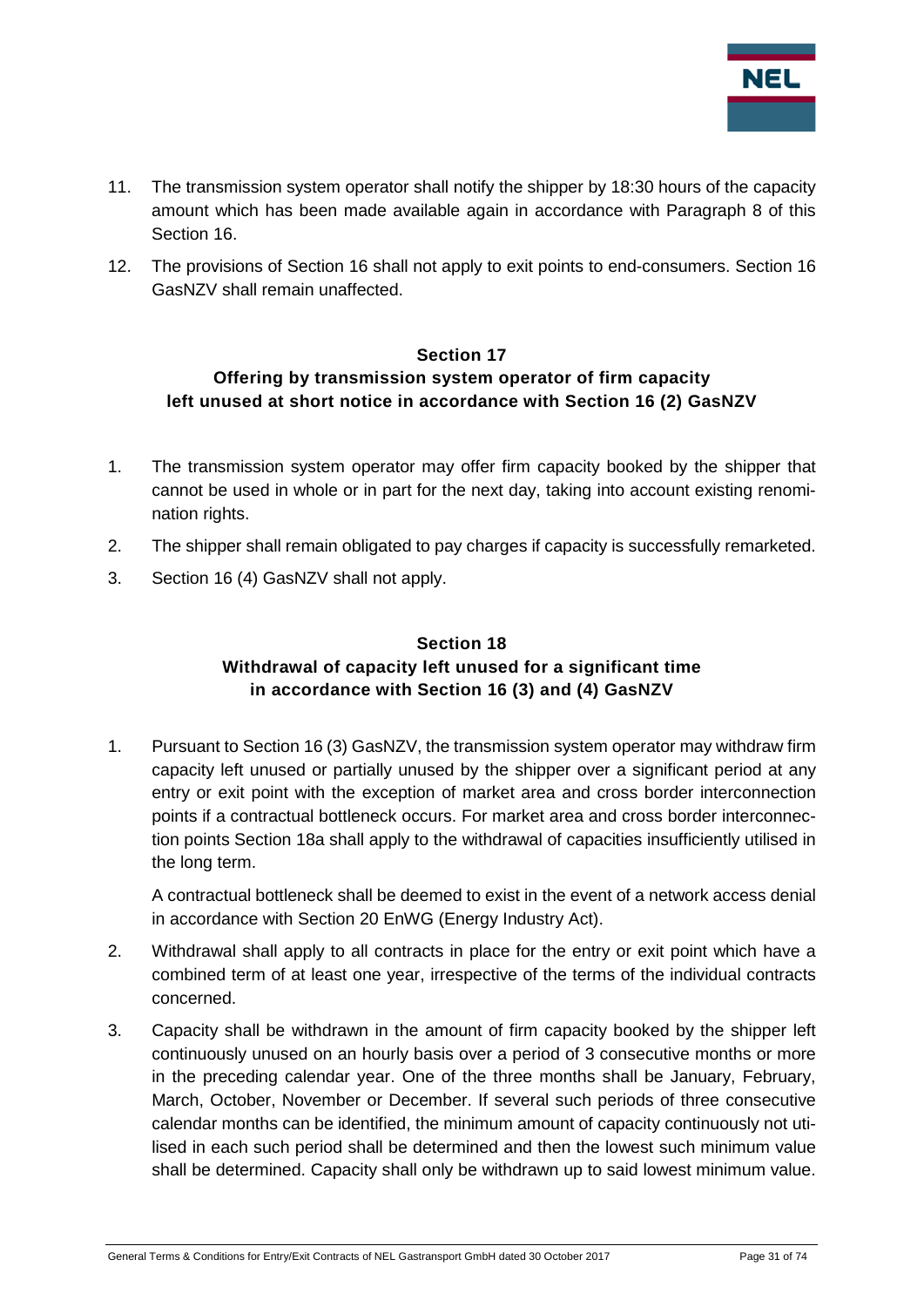

The capacity to be withdrawn shall be determined on the basis of the capacity continuously available to the shipper during the previous calendar year, in terms of both timing and quantity. Any partial resale, surrender or reduction in booked capacity by the shipper shall be taken into consideration.

- 4. The shipper shall be entitled to appeal against the withdrawal of capacity in accordance with Section 16 (4) GasNZV.
- 5. If several shippers have booked capacities at an entry or exit point and include such capacities in same balancing group in a combined nomination, the transmission system operator may withdraw capacity from the respective shippers proportionately, weighted by the capacity booked at that entry or exit point. This shall not apply if the balancing group manager makes nominations for each shipper in separate sub-balancing accounts.
- <span id="page-31-0"></span>6. Section 16 shall apply mutatis mutandis to the invoicing and handling of withdrawn capacity that is actually marketed.

#### **Section 18a Withdrawal of capacities insufficiently used in the long term at market area and cross border interconnection points**

- 1. At market area and cross border interconnection points, the transmission system operator shall withdraw capacities if required by the Federal Network Agency. The transmission system operator shall regularly provide the Federal Network Agency with all data necessary to monitor the extent to which booked capacities under contracts with an effective duration of more than one year or succeeding quarters covering at least two years are used. Each primary use or secondary trading of withdrawn capacity by the shipper is excluded subject to sentence 4. Withdrawn capacity that could not be re-marketed will be made available again to the shipper on each day for the following day no later than 18:30 hours for use in the balancing group in which it was included prior to surrender. Furthermore the rights and obligations of the shipper under the entry/exit contract shall remain unaffected until the time of marketing of the capacity by the transmission system operator and to the extent to which the capacity is not marketed by the transmission system operator.
- <span id="page-31-1"></span>2. Section 16 shall apply mutatis mutandis to the invoicing and handling of withdrawn capacity that is actually marketed.

# **Section 19 Secondary trading**

1. In accordance with Section 12 (2) GasNZV, the shipper may only transfer booked capacity for use or assign booked capacity to a third party by using the secondary platform. Bundled capacity may only be transferred for use or assigned as bundled capacity. The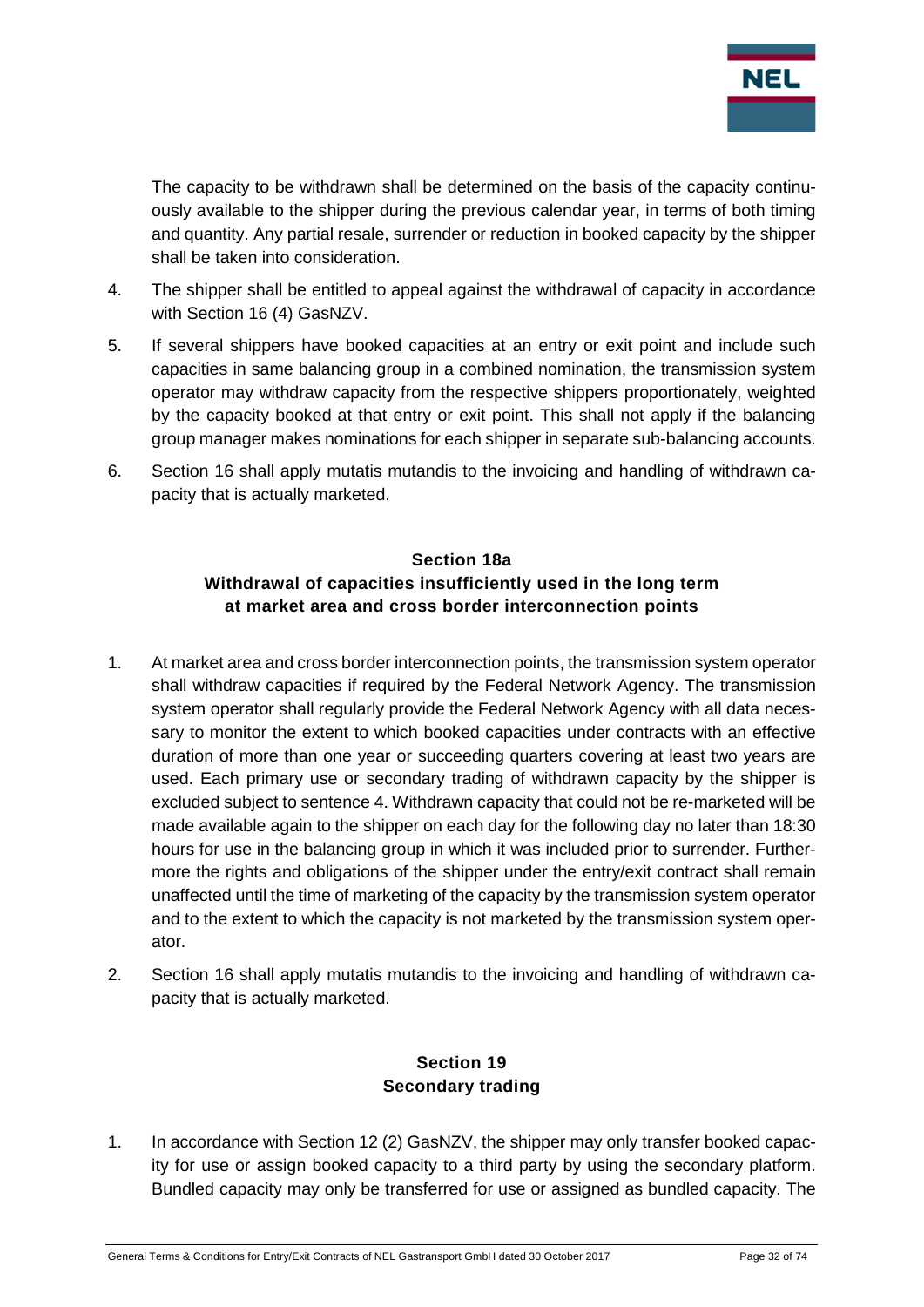

transfer for use and assignment of entry and exit contracts/contract rights shall be subject to the following provisions.

- 2. The shipper may transfer for use capacity rights (with or without nomination rights) under an entry or exit contract by a third party in whole or in part without the permission of the transmission system operator. The shipper shall remain obligated towards the transmission system operator to perform its obligations under the entry or exit contract, including without limitation the payment of charges.
- 3. The shipper may assign the entry or exit contract to a third party in whole or in part with the permission of the transmission system operator. The third party concerned shall be subject to approval by the transmission system operator. Permission may only be withheld for reasons that would justify the rejection of initial conclusion of an entry or exit contract with the third party in question. Without limitation, the transmission system operator shall be deemed to have such justification in the event that the third party meets the conditions for requiring a deposit under Section 36 and has not provided a deposit. The assignment of an entry or exit contract to a third party shall be binding upon the transmission system operator provided each shipper being party to the assignment has submitted to the transmission system operator a request for consent in text form to this effect by no later than 11:00 hours on day D-3 business days, and the transmission system operator has given its consent. Sentence 2 applies mutatis mutandis. The transmission system operator shall use its reasonable efforts to facilitate an assignment even if the participating shippers only request consent by 11:00 hours on day D-1. The transmission system operator shall be entitled to request that at the time of the assignment, the transferring shipper has included all of the capacities concerned in a balancing group or sub-balancing account, and that the assignee shipper must also specify a balancing group or subbalancing account when the secondary marketing is concluded.

Where an entry or exit contract is assigned to a third party for a period of less than one year pro rata temporis, the transportation tariffs for the assigned capacity shall be determined using the multiplier relevant for the term of the assigned capacity according to the Federal Network Agency's 'Determination of 24 March 2015 setting out requirements for converting annual demand charges to demand charges for capacity rights of less than one year and for the proper determining of transport tariffs according to Section 15 (2) to (7) GasNEV (BEATE).

#### **Section 20 Technical requirements**

<span id="page-32-0"></span>1. The shipper shall ensure that the gas available for entry meets the requirements in accordance with Section 19 GasNZV. Gas quantities to be delivered shall be in accordance with Code of Practice G 260, 2nd Gas Family, of the German Technical and Scientific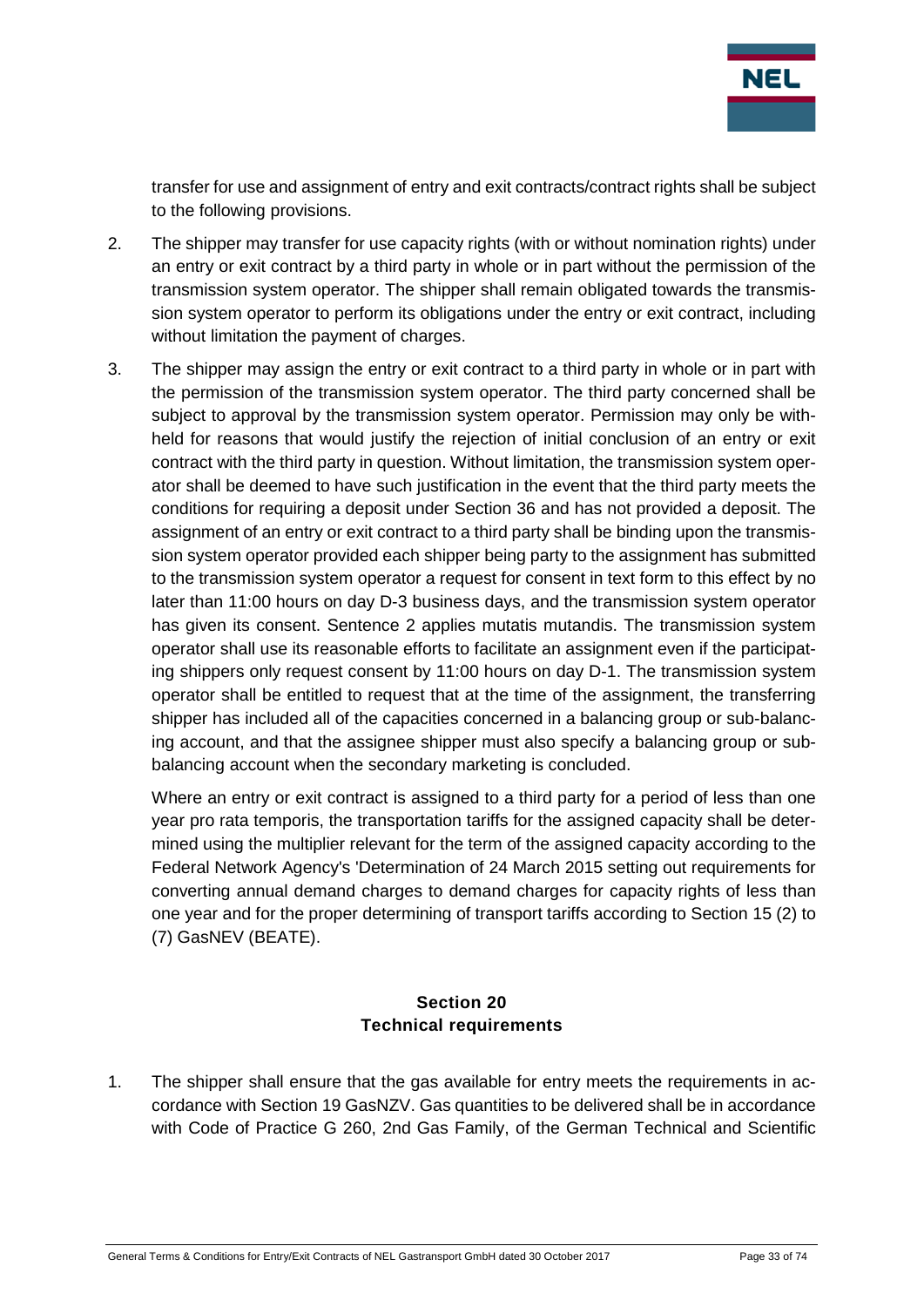

Association for Gas and Water (DVGW) as amended from time to time, and to the applicable nominal value of the Wobbe number. Section 36 (1) GasNZV states the technical requirements for biogas entry.

- 2. On its website the transmission system operator shall publish the technical requirements, including gas quality and pressure specification, for the gas to be fed in at the respective entry or exit points. These published technical requirements shall form an integral part of the entry or exit contract and may further narrow the requirements referred to in Paragraph 1 sentence 2 of this Section 20 and/or provide for additional requirements. Either party shall be entitled to request that an impartial third party investigate whether the gas quality conforms to the transmission system operator's requirements in accordance with sentence 1. If the parties cannot reach agreement on an impartial third party within one month of the receipt of the other party's request, such investigation shall be conducted by the Engler-Bunte-Institut at Karlsruhe University. The party requesting the investigation shall bear the cost of investigation if compliance is confirmed. If compliance is not confirmed, the respective other party shall bear the cost.
- 3. The transmission system operator shall notify shippers in text form, as promptly as possible given the circumstances, of any changes in technical requirements which may be necessary as a result of statutes or official regulations or changes to technical rules of the DVGW. The transmission system operator shall amend the respective contracts affected by changes with effect from the effective date of the amendments or technical rules of DVGW in accordance with sentence 1. In the event that a change in technical requirements is necessary to fulfil the transmission system operator's obligations under applicable laws and ordinances to cooperate, the transmission system operator shall be entitled to make such changes to the respective contract concerned within 4 months after notifying the shipper thereof in text form. A change of the technical requirements in accordance with sentence 3 may become necessary, without limitation, if the transmission system operator agrees with other transmission system operators, with due consideration for Section 15 (1) EnWG and Section 7 (1), Paragraph 2 GasNZV, upon provisions on the gas quality at a network interconnection between said transmission system operators and if said gas quality differs from the technical requirements published so far in accordance with Paragraph 2, sentence 1 without violating the specifications pursuant to Paragraph 1 and Paragraph 2 sentence 2. If the contractual changes referred to in sentences 1 and 3 have an adverse effect on the shipper's use of capacity, the shipper shall be entitled to terminate the respective contract as of the effective date of the change with 3 months' notice. If the transmission system operator provides notice under sentence 1 less than 4 months in advance of the effective date of the change, the shipper shall be entitled to terminate the contract in question without notice as of the effective date of the change.
- 4. In deviation from sentence 3 of Paragraph 3 of this Section 20, the transmission system operator shall be entitled to change gas quality or pressure specifications without the shipper's consent by giving advance notice of 3 years before the start of the conversion period. The transmission system operator shall inform the shipper thereof in text form as early as possible under the given circumstances.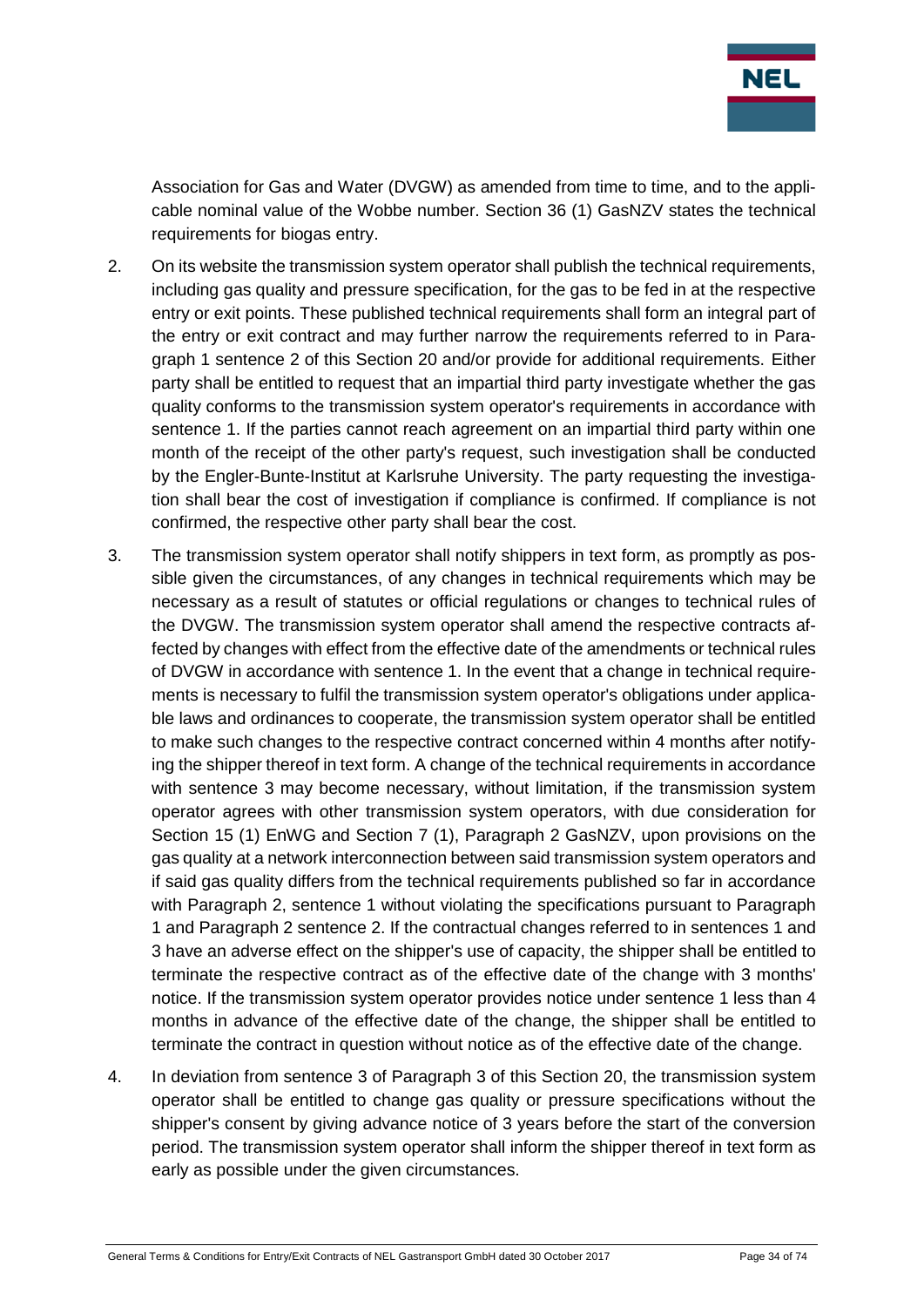

In case of a change of gas quality from L-gas to H-gas as part of the L-gas/H-gas market area conversion, the transmission system operator shall give the shipper minimum notice of 2 years and 4 months before the anticipated start of the conversion period. The conversion date for balancing purposes as part of the market area conversion which is within the said conversion period, and which is the first day of the month from which allocation values are notified in H-gas balancing groups only, shall be announced at least 1 year before the conversion. The shipper shall be obligated to notify the balancing group manager of the conversion period and the conversion date for balancing purposes. The shipper shall ensure that the entry and exit points that are relevant to the conversion are included in H-gas balancing groups/sub-balancing accounts according to the existing deadlines in advance of the conversion date for balancing purposes.

In deviation from Paragraphs 1 and 2 of this Section 20, the transmission system operator may, with the shipper's consent, change the gas quality or pressure specification subject to a shorter period of notice.

If a new entry or exit contract begins during the notice periods after the transmission system operator has announced a change, the notice periods already applicable shall also apply to that contract. Any change in gas quality or pressure specifications shall be limited to the entry or exit points affected by the change. The contract affected by the change shall be amended with effect from the effective date of the change in gas quality or pressure specifications. In the event that the transmission system operator changes gas quality or pressure specifications in accordance with Paragraphs 1 and 2 of this Section 20 without the shipper's consent, the shipper shall be entitled to terminate the contract for the corresponding entry or exit points with one year's notice as of the effective date of the change in gas composition or pressure specifications.

5. In deviation from Paragraphs 3 and 4 of this Section 20, the transmission system operator shall be entitled to change the gas quality from L-gas to H-gas without giving the shipper any prior notice and without the shipper's consent once the conversion charge no longer applies. Sentence 1 of this Paragraph 5 shall not apply in the event of a change of market area allocation, which is governed by Paragraph 7 of Section 31. The transmission system operator shall inform the shipper of the gas quality change without delay after agreement of the conversion schedule among the network operators concerned, but not less than 13 months prior to the conversion date for balancing purposes. In justified cases the conversion date for balancing purposes may be postponed within the notice period commenced. The date may also be brought forward by no more than three months relative to the original conversion date for balancing purposes, as advised, as long as a minimum notice period of six months prior to the changed conversion date for balancing purposes is observed. The shipper shall not be entitled to terminate the contract on account of the gas quality change after the conversion tariff is no longer charged. The opportunity to feed the existing national gas production capacities into the system shall be retained to the extent required in future.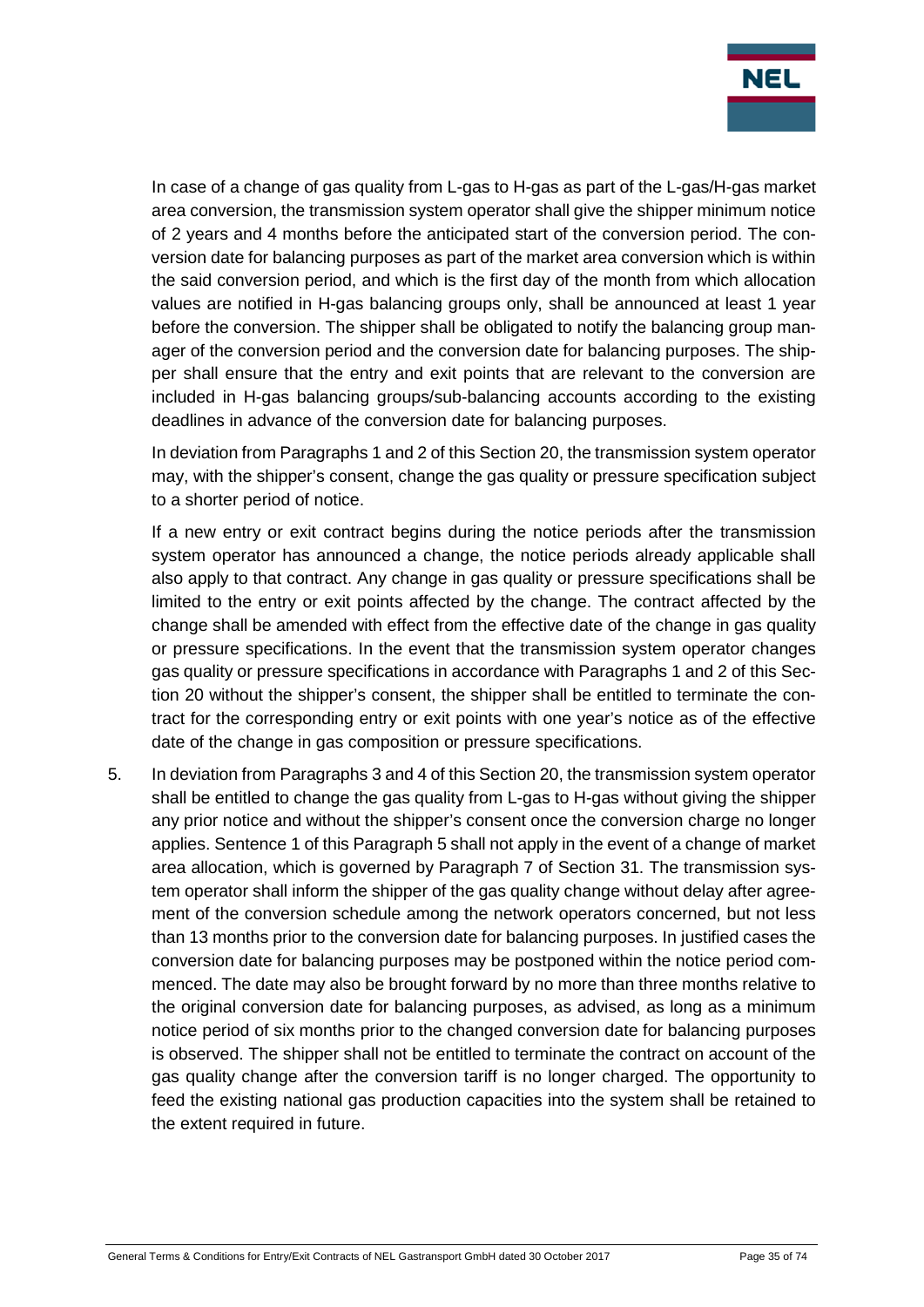

#### **Section 21 Non-compliance with gas quality or pressure specification**

- <span id="page-35-0"></span>1. If gas quantities supplied by the shipper at the entry point do not meet the technical specifications for gas quality or pressure in accordance with Section 20 (1) and (2) (hereinafter referred to as "off-spec gas"), the entry network operator shall be entitled to refuse acceptance of the off-spec gas in whole or in part. In any such case, the shipper shall immediately adjust its nomination at the entry point concerned accordingly and reduce the supply of off-spec gas at that entry point accordingly. None of the transmission system operator's rights as towards the shipper shall be affected.
- 2. If gas quantities supplied by the exit network operator at the exit point do not meet the technical specifications for gas quality or pressure in accordance with Section 20 (1) and (2), the shipper shall be entitled to refuse acceptance of the off-spec gas in whole or in part. The exit network operator shall in any such case immediately reduce the supply of off-spec gas at that exit point accordingly. None of the shipper's rights as towards the exit network operator shall be affected.
- 3. In the case of reduction in accordance with the preceding provisions, renominations shall be made immediately in order to avoid imbalances.
- 4. Each party shall promptly inform the other party if it becomes aware of the supply of offspec gas at an entry or exit point, or expects off-spec gas to be supplied.

# **Section 22 Allocation of quantities**

- <span id="page-35-1"></span>1. The entry network operator to whom entry nominations were submitted in accordance with Section 12 (1) and (2) and Section 13 shall determine for each balancing group or sub-balancing account the gas quantities fed in at entry points and allocate such quantities to the respective balancing groups or sub-balancing accounts based on nominations or using the allocation procedure specified by the transmission system operator.
- 2. In allocating biogas entry quantities, any liquefied petroleum gas quantities added by the entry network operator for conditioning for adjustment to the calorific value required for the entry network operator's network in accordance with Section 36 (3) GasNZV shall not be taken into consideration.
- 3. The exit network operator shall allocate gas quantities taken off at exit points to storage facilities, at market area interconnection points and at cross-border interconnection points to the respective balancing groups or sub-balancing accounts on the basis of nominations or using the allocation procedure specified by the transmission system operator.
- 4. For each balancing group or sub-balancing account, the exit network operator shall determine the gas quantities taken off at exit points to metered end-consumers ("RLM")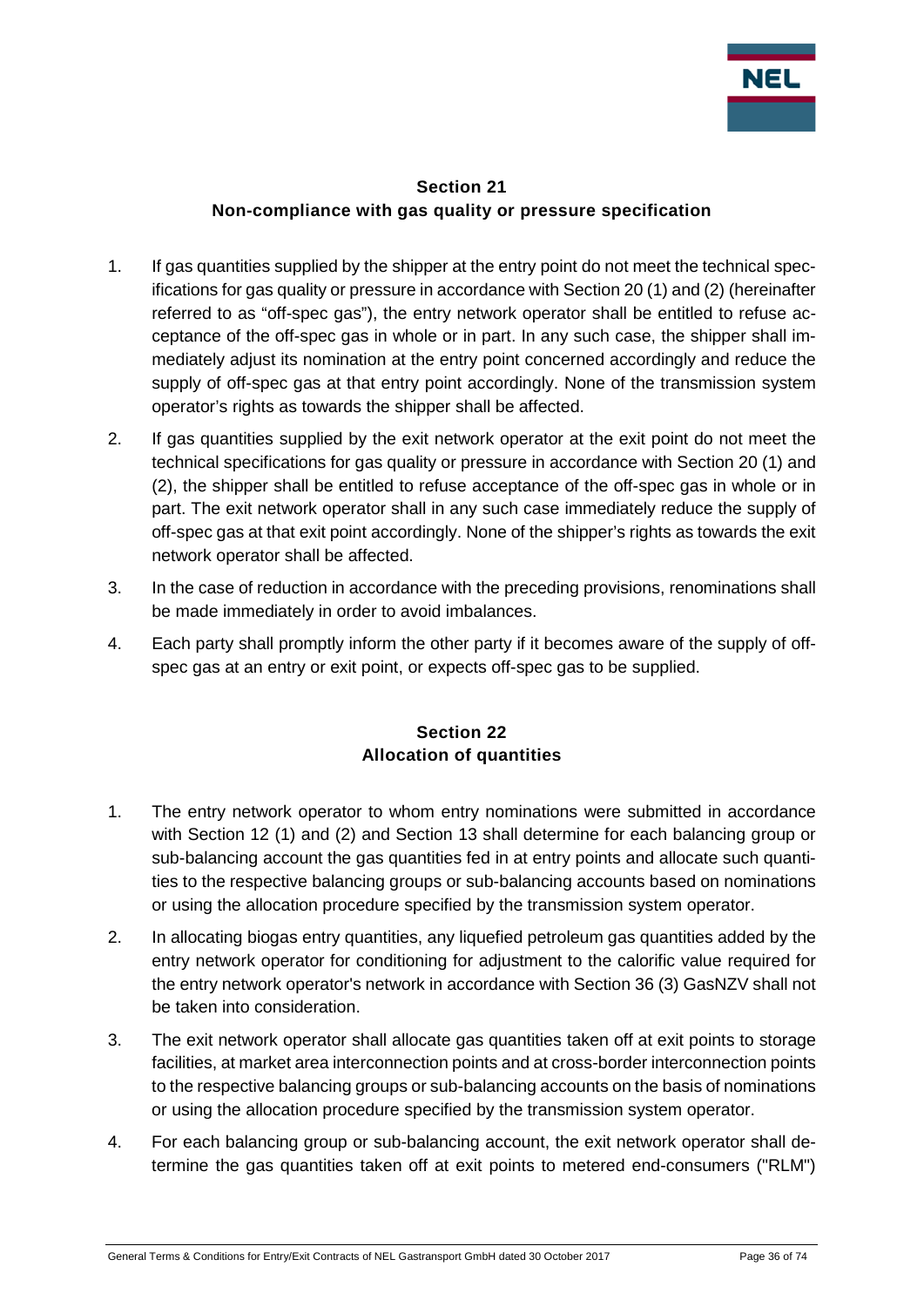

based on metered values and shall allocate such quantities accordingly to the balancing group or sub-balancing account concerned.

- 5. For each balancing group or sub-balancing account the exit network operator shall determine the gas quantities taken off to end-consumers with standard load profiles at exit points and shall allocate such quantities to balancing groups or sub-balancing accounts on the basis of the standard load profile determined by the exit network operator.
- 6. If entry or exit points are included in several balancing groups, shippers and the respective entry/exit network operators shall agree on and implement allocation rules in the entry/exit contract to ensure that gas quantities allocated to this point are only accounted for once.

### **Section 23 Meter operation and metering**

- 1. Metering data determined by the transmission system operator or a third party in accordance with Section 21b of the Energy Industry Act (EnWG) shall be used by transmission system operators for balancing and calculating supply overruns and deficits and capacity limit overruns.
- 2. Regarding the performance of meter operations, if it is a meter operator the transmission system operator is a meter user in the sense of the German Weights and Measures law and to this extent is responsible for meeting all of the requirements and obligations imposed by the said law.
- 3. Unless otherwise agreed between the connection user and a third party in accordance with Section 21 b EnWG, the provisions outlined below shall apply, in which case the transmission system operator shall be the meter operator and metering service provider. As the metering service provider, the transmission system operator shall provide metering data to the shipper.

The transmission system operator shall determine the type, number and size of metering and control devices, in accordance with Section 8 of the Metering Access Regulation (MessZV). Such determinations shall be appropriate with respect to the consumption amount and consumption behaviour and shall also give adequate consideration to energy industry interests. The transmission system operator shall provide and operate the metering and control devices required for measurement and meter reading for metered endconsumers.

4. For remote reading, a suitable, externally dialable telecommunications connection without time limit and a 230 V connection shall be available on the end consumer's premises. The transmission system operator may use a GSM modem instead of a telecommunications connection. Upon request, the transmission system operator shall notify the end consumer of the relevant technical specifications (distances between connections, con-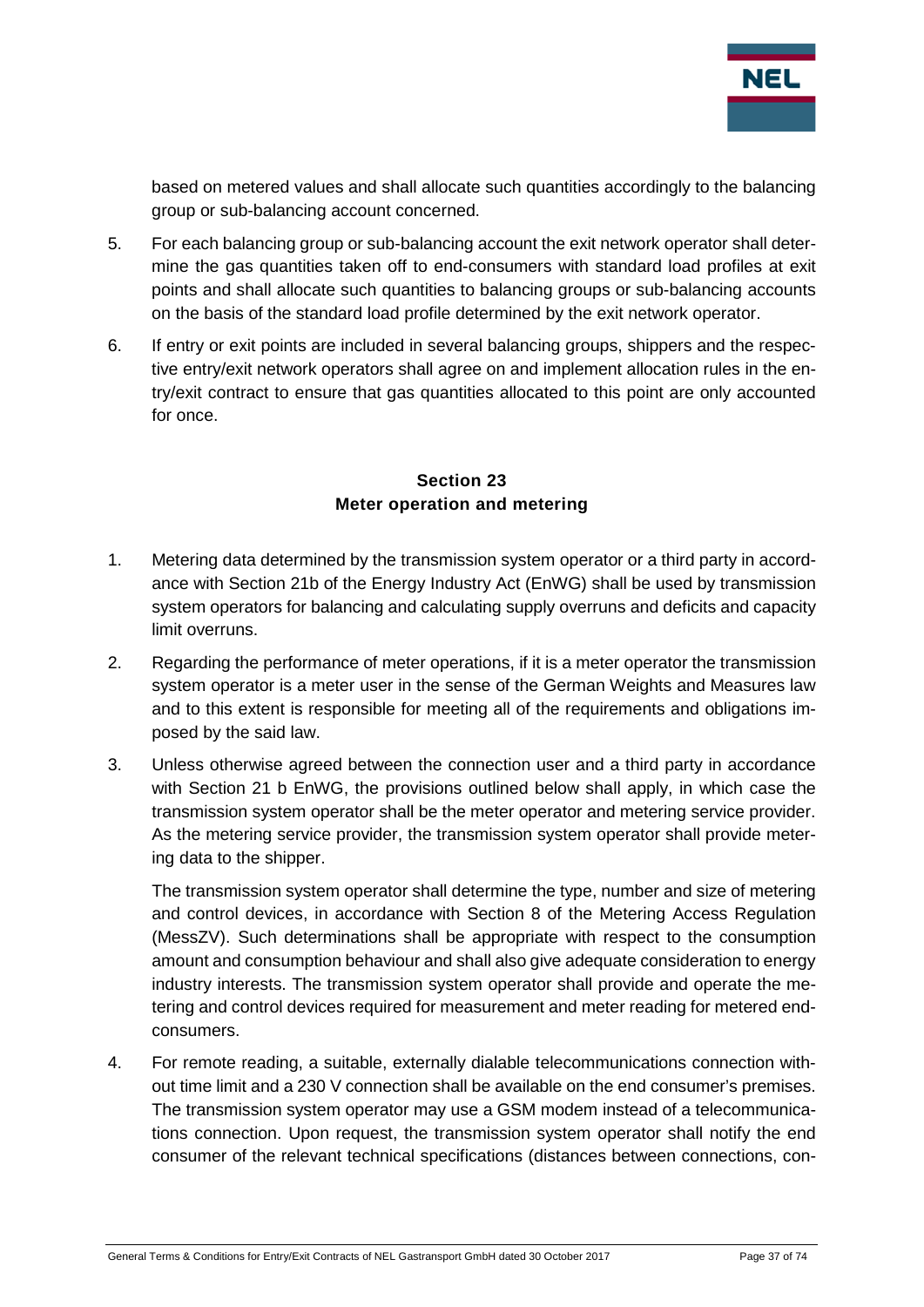

nections to metering installation etc.). Remote reading shall be available prior to commencing supply to a RLM meter or the conversion of an SLP into an RLM meter. The establishment and use of telephone and electricity connections shall be free of charge to the transmission system operator. Any cost incurred as a result of delays caused by the transmission system operator shall not be borne by the shipper or the end consumer. Any cost incurred as a result of delays caused by the end consumer shall not be borne by the transmission system operator.

5. The transmission system operator shall notify the shipper promptly, but no later than at 13:00 hours each day, of the previous day's load profile, recorded hourly and read daily at the RLM exit points in the MSCONS format. The load profile energy amounts shall be calculated using the balancing calorific value.

After the end of the supply month, all load profiles shall be plausibility-checked in accordance with DVGW (German Technical and Scientific Association for Gas and Water) code of practice G 685 and substitute values shall be calculated or corrected if applicable. Load profiles shall be converted using the calorific value used for invoicing. The transmission system operator shall notify the shipper of the load profile at RLM exit points for the supply month no later than on day M +10 business days. Any correction shall be highlighted in the data submitted.

If the transmission system operator calculates replacement values using DVGW code of practice G 685, the load profile shall also be submitted to the shipper, converted using the balancing calorific value, within M +10 business days.

The calorific value and compressibility factor Z shall be published on MSCONS.

Transmission system operators have an obligation to submit, without delay, to a shipper upon the shipper's request the load profiles at RLM exit points to end-consumers, which are recorded and read out at hourly intervals.

- 6. For RLM exit points, the load profile determined according to Paragraph 1 of this Section 23 shall be corrected on day M+12 business days using the invoicing gross caloric value in accordance with DVGW code of practice G 685. If a correction of the gas law deviation factor (K) is necessary in accordance with DVGW code of practice G 486 this shall also be taken into account. For all RLM timelines, the exit network operator shall on day M+12 business days notify the market area coordinator of the complete monthly timeline converted using the balancing gross calorific value and the complete monthly timeline converted using the invoicing gross calorific value in the applicable ALOCAT format as amended from time to time.
- 7. For end consumers supplied using the load profile method, metering devices shall be read by the transmission system operator, its agent or by the end consumer at the request of the transmission system operator at regular intervals not substantially exceeding 12 months on a date and in accordance with a schedule determined by the transmission system operator. If an agreement in accordance with Section 40 (2) sentence 2 EnWG is in place, the shipper shall observe the meter reading schedule specifications stated therein.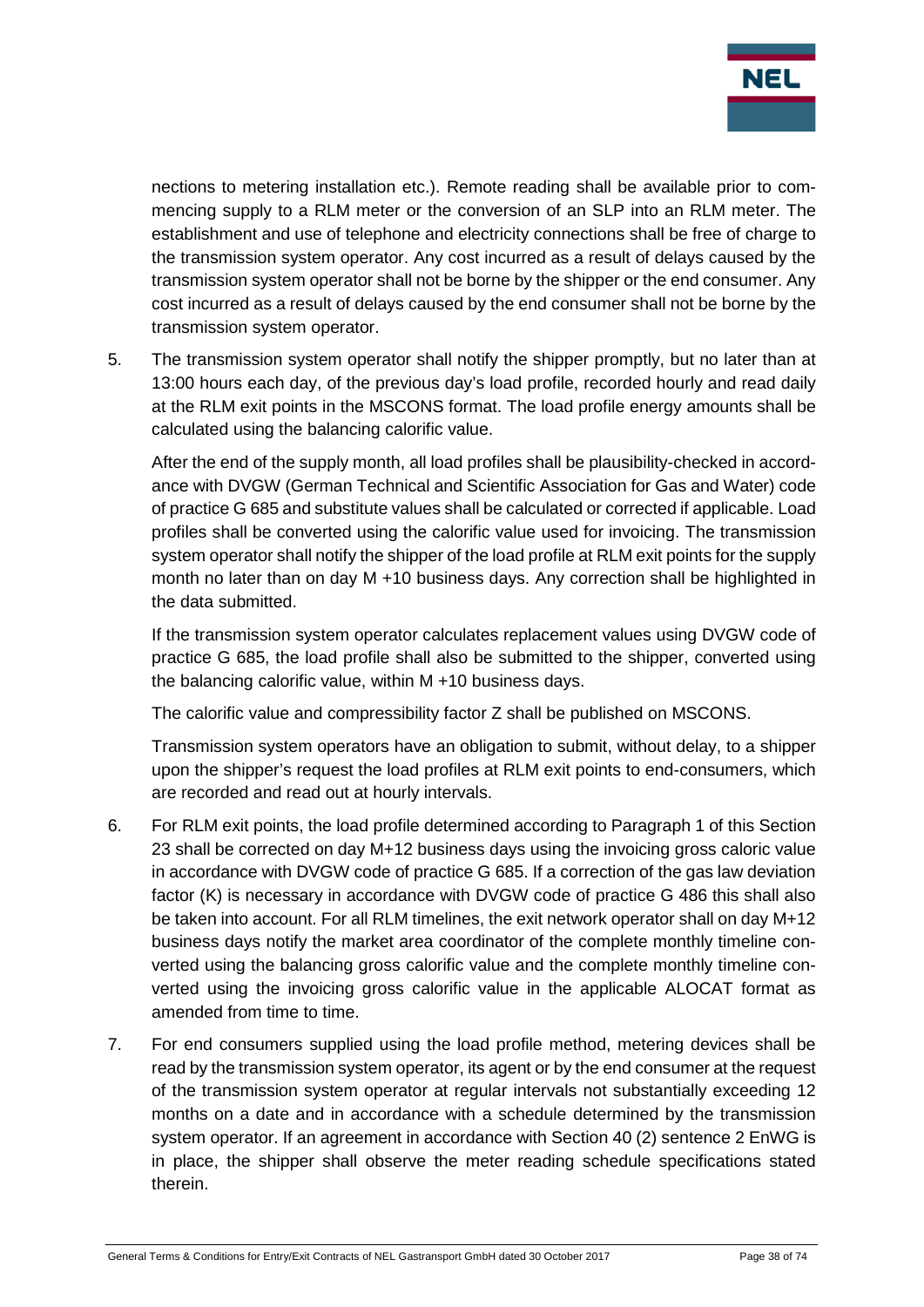

The transmission system operator shall arrange for interim meter readings in accordance with GeLi Gas between regular readings, including without limitation upon a change of supplier, relocation of the end-consumer, termination of this contract or a material change in demand. If this is not possible, the transmission system operator may estimate consumption by way of extrapolation or on the basis of the last reading. Due consideration shall be given to the actual situation.

- 8. The shipper shall make additional payment to the transmission system operator for any additional reading requested by the shipper.
- 9. If an inspection of metering equipment reveals that error margins have been exceeded, the amount overcharged or undercharged shall be reimbursed or paid as the case may be.

If the error of an SLP end-consumer's metering device cannot be determined with accuracy or the device does not give any reading or cannot be read properly, the transmission system operator shall estimate consumption for the period since the last accurate meter reading on the basis of the average consumption for the metering periods preceding and following reading, or the previous year's consumption. Due consideration shall be given to the actual situation.

If the amount error of an SLP end-consumer's metering device cannot be determined with accuracy or the device does not give any reading or cannot be read properly, replacement values for missing or implausible values shall be determined in accordance with the latest valid version of DVGW code of practice G 685.

Claims in accordance with Section 23 (1) sentence 1 shall be restricted to the reading period preceding determination of the error, unless the impact of the error can be determined over a longer period. In any such case, claims shall be limited to a maximum of three years.

- 10. Unless otherwise agreed in accordance with Section 21 b (2) or (3) EnWG, metering data provided by the metering service provider to the transmission system operator and processed by the transmission system operator should be used as a basis for implementation and invoicing under the contract. Section 8 (2), (3) and (4) shall apply in the event that the metering data are not made available to the transmission system operator or not made available properly to the transmission system operator or the data made available are implausible.
- 11. A written request from the connection user and the shipper is required for recording demand metering with an annual offtake of less than 1,500,000 kWh and a maximum hourly offtake rate of less than 500 kWh/h in accordance with Section 24 (1) GasNZV, or below the limits specified by the transmission system operator in accordance with Section 24 (2) GasNZV.

The shipper shall bear the cost of changeover from standard load profile metering to recorded demand profile metering in the cases described above, unless otherwise agreed.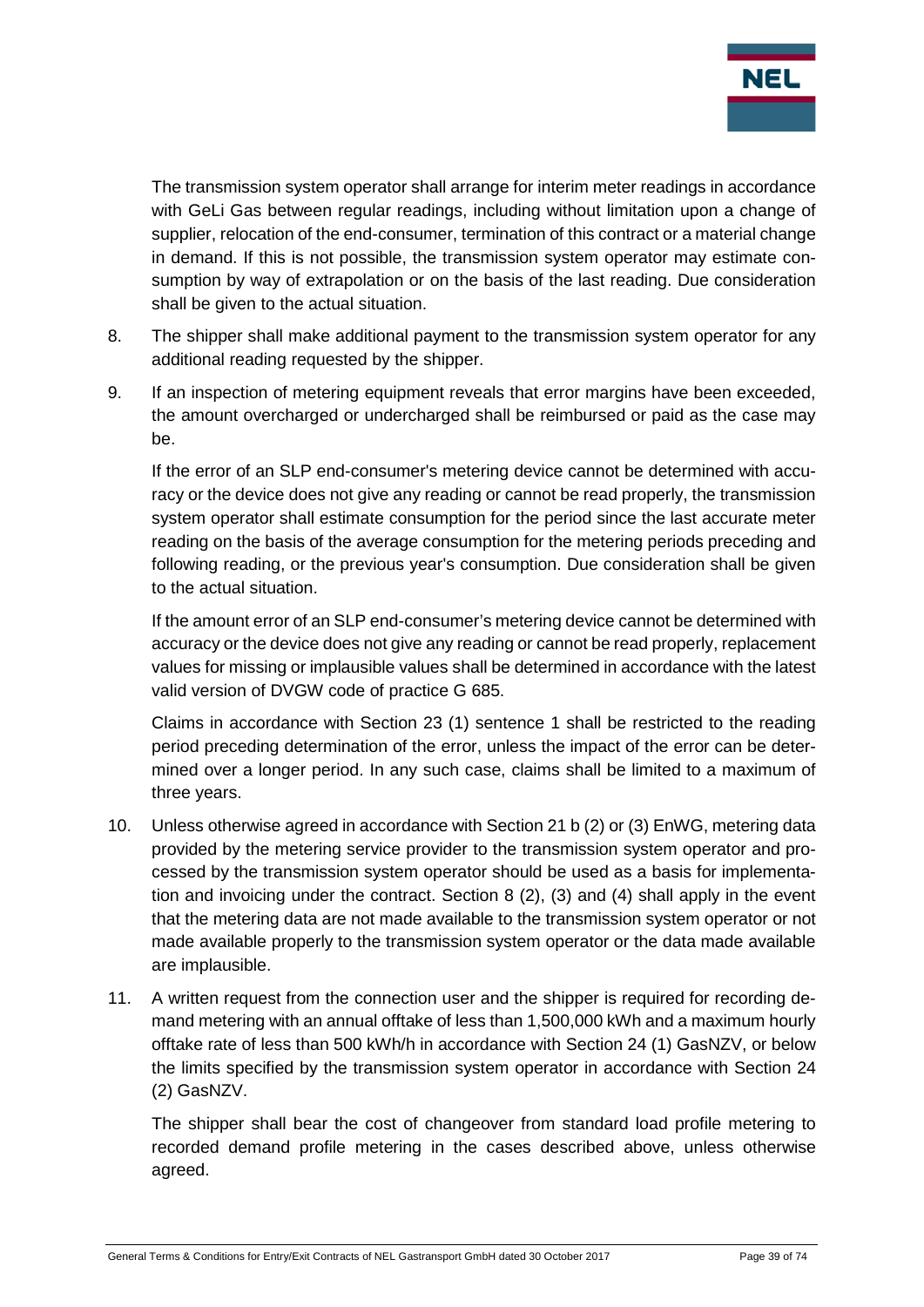

Following conversion and commencement of recorded demand metering, charges for recorded demand metering shall be in accordance with the price list published by the transmission system operator, regardless of actual consumption and annual energy quantities.

12. The quantity of biogas entering the system shall be stated in "kWh" as the product of volume at normal conditions multiplied by invoicing calorific value, i.e. the calorific value for invoicing determined for the entry point. The transmission system operator shall be entitled to calculate replacement values if no metering data are available for biogas quantities delivered by the shipper. Replacement values shall be determined in accordance with DVGW code of practice G 685.

### **Section 24 SLP surplus and shortfall quantities**

- 1. Invoicing of surplus and shortfall quantities by the transmission system operator shall be in accordance with the guideline drawn up by the associations AFM+E, BDEW, BNE and VKU entitled "Processes for Determining and Billing Surplus and Shortfall Quantities" *("Prozesse zur Ermittlung und Abrechnung von Mehr-/Mindermengen Strom und Gas")* as amended, subject to Paragraphs 2 to 7.
- 1. The transmission system operator shall calculate the surplus and shortfall quantities when the measurement values and data required for invoicing have been determined. For each SLP exit point, the consumption of the SLP exit points determined in accordance with DVGW code of practice G 685 shall be compared with the final quantity allocated by the transmission system operator to the balancing groups and/or sub-balancing accounts including any substitute allocation values of the market area manager for the respective surplus/shortfall period which have been divided up by the transmission system operator.
- 2. The surplus/shortfall period always covers the booking period and the balancing period.

Surplus quantities arise as quantity differences in the surplus/shortfall period if the exit gas quantity at the exit point is less than the gas quantity allocated by the transmission system operator to the balancing group/sub-balancing account. Shortfall quantities arise as quantity differences in the surplus/shortfall period if the exit gas quantity at the exit point is greater than the gas quantity allocated by the transmission system operator to the balancing group/sub-balancing account. The transmission system operator shall pay the shipper for surplus quantities. The transmission system operator shall invoice the shipper for shortfall quantities. Invoices shall be raised even with zero surplus/shortfall quantities.

3. The shipper may request the ongoing monthly transmission of a monthly list of allocation quantities broken down by day and by exit point.

The transmission system operator shall provide the requested allocation list for all exit points assigned to the shipper for balancing purposes in month M. When requested, the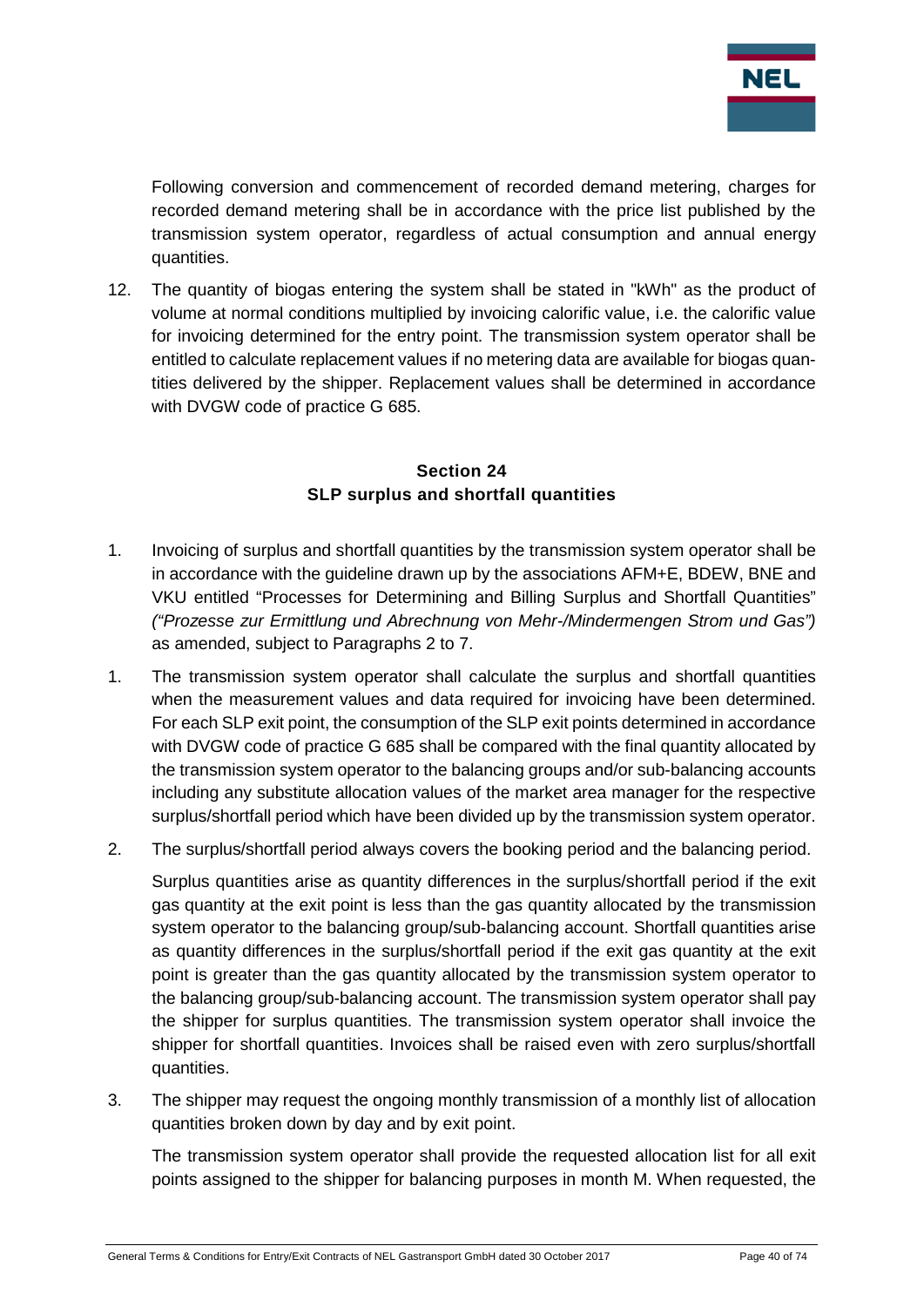

allocation lists shall be transmitted in the third month following month M and before the transmission of the first surplus/shortfall invoice containing the month concerned. No allocation list shall be transmitted for months in which the shipper is not allocated any exit points for balancing purposes.

The balanced quantities shown in the allocation list by exit point must be given in kWh rounded to 3 decimal places using commercial rounding principles. The balanced quantity notified by the transmission system operator for the surplus/shortfall period may differ from the total of daily values in the allocation list by exit point as a result of rounding differences. Rounding differences may result in differences between the allocation list by exit point and the balancing group result from the allocation processes up to a maximum of 744 kWh per balancing group and month. Where such differences exceed 744 kWh per balancing group, the shipper shall be entitled to require the transmission system operator to provide appropriate proof.

4. The surplus/shortfall quantities shall be respectively invoiced or credited by the transmission system operator to the shipper in electronic format on the basis of the standard national surplus/shortfall price published by the market area manager, as may change from time to time, for the invoicing period.

Invoices shall be raised not earlier than the end of the second month following the end of the month in which the surplus/shortfall period ends  $(M + 2M)$  and not later than the end of the third month in which the surplus/shortfall period ends  $(M + 3M)$ .

Before invoicing, the transmission system operator shall communicate the balanced quantity in an electronic format if balancing has taken place in the surplus/shortfall period. In this case the invoice shall be raised by not later than the end of the 10th business day following the communication of the balanced quantity.

- 5. The settlement of surplus and shortfall quantities between transmission system operator and shipper shall only be exempt from energy tax if one party to the contract has received a declaration by the other party's responsible customs office in accordance with Section 38 (3) of the Energy Tax Act (EnergieStG). The other party shall be notified promptly in writing of any changes pertaining to the declaration, including for example the revocation thereof by the responsible customs office.
- 6. Corrections to surplus/shortfall quantity invoices between transmission system operator and shipper after the 1 April 2016 which were initially raised before 1 April 2016 using the old procedure shall without exception be carried out with the old procedure used up until 31 March 2016. The parties shall always use the pricing method which was valid at the time when the surplus/shortfall quantity was first settled.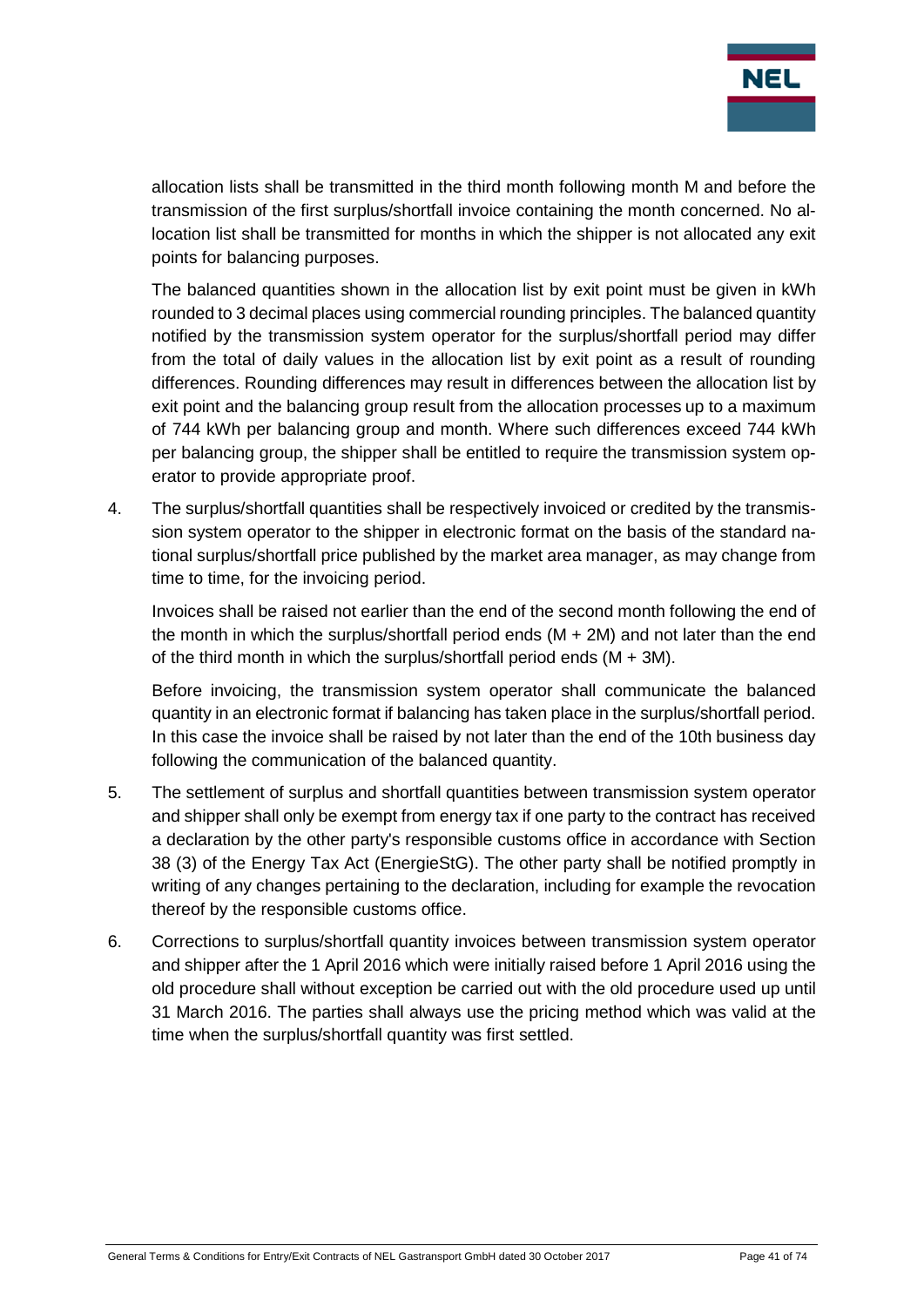

# **Section 25 Tariffs**

- 1. The shipper shall be obligated to pay to the transmission system operator the transportation tariffs stated in the respective contract in accordance with the price list, including the respective specific capacity charge, plus any surcharge for capacity in accordance with Section 1 (2) and the metering charge, as well as the meter operation charge and billing charges plus any applicable concession or other charges and taxes including biogas pass-on costs in accordance with Section 20 b of the Gas Transport Tariff Ordinance (GasNEV) and market area conversion costs to be passed on in accordance with Section 19 a, Energy Industry Act (EnWG). The charges applicable under the pricelist of the transmission system operator shall be posted on the transmission system operator's website.
- 2. In determining revenue caps in accordance with Section 17 (1) of the Incentive Regulation Ordinance (ARegV) and adjusting such caps in accordance with Section 17 (2) ARegV in conjunction with Section 4 (3) to (5) ARegV and Section 5 (3) ARegV in conjunction with Section 17 ARegV, the transmission system operator shall be entitled to adjust transportation tariffs if this results in a transportation tariffs increase. The transmission system operator shall adjust transportation tariffs if this results in lower tariff charges. In accordance with Section 5 (3) ARegV, the difference between the revenue actually realised and the revenue which it is feasible to realise shall be taken into account in full. In such cases, the transmission system operator shall adjust tariff charges in accordance with Section 17 ARegV in conjunction with the provisions of Section 2 (2) and (3) GasNEV and Section 5 (3) ARegV. The transmission system operator shall notify the shipper promptly in text form of adjusted transportation tariffs (price list).
- 3. Transportation tariffs may only be adjusted with effect from January 1 of the following calendar year.

The transmission system operator may utilise its own regulation account for processing differences arising in connection with increases and reductions (Section 5 ARegV).

4. In the event of an increase in transportation tariffs and charges, the shipper may terminate the contract either in whole or partially, with reference to the amount of capacity booking, by 10 business days' notice in writing with effect from the effective date of the adjustment. If the shipper does not receive the information in accordance with Paragraph 2 sentence 5 of this Section 25 at least 20 business days prior to the effective date of the adjustment, the shipper shall in deviation from sentence 1 of this Paragraph 4 be entitled to terminate the contract in whole or partially, with reference to the amount of capacity booking, within 10 business days after receiving such information with 5 business days' notice in writing, with effect from the effective date of the adjustment at the earliest. Partial termination under sentences 1 and 2 of this Paragraph 4 shall only be permitted if the capacity is reduced consistently for the whole remaining term of the contract. The shipper shall not have any termination right under sentences 1 and 2 of this Paragraph 4 if the increase in transportation tariffs is lower or equal to the increase in the consumer price index for Germany (VPI) as published by the Federal Statistical Office ("Statistisches Bundesamt").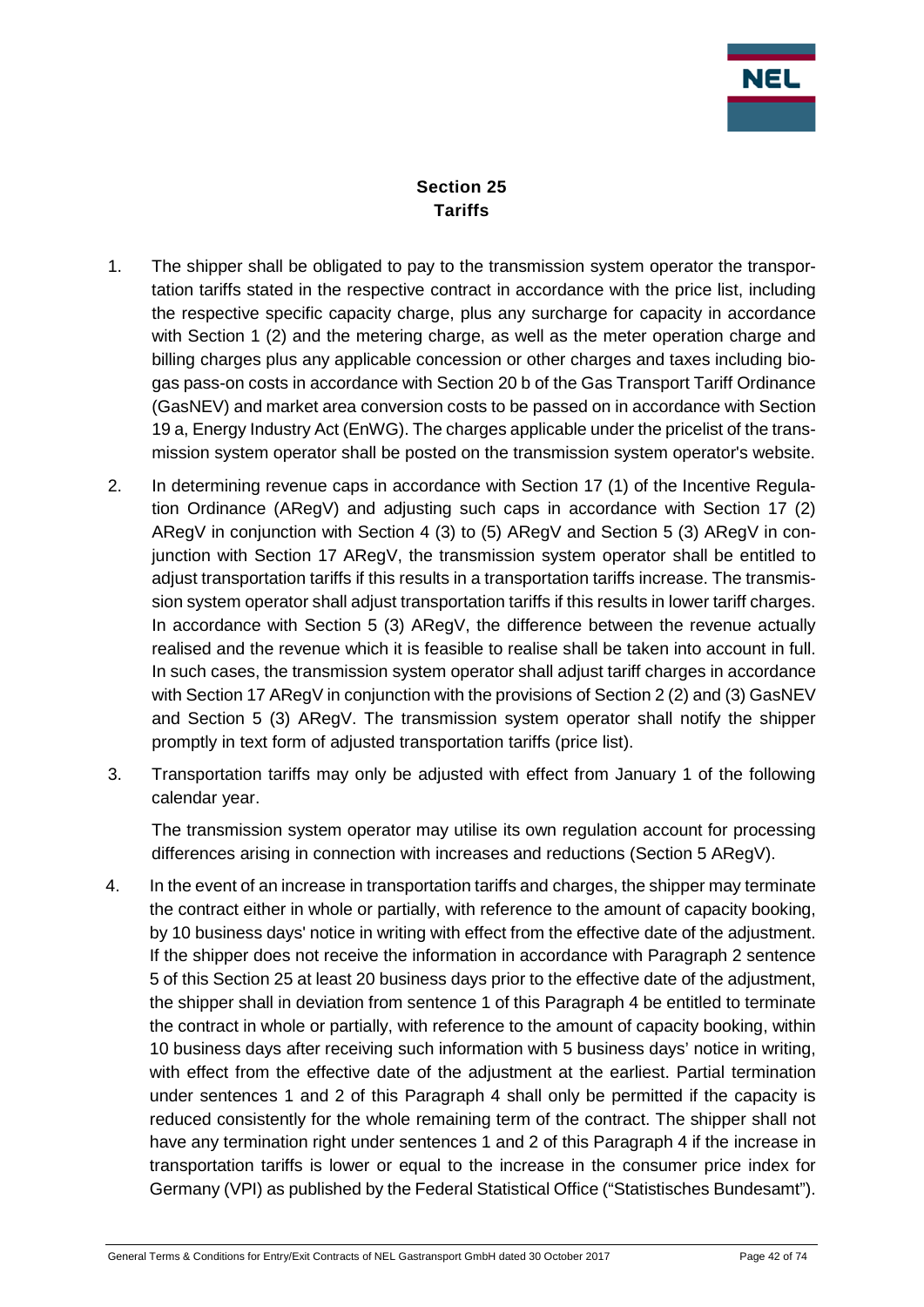

For this purpose, the relevant increase shall be the increase in the annual average of the VPI compared to the preceding year last published by the Federal Statistical Office before the date of the announcement of the adjustment of transportation tariffs.

- 5. The discount for discounted capacity at entry/exit points to/from gas storage facilities which give the storage customers access to another market area or to the market of a neighbouring country will only be granted to the shipper in accordance with the provisions of Paragraph 2 lit. d) of the operative provisions of BEATE if the shipper can prove to the transmission system operator that it complies with the conditions detailed in Section IX No. 8 (Requirement 2) of the grounds of the BEATE decision. If the storage operator no longer provides such proof, the non-discounted capacity as stated by the transmission system operator for the relevant entry or exit point shall apply to the discounted capacity from the time such proof is found to be lacking. The transmission system operator shall inform the shipper in text form without delay that the discount is no longer granted. In such case, the shipper is entitled in accordance with Paragraph 4, sentences 1 to 3 to terminate the respective contract.
- 6. In the event that taxes and other public levies due on transportation tariffs and charges under the respective contract – including taxes and other public charges on services forming the basis for transportation tariffs and charges under the respective contract – are introduced, eliminated or adjusted, the transmission system operator shall implement a corresponding increase or reduction in transportation tariffs and charges under the respective contract as of the effective date of the introduction, elimination or adjustment of such taxes/public charges, unless the revenue cap applies.
- 7. In the event that revenue caps are adjusted in view of hardship in accordance with Section 4 (4) sentence 1 no. 2 ARegV, the transmission system operator shall be entitled to adjust transportation tariffs in accordance with the Federal Network Agency determinations, or on January 1 of the following calendar year.
- 8. The transmission system operator shall also be entitled and/or obligated to adjust transportation tariffs and charges in accordance with Paragraph 1 of this Section 25 if such adjustments are required pursuant to legal or regulatory changes or judicial decisions.
- 9. The right and obligation of the transmission system operator to adjust transportation tariffs shall apply to all entry and exit capacities, regardless of the manner in which they are allocated.
- 10. The transmission system operator shall pay to the shipper a flat rate for network costs avoided in connection with biogas physically fed directly to the system, in the amount provided for by law. Network costs avoided shall be settled finally on a monthly basis on the basis of the technical quantity calculation in accordance with Section 23 (11). Any liquefied petroleum gas quantities added by the network operator for conditioning for adjustment to the calorific value required for the network operator's network in accordance with Section 36 (3) GasNZV shall not be taken into consideration.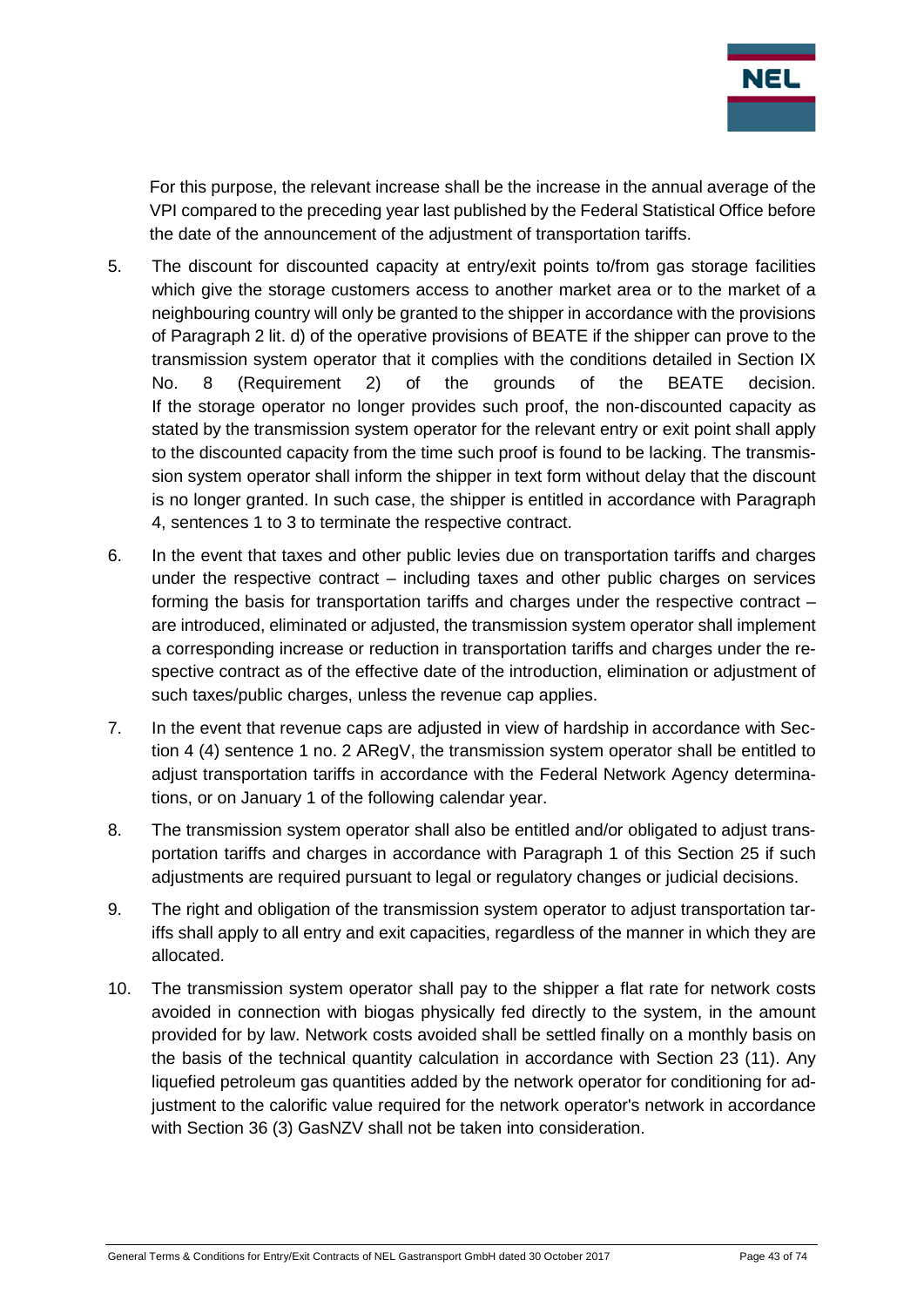

- 11. The conditions concerning transportation tariffs,charges and payments stated in the supplementary terms and conditions of the transmission system operator posted on the internet shall also apply.
- 12. For exit points to end-consumers, the shipper shall pay the stated meter operation charge/metering charge in accordance with Paragraph 1 of this Section 25 for such time as the transmission system operator is the metering service provider in accordance with Section 21 b EnWG at the respective exit point to the end-consumer. The transmission system operator shall inform the shipper in the event that it becomes the metering service provider or is no longer the metering service provider, including without limitation in the event of a change in the metering service provider in accordance with Section 21b (2) EnWG.

## **Section 26 Invoicing and payment**

- 1. The transmission system operator can set out procedures for invoicing and any payments on account in its supplementary terms and conditions. The network use billing process provided for by GeLi Gas shall remain unaffected.
- 2. If there is a reasonable indication of an evident error in the invoice, the shipper shall be entitled to postpone or refuse payment.
- 3. The transmission system operator shall be entitled to charge a flat late payment penalty. The shipper shall be entitled to prove that the loss or damage suffered by the transmission system operator by reason of late payment is lower than such penalty.
- 4. The transmission system operator shall refund any overpayment and the shipper shall pay any outstanding amount resulting from calculation errors in invoice amounts or invoicing data. Invoices shall not be corrected later than three years from the receipt of the invoice concerned.
- 5. The parties may only offset counterclaims that are uncontested or upheld by enforceable judament.
- 6. The place of performance for payments is the transmission system operator's administrative centre. Payments are deemed made on time when the amounts concerned are credited to the transmission system operator's specified bank account within the payment period indicated by the transmission system operator.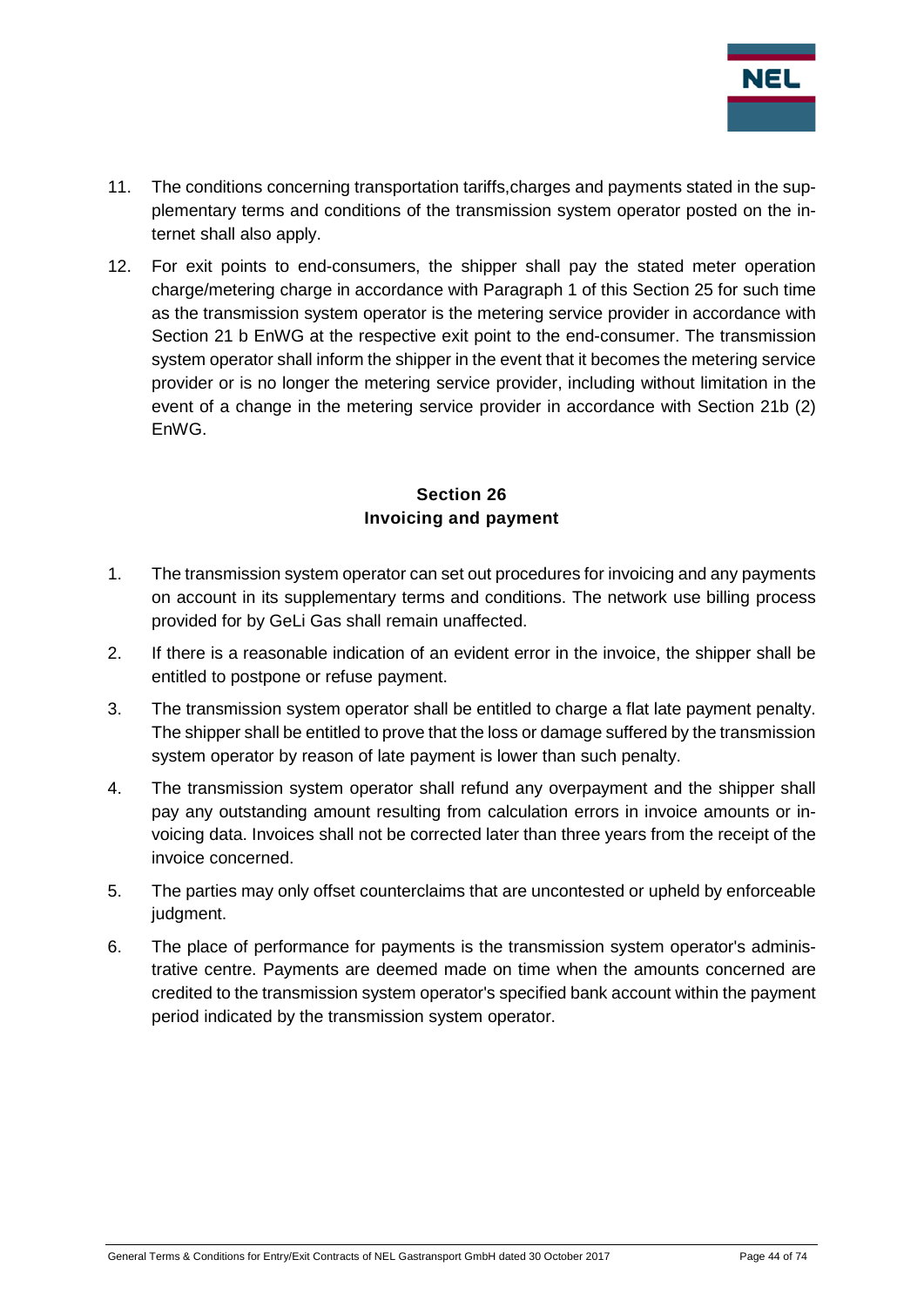

# **Section 27 Taxes**

1. The shipper shall pay the applicable charges plus energy tax at the applicable rate on gas quantities delivered by the transmission system operator to a shipper who is not a supplier within the meaning of Section 38 (3) of the Energy Tax Act (EnergieStG).

Such a delivery shall be deemed to have taken place, without limitation, in the event that the transmission system operator delivers gas quantities to the shipper at the exit point in addition to the gas quantities delivered by the shipper to the transmission system operator for transport.

If gas quantities are delivered to a shipper that is a registered supplier within the meaning of Section 38 (3) EnergieStG, the shipper shall document to the transmission system operator that it meets the requirements of Section 38 (3) EnergieStG by submitting a current registration certificate in accordance with Section 78 (4) of the Energy Tax Regulation (EnergieStV) issued by the responsible customs office, establishing that the shipper is entitled to purchase gas quantities tax-free as a registered supplier. Documentation that the shipper meets the requirements of Section 38 (3) of EnergieStG shall be provided to the respective transmission system operator no later than one week before the date of delivery. If adequate documentation that the shipper meets the requirements of Section 38 (3) EnergieStG is not submitted within the prescribed period, the transmission system operator may invoice the shipper for charges due plus energy tax at the applicable rate on the gas quantity delivered.

The shipper shall notify the transmission system operator promptly in writing if the shipper is not or is no longer a supplier within the meaning of Section 38 (3) EnergieStG. A current delivery confirmation from the customs administration is required for address changes, company name changes and changes in legal organisational form. The shipper shall reimburse the transmission system operator for resulting energy tax payable if this requirement is not met on time.

- 2. All transportation tariffs and charges stated in the contract do not include applicable taxes. The shipper shall pay such taxes in addition to the transportation tariffs and charges.
- 3. The charges per the relevant contract and these provisions, plus any surcharges thereon, represent the payment amount for the purposes of the Value Added Tax Act (UStG), and do not include Value Added Tax (VAT). The shipper shall pay VAT at the applicable rate to the transmission system operator in addition to such charges, unless the reverse charge mechanism applies. If the recipient of the service fulfils the conditions of the Value Added Tax Act, it shall submit to the other party as proof of the applicability of the reverse charge mechanism the certificate for resellers of natural gas (UST 1 TH) in accordance with Section 13b sub-section 2 (5), lit. b and subsection 5 of the Value Added Tax Act for the first time one week before the delivery as well as the current certificate after expiry of the validity period of the previous certificate without being explicitly asked to do so. If invoicing is by way of a credit note procedure in accordance with Section 14 (2) sentence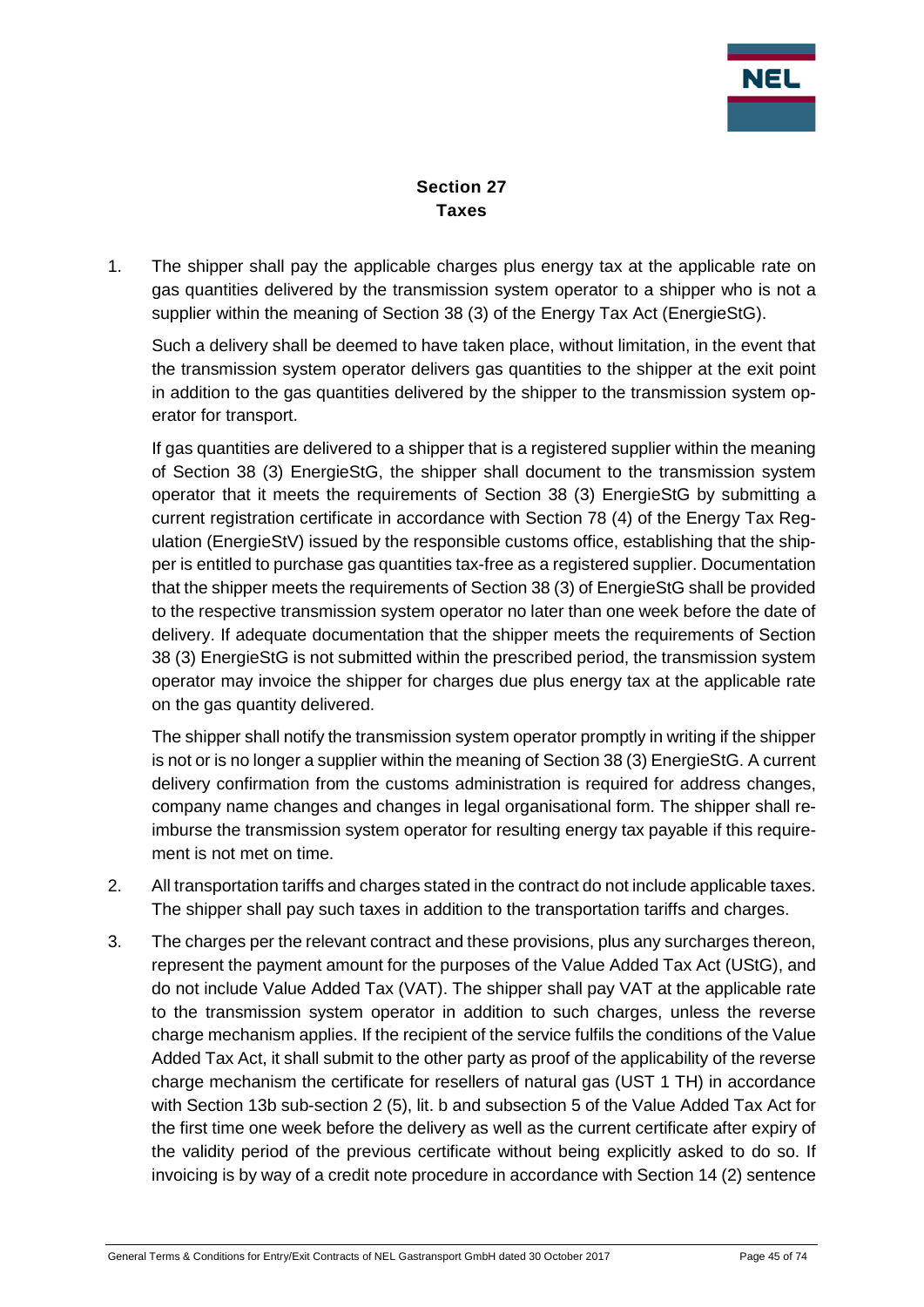

2 of the Value Added Tax Act, the invoice must carry the note "Gutschrift" ("credit") (Section 14 (4) no. 10 of the Value Added Tax Act).

# **Section 28 Maintenance**

- 1. The transmission system operator shall be entitled to carry out maintenance (servicing, inspection and repair) on its pipeline system, as well as measures for the construction, modification and expansion of systems. The transmission system operator shall be released from obligations under this contract if and to the extent that the transmission system operator is not able to fulfil its contractual obligations as a result of such measures. The shipper shall be obligated to cooperate, without limitation by restricting network usage during maintenance activities planned by the transmission system operator.
- 2. The transmission system operator shall give the shipper proper advance notice of measures under Paragraph 1 of this Section 28 in an appropriate manner if and to the extent that network usage under this contract should actually be impaired, in whole or in part. In the event of any scheduled maintenance work planned in advance, the transmission system operator shall, in addition to the obligations under EU Regulation 715/2009, inform the shipper about the duration and likelihood of any restricted use of the network no later than 15 business days before any such restriction occurs. This advance notice requirement shall not apply if advance notice is not possible for reasons for which the transmission system operator is not responsible or the remedial action necessary to eliminate any interruption of service would be delayed by such advance notice. In any such case the transmission system operator shall inform the shipper of the reason why the shipper's rights under the contract were restricted.
- 3. In the event that measures under Paragraph 1 of this Section 28 that do not constitute measures within the meaning of Section 16 (2) EnWG restrict the agreed capacity and/or gas flow at the respective entry or exit point affected for more than 14 gas days per gas year, the shipper shall be released from its payment obligations for the duration and scope of restriction beyond 14 gas days. This period shall be reduced pro rata for contracts with a term of less than one year. The shipper shall also be released from its obligations.

Notwithstanding the provision in Paragraph 1 of this Section 28, the following agreement applies to transport capacity with a minimum contract term of one quarter and which is not transport capacity to network connection points to end-consumers: The transmission system operator shall, in the event of any maintenance measures, charge the shipper regardless of any actual restrictions to network use from the 15th gas day of the announced possible restrictions the transportation tariffs payable for a corresponding interruptible capacity, less a 30% risk deduction, cumulated for the relevant gas year and for each of the entry and/or exit points affected thereby until the end of the period stated in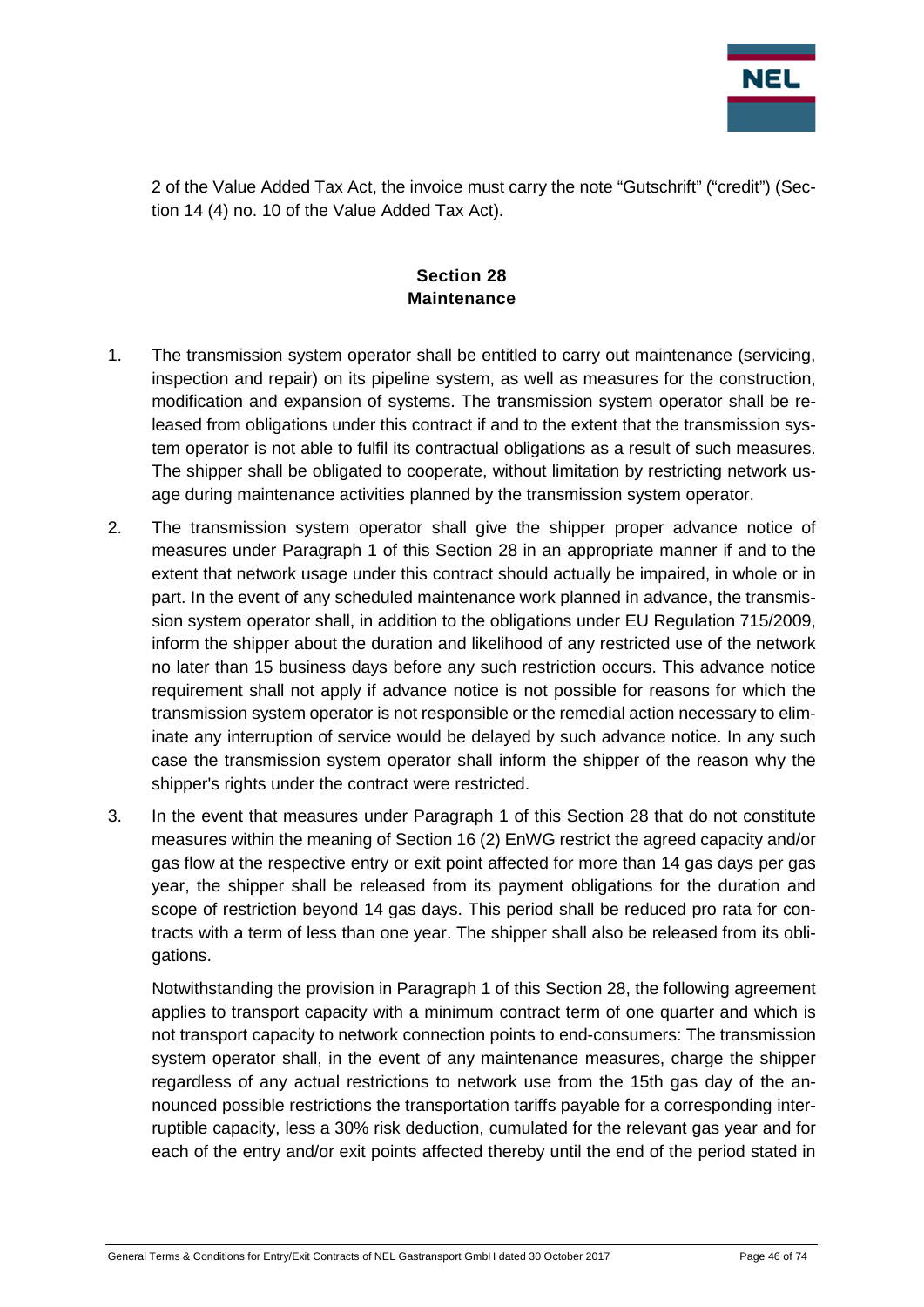

the announcement pursuant to Paragraph 2 sentence 2 of this Section 28 and to the extent of the contractually agreed firm capacity stated in said announcement.

- 4. The provisions of this Section 28 shall apply mutatis mutandis in the event that third parties carry out measures in accordance with Paragraph 1 this Section 28 and the transmission system operator is, as a result of such measures, in whole or in part not in a position to perform its obligations under the contract.
- 5. Paragraph 1 sentences 2 and 3 and Paragraph 2 of this Section 28 shall apply mutatis mutandis in the event that the transmission system operator is entitled by law or provisions of contracts with third parties to interrupt network connection or the use of a network connection.

## **Section 29 Interruption of interruptible capacity**

- 1. The transmission system operator shall be obligated to provide booked interruptible capacity at an entry or exit point as long as the use of booked firm capacity is not affected. The transmission system operator shall also be entitled to interrupt booked interruptible capacities in whole or in part if it is requested by another transmission system operator of the same market area in accordance with Section 16 (1), EnWG to interrupt such capacities to avoid detrimental impact on booked firm capacities on its network.
- 2. The transmission system operator shall give the shipper or, in the cases provided for in Section 13 (2) and Section 12 (1), the designated balancing group manager, at least 3 hours' advance notice of the interruption, unless it is not possible to give such notice due to operational reasons. The transmission system operator shall notify the shipper of the reasons for the interruption without undue delay no later than upon the occurrence of the interruption.
- 3. In the event of interruption at an exit point to an end-consumer, the shipper shall ensure that the withdrawal is reduced by the end-consumer accordingly. The renomination deadlines in accordance with the supplementary terms and conditions of the transmission system operator shall not apply as long as renomination is technically and operationally feasible. If use continues despite an interruption, Section 30 shall apply mutatis mutandis.
- 4. Interruption of interruptible capacity at an entry or exit point shall be effected in the chronological order of the respective entry/exit contract concluded, starting with the most recently concluded contract. If under the process according to sentence 1 there are two or more interruptible capacities of equal status and if the transmission system operator does not interrupt all capacities, the nominations for these capacities shall be reduced on a pro-rata basis. Biogas capacity shall be interrupted with a lower priority than other interruptible capacity. According to Article 35 of Commission Regulation (EU) 2017/459, the preceding sentence does not apply at market area interconnection points and cross-border interconnection points.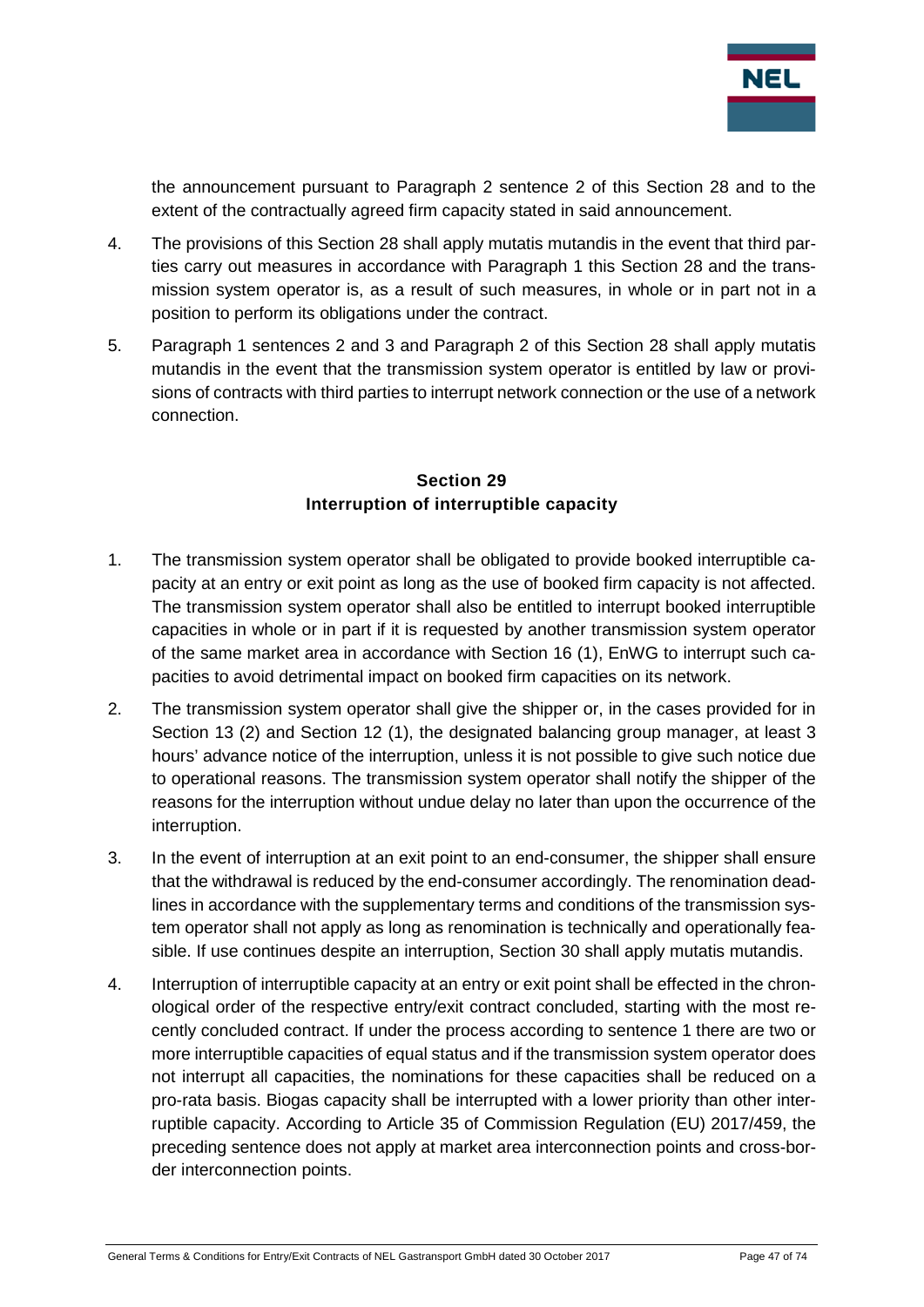

5. In cases provided for in Section 16 (1) and (2) EnWG, the transmission system operator may deviate from the procedure laid down in Section 29 (4) if the safety or reliability of the network would otherwise be jeopardised or compromised.

# **Section 29a Reduction procedure for firm capacity nomination**

In the event that the sum of all nominations of booked firm capacities for any hour at an entry or exit point is higher than the available firm capacity after the interruption of all interruptible capacities in accordance with Section 29, such nominations shall be reduced in accordance with lit. a) and b) of this Section 29a. This shall be without prejudice to the provisions of Sections 34 and 35.

- a) The firm capacity nominations of all biogas balancing groups/sub-balancing accounts shall be considered preferentially. Such nominations shall not be reduced provided that the available capacity is sufficient. If the available capacity is insufficient, then lit. b) of this Section 29a shall apply.
- b) If the remaining firm capacity resulting from lit. a) of this Section 29a is less than the amount of the sum of all nominations relating to capacity included in the balancing group/sub-balancing accounts, the firm capacity shall initially be distributed on a pro rata basis taking into account the ratio of the firm capacities included in the balancing group/sub-balancing accounts. In the event that any capacity remains because more firm capacity has been has been distributed to one or more balancing accounts than was nominated and the nomination of at least one other balancing group has been reduced, then such residual amounts shall be distributed additionally on the basis of the ratio of the capacities included. If residual amounts remain again after this distribution, the distribution process shall be repeated considering the capacities included until the residual amounts have been distributed.

In the event of the reduction of nominations, the shipper shall be promptly notified of the cause and the estimated duration of the reduction.

# **Section 30 Capacity overrun**

- 1. The shipper shall be entitled to use booked capacity at the entry and/or exit point in the amount included in the balancing group/sub-balancing account. The shipper shall not be entitled to any use exceeding that amount.
- 2. If, contrary to Paragraph 1, sentence 2 of this Section 30, the allocated hourly gas quantities exceed 100% of the capacity included in the balancing group for an entry or exit point at the respective entry or exit point in question, an hourly capacity overrun shall be deemed to have occurred. With RLM exit points, the hourly load profile plausibility-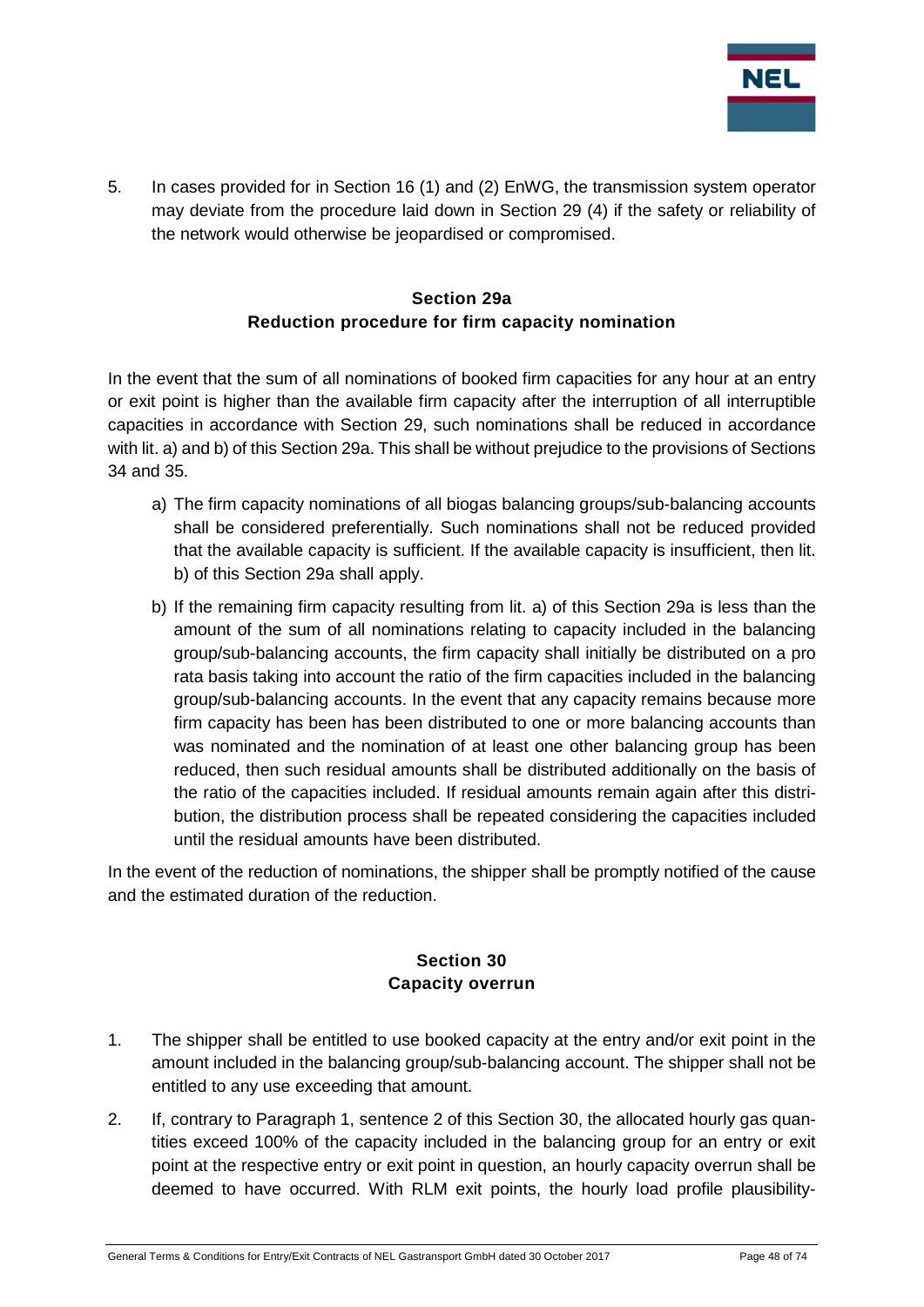

checked in accordance with DVGW code of practice G 685 at M+10 business days and if necessary corrected with substitute values and converted with the invoicing gross calorific value, will be used instead of the allocated hourly gas quantities. An hourly overrun shall not increase the booked capacity.

- 3. In the event that several shippers have booked capacities at an entry and/or exit point and included such capacities in the same balancing group, the transmission system operator shall be entitled to invoice each shipper for capacity overruns proportionately weighted by the capacity included at that entry and/or exit point. This shall not apply if the balancing group manager makes nominations in separate sub-balancing accounts for each shipper.
- 4. If the shipper exceeds the capacity included, a contractual penalty shall be payable in accordance with the supplementary terms and conditions and/or price list of the transmission system operator.
- 5. The provisions of Paragraph 4 of this Section 30 shall be without prejudice to the rights of the transmission system operator to claim compensation for additional loss or damage caused by overruns. Contractual penalties already paid shall be set off against such compensation payable for specific capacity overruns.
- 6. Paragraph 1 sentence 2 and Paragraphs 2 to 5 of this Section 30 shall not apply to market area interconnection points and cross-border interconnection points provided the overnomination requirements in accordance with Section 13d are met.

## **Section 31 Suspension or amendment of contractual obligations**

- 1. In accordance with Section 16 EnWG, the transmission system operator shall be entitled to introduce capacity allocation restrictions or use restrictions for the necessary period, modify existing allocation requirements or use restrictions or convert booked firm capacity into interruptible capacity to the extent necessary to ensure the safety and reliability of the transmission system operator's network.
- 2. The transmission system operator shall also be entitled to adopt measures under Paragraph 1 of this Section 31 if capacity usage differs from the load flow simulation assumptions made in accordance with good gas industry practice under Section 9 (2) GasNZV, and if the different capacity usage forces the transmission system operator to modify the assumptions applied in determining capacity as per Section 9 GasNZV so that capacity can no longer be offered in the amount previously offered. The transmission system operator shall be entitled to adopt measures under Paragraph 1 of this Section 31 if capacity and steering instruments such as load flow commitments and balancing gas to secure the firm, freely allocable capacity required by the transmission system operator cannot be obtained, cannot be obtained in full or can only be obtained at conditions which are economically not reasonable and other network or market measures are not possible.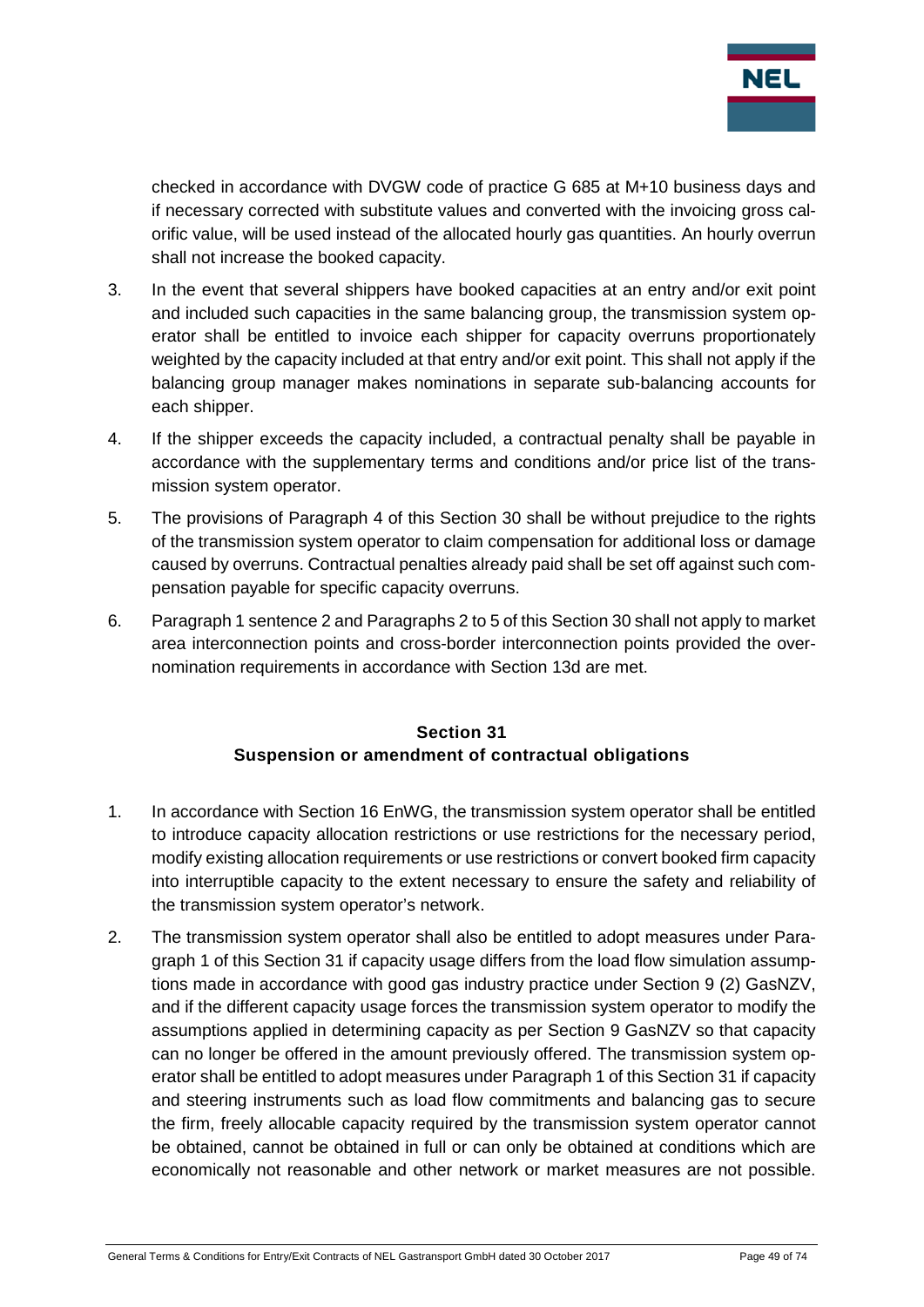

Measures applied by the transmission system operator under this Paragraph shall be reported in advance to the Federal Network Agency, stating the reasons.

- 3. If the entire booked firm capacity at a point is not equally affected by the measures in accordance with Paragraph 1 of this Section 31, the transmission system operator shall determine on a non-discriminatory basis for which capacities or contracts these measures are to be implemented. In the case of the conversion of booked firm capacity into interruptible capacity, the booked firm capacity shall be converted into interruptible capacity in proportion to the firm capacity booked by the shippers. For the interruption of this capacity, Section 29 shall apply provided, however, that interruption shall be carried out in the chronological order in which firm capacity was booked. Interruption shall be carried out following the interruption of existing interruptible capacity bookings. Section 29 (4) sentences 2, 3 and 4 shall apply mutatis mutandis.
- 4. The transmission system operator shall notify the shipper promptly in advance in the event that the shipper's rights are to be restricted under Paragraphs 1 to 3 of this Section 31; in the event of developments which can be foreseen by the transmission system operator well in advance (e.g. as a result of market area mergers) the transmission system operator shall normally give the shipper at least three months' advance notice of such restrictions. In each case, the transmission system operator shall notify the shipper of the reasons for such restrictions.
- 5. The shipper shall be entitled to extraordinarily terminate the contracts concerned, in whole or in part, within 14 calendar days of the notification date, if the amendment continues for longer than 14 calendar days in any contract year. Termination shall take effect on the effective date of the amendments to the contracts concerned. If the terminated capacity is firm capacity at a cross-border interconnection point or market area interconnection point, the shipper shall be entitled to require the transmission system operator to auction the terminated capacity again at the same point.
- 6. The contracts concerned shall be amended accordingly if the shipper does not exercise its right of termination. If an amendment results in firm capacity being converted into interruptible capacity in whole or in part, the applicable charges for interruptible capacity in accordance with Section 25 shall apply to the converted portion. In any such case, any auction surcharges shall be eliminated pro rata from the date of adjustment by the transmission system operator. If capacity allocation limitations or use conditions are imposed or changed, the respective charges under the supplementary terms and conditions of the transmission system operator shall apply. Any auction surcharges shall continue to apply in any such case.
- 7. The transmission system operator may assign entry and exit points to another market area subject to 2 years and 4 months' advance notice given to the shipper. If a market area change has to take place within a shorter period of time, the transmission system operator shall give reasons for this. Reasons for a reassignment may include but shall not be limited to flow-mechanical requirements. The transmission system operator shall inform the shipper of the market area change without delay. The shipper may object to the market area change within a period of 4 weeks of becoming aware thereof, if the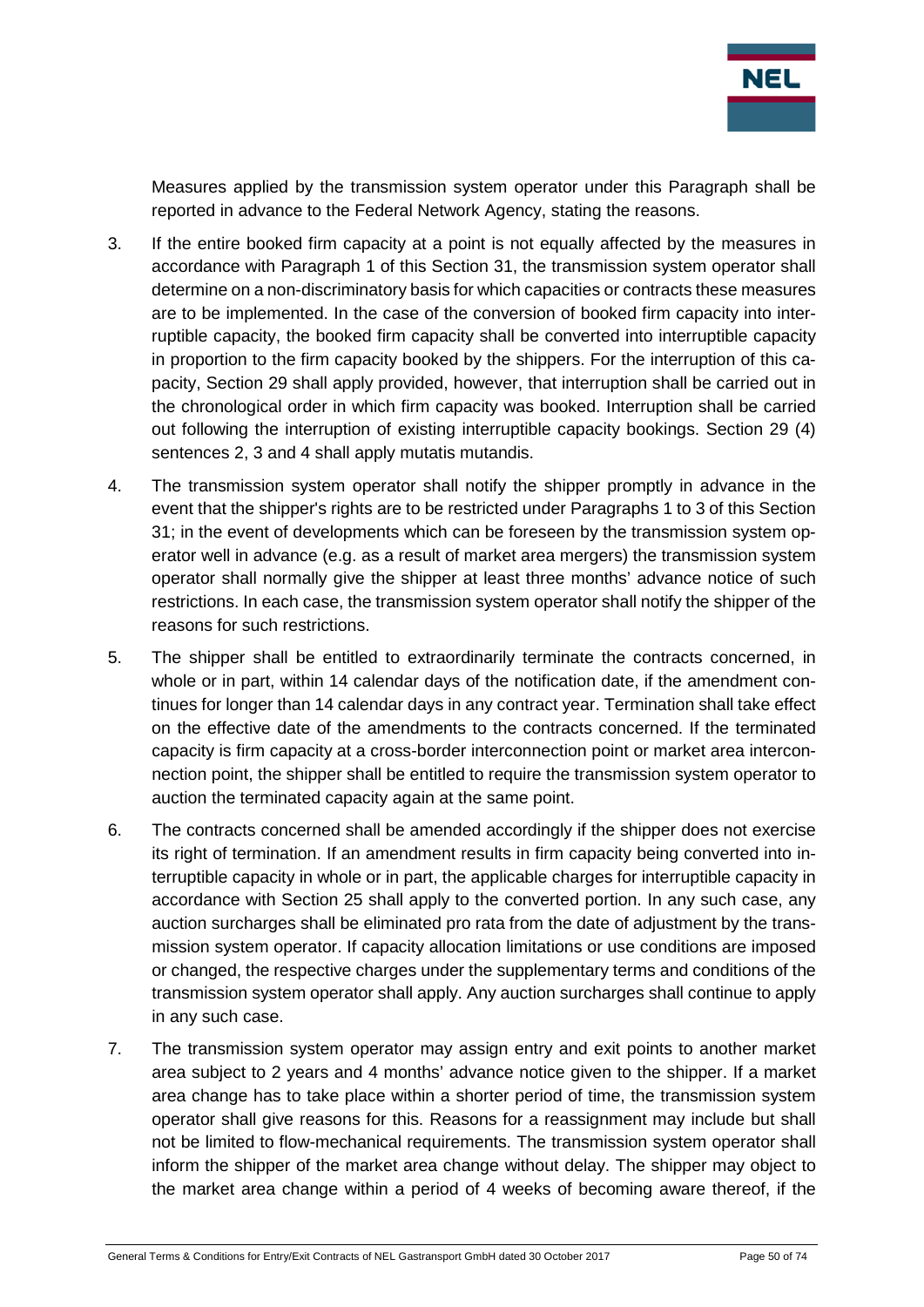

period of notice pursuant to sentence 1 was not observed and if there are supply contracts for the exit points in question with a term ending after the reallocation date. The shipper shall provide proof thereof to the transmission system operator, stating the end of the contract term, the expected supply quantity and the service. Entry and exit points for which such proof has been furnished will be reassigned to the new market area but, for the shipper in question, they will be accounted for in the previous market area until the end of the contract term but no later than until the end of the period pursuant to sentence 1. The shipper shall assign the entry and exit points affected to a separate balancing group/sub-balancing account which only contains these exit points. The transmission system operator shall inform the market area manager about the separate balancing group and the separate sub-balancing account. If the proof pursuant to sentence 7 is not furnished by the shipper within 4 weeks, or if the entry and exit points affected have not been assigned to a separate balancing group/sub-balancing account, the points shall be accounted for in the new market area as of the reallocation date.

# **Section 32 Transmission System Operator's contact persons and availability**

The names of the transmission system operator's contact persons are posted on its website.

# **Section 33 Data transmission and data processing**

The transmission system operator shall be entitled to disclose consumption, invoicing and contract data to other system operators or market area managers to the extent that and for such time as such disclosure is necessary for the proper performance of the respective contract. The transmission system operator shall also be entitled to gather, store and process data received from the shipper or the shipper's user as part of the use of the primary capacity platform or of its systems for processing network access, and as permitted under data protection acts. The shipper consents to automated data processing by the transmission system operator or provider contracted by the transmission system operator in accordance with data protection laws.

# **Section 34 Force majeure**

1. A party to the contract shall be released from its obligations to the extent that it is prevented from performing such obligations by force majeure in accordance with Paragraph 2 of this Section 34. The other party in each case shall be released from its obligations to the extent that and for such time as the first party is prevented from performing its obligations by force majeure.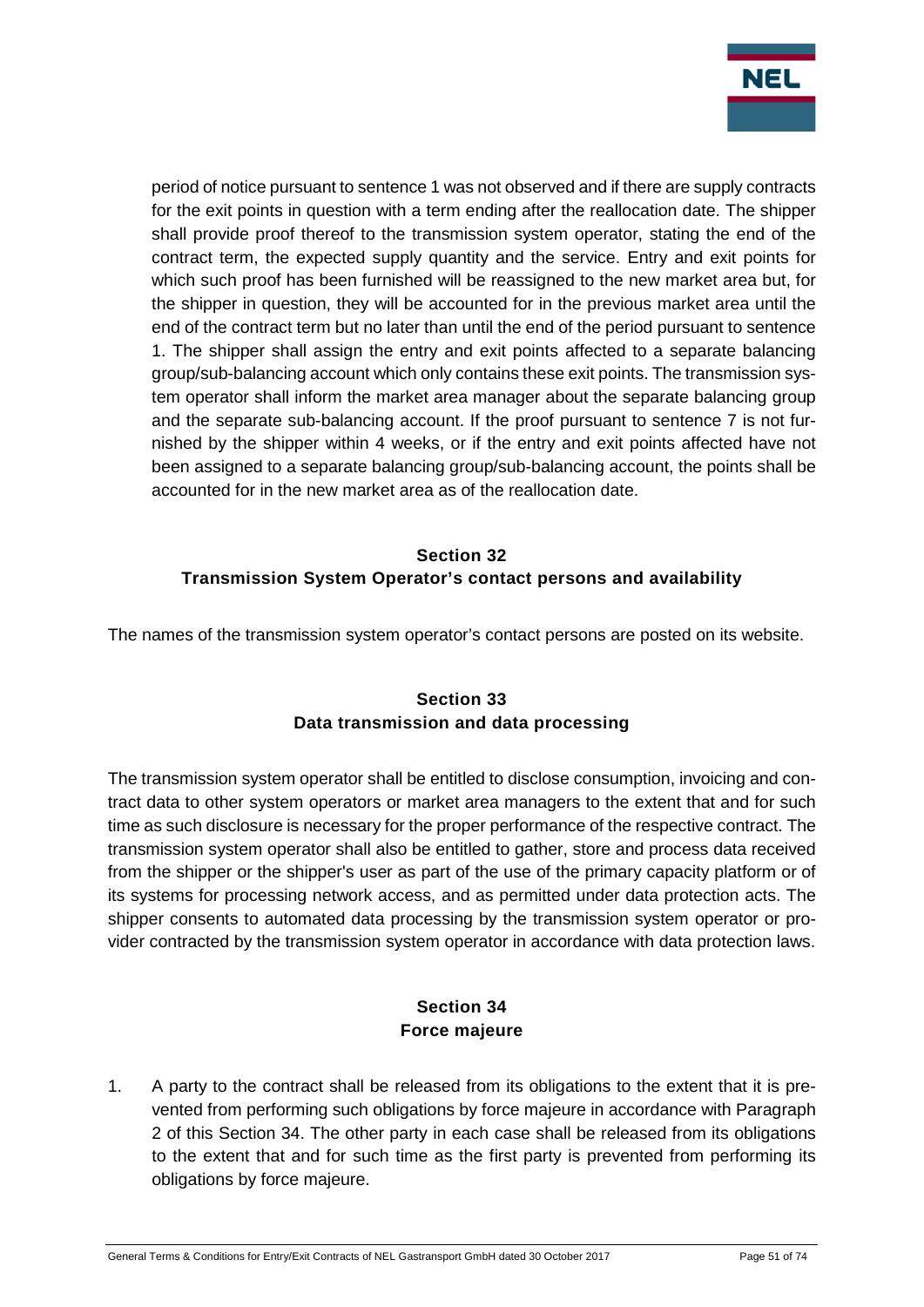

- 2. Force majeure is defined as any unforeseeable external event that is unavoidable, even by the exercise of due care reasonably to be expected and the deployment of resources which the party concerned could be reasonably expected to deploy from the technical and economic point of view. Such events shall include without limitation natural disasters, terrorist attacks, power failures, telecommunications failures, strikes and lawful lockouts or statutory provisions or acts of governments, courts or authorities (regardless of their legality).
- 3. The affected party to the contract shall notify the other party promptly, stating the circumstances of force majeure and their expected duration. The affected party shall endeavour to restore its ability to fulfil its obligations as soon as possible, deploying all technically feasible and economically viable resources to do so.
- 4. If a party to the contract utilises third-party services to perform contractual obligations, an event which would constitute force majeure or other circumstances within the meaning of Paragraph 2 of this Section 34 for the third party concerned shall also constitute circumstances of force majeure for that party to the contract.

# **Section 35 Liability**

- 1. The transmission system operator shall be liable for damage to property ("Sachschäden") and financial loss ("Vermögensschäden") suffered by the shipper at all pressure levels as a result of the interruption of or disturbances in network access in accordance with Section 5 GasNZV in conjunction with Section 18 NDAV (Ordinance Concerning General Conditions for Network Connection). (see Appendix 1)
- 2. Each of the parties shall be liable to the other party for death, personal injury or damage to health, unless the party itself and its statutory representatives or vicarious agents ("Erfüllungs- und Verrichtungsgehilfen"), have neither acted wilfully nor negligently.
- 3. In all other respects each of the parties shall be liable to the other party for damage to property and financial loss arising out of a culpable breach of their contractual obligations.
	- a) In the event of a breach of a material contractual obligation ("wesentliche Vertragspflichten"), each of the parties shall be liable to the other party for damage to property ("Sachschäden") and financial loss ("Vermögensschäden"), unless such loss or damage was not caused by a wilful act or omission or negligence on the part of the party itself, its statutory representatives or vicarious agents. The liability of the parties in the event of damage to property or financial loss caused by slight negligence shall be limited to the loss or damage typically foreseeable in connection with such contracts.

(i) Material contractual obligations are obligations the performance of which is prerequisite to the proper performance of the contract, and the performance of which the parties to the contract normally rely on and may at all times expect.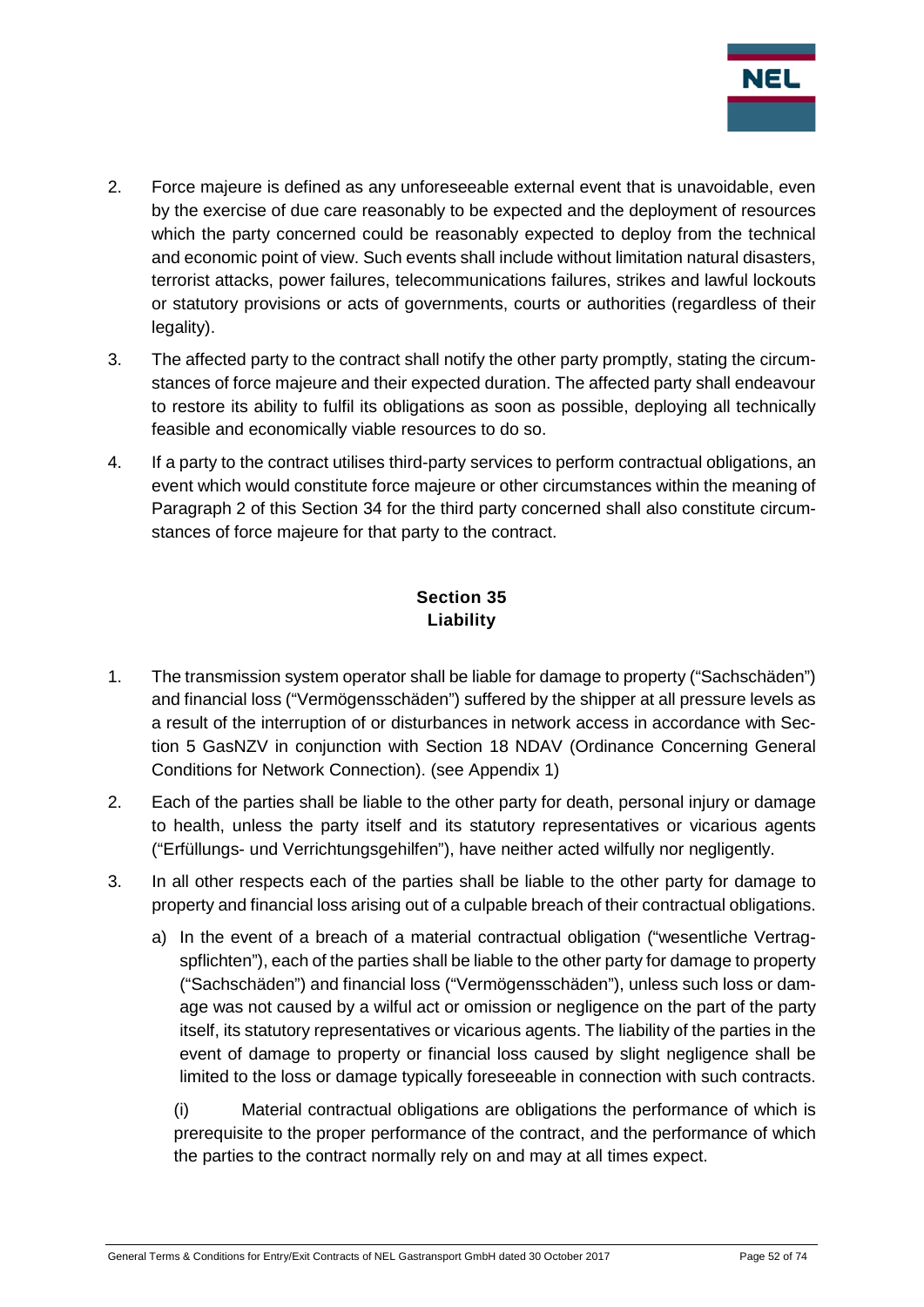

(ii) Loss or damage typically foreseeable is loss or damage a party to the contract foresaw as a possible consequence of a breach of contract or ought to have foreseen as a possible consequence of a breach of contract under the circumstances of which the party was aware at that time or ought to have been aware at that time if it had exercised due care ("verkehrsübliche Sorgfalt").

(iii) It is to be assumed that the typical loss or damage in connection with contracts of this type is EUR 2.5 million for damage to property and EUR 1 million for financial loss.

b) In the event of a breach of non-material contractual obligations, each of the parties shall be liable to the other party for damage to property and financial loss, unless such loss or damage was not caused by a wilful act or omission or gross negligence on the part of the party itself, its statutory representatives or vicarious agents.

(i) In the case of damage to property or financial loss caused by gross negligence, the liability of the parties and their statutory representatives or managing vicarious agents ("Leitende Erfüllungs- und Verrichtungsgehilfen")shall be limited to the loss or damage typically foreseeable in connection with such contracts.

(ii) In the case of damage to property caused by gross negligence, the parties' liability for ordinary vicarious agents ("einfache Erfüllungsgehilfen") shall be limited to EUR 1.5 million for damage to property, and EUR 0.5 million for financial loss.

- 4. Section 16 and 16a EnWG shall not be affected. Measures in accordance with Section 16 (2) EnWG shall include, without limitation, action taken to ensure a secure natural gas supply for domestic customers in accordance with Section 53a EnWG.
- 5. The parties' liability under mandatory provisions of the Public Liability Act ("Haftpflichtgesetz") and other laws shall not be affected.
- 6. Paragraphs 1 to 5 of this Section 35 shall also apply to the statutory representatives, employees, vicarious agents of the parties, if and to the extent that these conditions are applicable to the respective party.

## **Section 36 Deposit**

1. The transmission system operator may in justified cases require the shipper to pay a reasonable deposit or to make advance payment in accordance with Section 36a for all payment claims arising from the commercial relationship with the shipper. The reasons for any such request for a deposit or advance payment shall be stated to the shipper in text form. If the transmission system operator has requested a deposit from the shipper, the transmission system operator can, if there still is a justified case, at any time request a changeover to advance payment in accordance with Section 36a. In such case, the deposit, if used, shall be refunded without delay upon receipt of the first advance payment.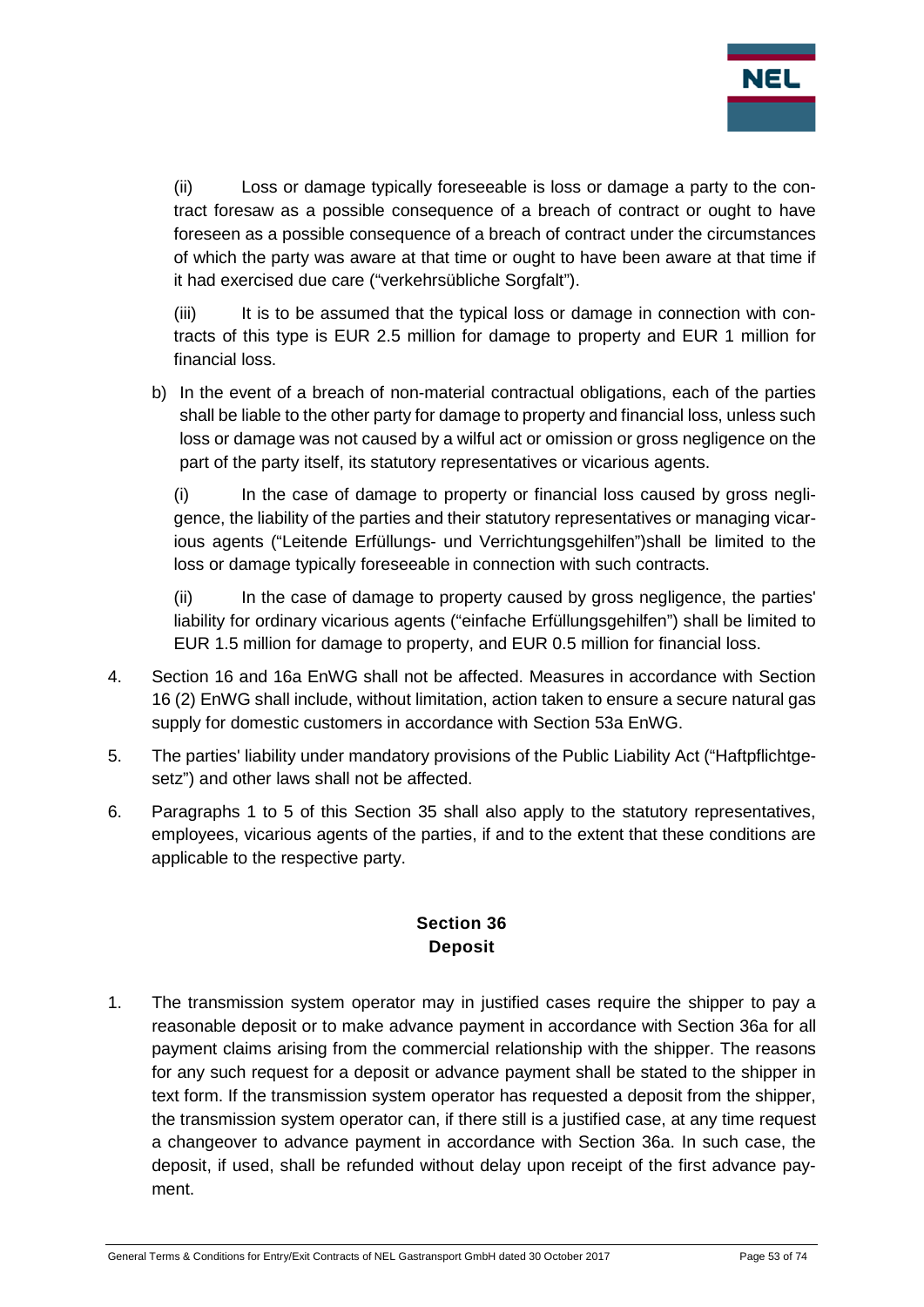

- 2. Without limitation, the transmission system operator shall be deemed to have reasonable cause for requiring a deposit or advance payment if:
	- a) the shipper

aa) is in arrears with a significant amount, i.e. usually at least 10% of the charge payable by this shipper according to the last invoice or a request for a down-payment, and has failed to make the payment in full upon receipt, after having gone into arrears, of an explicit request for payment in writing threatening withdrawal of the shipper's network access and termination of the shipping contracts or bb) has been in arrears twice in twelve months with payments due, or

- b) enforcement measures have been initiated against the shipper for financial claims (Sections 803 - 882a Code of Civil Procedure (ZPO)), unless said financial claims are insignificant
- c) an earlier entry or exit contract between the transmission system operator and the shipper has been terminated effectively in accordance with Section 37 (2), lit. b) within the last 2 years before the signing of this contract, or the permission to use the primary capacity platform has been effectively withdrawn from the shipper during this time.

In addition, the transmission system operator shall be deemed to have reasonable cause for requiring a deposit or advance payment if, according to information obtained from a generally recognised credit agency or rating agency, the shipper does not have an appropriate credit rating.

Without limitation, the shipper's credit rating shall be deemed inappropriate if it fails to meet at least one of the following requirements:

- a Standard & Poor's long-term rating of BBB- or better,
- a Fitch rating of BBB- or better.
- a Moody's long-term rating of Baa3 or better, or,
- a Dun & Bradstreet Risk Indicator 3 or better
- a Creditreform rating (credit index score 2.0) of at least risk class II or better (in accordance with Creditreform Rating Map Germany as of 30 ).September 2015 or, if risk classes according to Creditreform (credit index score 2.0) are not available for the shipper,
- 235 points or less according to Creditreform (credit index score 2.0).

This shall also apply if the shipper does not have a corresponding comparable rating of any other recognised rating agency.

The transmission system operator shall disclose to the shipper in full the data and the essential content of the information obtained that gives the transmission system operator reasonable cause for concern.

The shipper may rebut the claim that it does not have an appropriate credit rating by furnishing appropriate proof of its creditworthiness within 5 business days. Such proof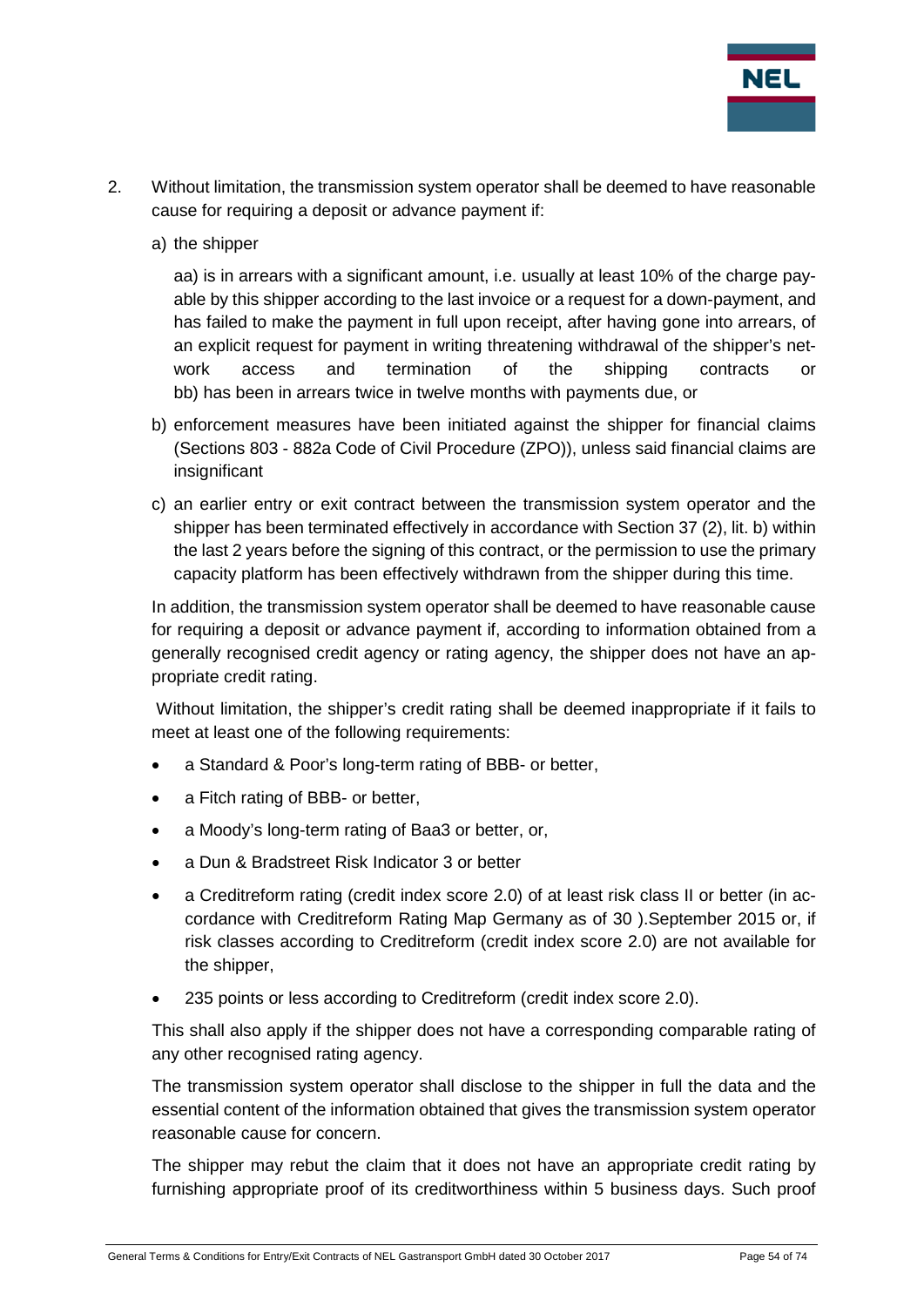

can be submitted e.g. in the form of an auditor's certificate, a confirmation of sufficient liquidity by a bank authorised to do business in Germany, an up-to-date annual report as well as any other information relevant to the shipper's creditworthiness, as may be required.

- 3. Deposit types include irrevocable, unconditional bank guarantees, irrevocable unconditional corporate guarantees (binding letters of comfort and affiliate guarantees), and irrevocable, unconditional, abstract guarantees of a bank authorised to do business in the Federal Republic of Germany. The type of deposit shall be determined at the discretion of the shipper. The transmission system operator may also accept cash or assignments of receivables.
- 4. The shipper shall provide the deposit to the transmission system operator within 7 business days of the corresponding request.
- 5. The requirements for individual deposit types are as follows:
	- a) Bank securities must be provided in the form of an unconditional, irrevocable and abstract indemnity letter or guarantee of a bank authorised to do business in the Federal Republic of Germany. The bank issuing the deposit shall have a Standard & Poor's long-term rating of A- or better, a Moody's long-term rating of A3 or better, or be part of the German savings and cooperative bank sector.
	- b) For corporate guarantees and indemnity letters, the issuing company providing the deposit shall have
		- a Standard & Poor's long-term rating of BBB- or better,
		- a Fitch rating of BBB-, or better
		- a Moody's long-term rating of Baa3 or better
		- a Dun & Bradstreet credit rating with a Risk Indicator 3 or better,
		- a Creditreform credit index score (credit index score 2.0) of risk class II or better (in accordance with Creditreform Rating Map Germany as of 30). September 2015) or, if risk classes according to Creditreform (credit index score 2.0) risk classes are not available for the shipper
		- 235 points or less according to Creditreform (credit index score 2.0).

The corporate guarantee or indemnity amount shall not exceed 10% of liable equity capital of the company providing the deposit. The shipper shall document compliance with this requirement to the transmission system operator upon providing the deposit.

- c) Any cash deposit provided shall be deposited to an account specified by the transmission system operator. Interest shall be payable on such amounts at the base rate published by Deutsche Bundesbank on the first bank business day of the month.
- d) The indemnity or guarantee amount shall be payable and shall include a general waiver of the right to insist on prior failed attempt at direct enforcement, waiver of contestability and waiver of offset against claims unless undisputed or upheld by legal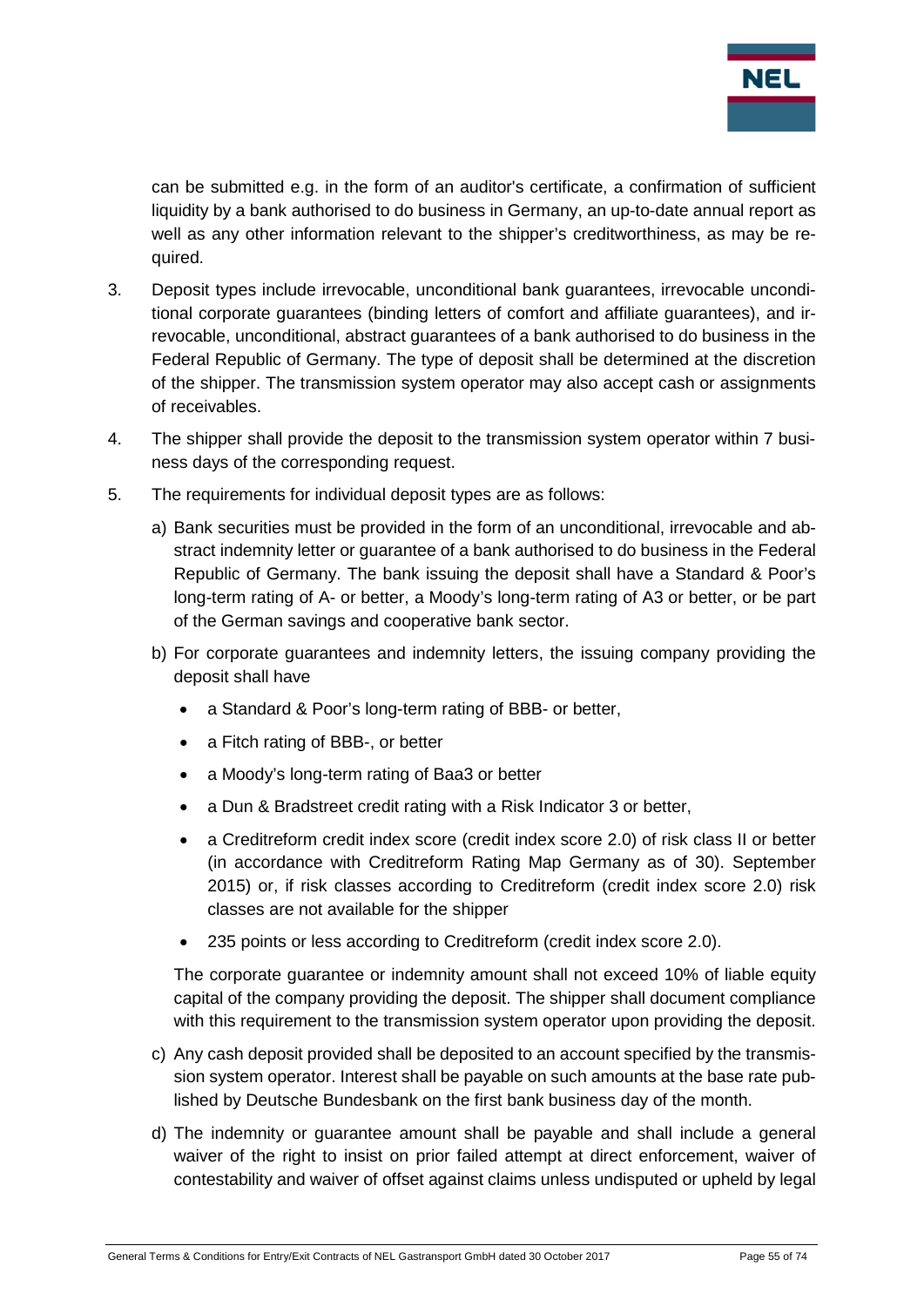

judgment. An abstract indemnity or guarantee letter shall be valid for at least 12 calendar months, and shall expire no later than two months after the end of the contract term.

- 6. The deposit amount shall be the higher of the following amounts:
	- a) twice the average monthly capacity charges receivable from the shipper for the past 12 months. If the network use period is less than 12 months, this period shall be used as a basis for calculation of the deposit amount, or
	- b) the capacity charges receivable from the shipper for the two following months.

In deviation from sentence 1 of this Paragraph 6, for a period of 6 months from the moment of admission according to Section 2a (2), the amount of the deposit shall amount to twice the average monthly capacity charges for expected capacity bookings for a period of 12 months. The shipper shall be obligated to provide the transmission system operator with any requested information necessary for this in text form.

- 7. The transmission system operator may restrict the shipper's admission to the primary capacity platform in accordance with Section 2a so that the shipper can only book capacities up to the extent to which the total charge for the capacities requested correspond to the amount of the deposits made. It is possible at any time to adapt the extent of admission after the shipper has previously increased its deposit in accordance with the amended expected capacity.
- 8. The transmission system operator may have recourse to the deposit provided that it has issued a payment due notice for overdue amounts after payment has been delayed and the reasonable deadline set for making payment has not been met. In such a case the transmission system operator may request that another deposit be made under the conditions detailed in Paragraph 8 of this Section 36. The shipper shall make said deposit within 7 days of the request.
- 9. Deposits provided shall be returned promptly in the event that the reasons for the requirement of securities no longer apply. The transmission system operator shall review the reasons justifying the requirement for a deposit or advance payment every six months. During such review, the transmission system operator shall verify whether the deposit amount meets the requirements of Paragraph 6 of this Section 36. In the event that such review reveals that the realisable value of all securities provided exceeds the amount of the applicable value in accordance with Paragraph 6 of this Section 36 temporarily, the transmission system operator shall return the corresponding portion of the deposit. If several deposits have been provided, the transmission system operator may choose at its discretion which deposits to return. In the event that the realisable value of all deposits provided falls below the amount of the applicable value in accordance with Paragraph 7 of this Section 36 by a more than insignificant amount, the transmission system operator may require the shipper to adjust the amount of such securities accordingly.
- 10. The transmission system operator may also return a deposit if the shipper has not booked any capacity 12 months after its admission to the primary capacity platform. At the same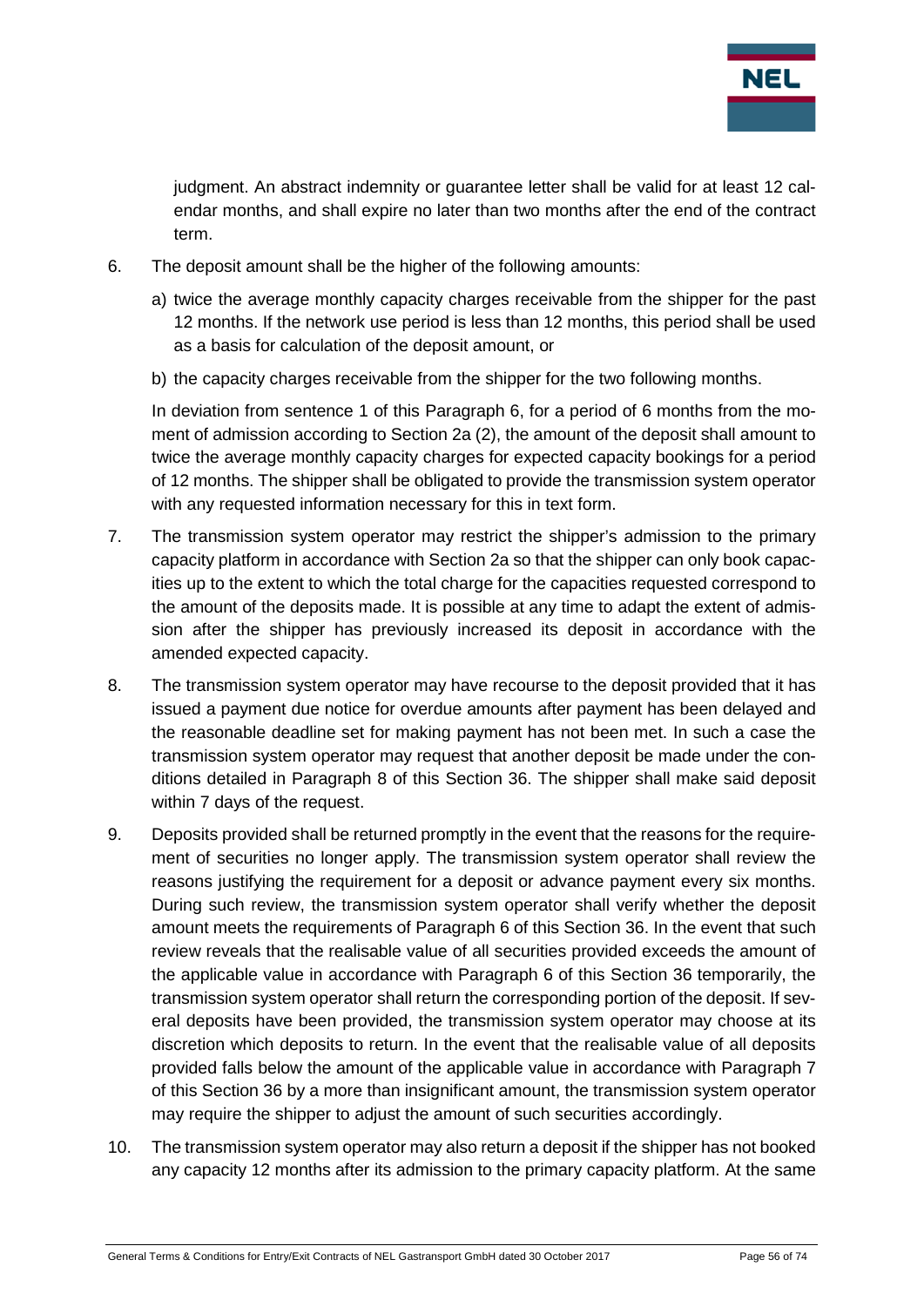

time as the deposit is returned, the shipper's right to book capacity or its admission to the primary capacity platform will be withdrawn. In this case the transmission system operator shall give the shipper 8 weeks advance notice in text form of the withdrawal of its admission. The deposit will not be returned and admission will not be withdrawn if the shipper appeals in text form within 4 weeks of the advance notice. The period according to sentence 1 begins to run again on receipt of the appeal by the transmission system operator.

## **Section 36a Advance payment**

- 1. The shipper shall be entitled to make an advance payment instead of providing a deposit. To do so, the shipper shall state to the transmission system operator in text form within five business days of the receipt of the request for a deposit by the transmission system operator that it will make an advance payment instead of the deposit.
- 2. If the transmission system operator requests an advance payment in accordance with Section 36, Paragraph 1 or if the shipper avoids providing a requested deposit in accordance 36a, Paragraph 1, the shipper shall be required to make future payments in response to capacity charge requests as advance payments.
- 3. The transmission system operator may request an advance payment once every month, every fortnight or every week.
- 4. The amount of the advance payment shall be determined on the basis of the average monthly capacity charge requests made to the shipper over the past 12 months. If the actual period of use is less than 12 months, said actual period shall be used as a basis for calculating the average monthly capacity charge requests. If the circumstances of a particular case give reason to believe that the actual capacity charge requests are higher or lower than the average capacity charge requests calculated, then this shall be duly taken into account by the transmission system operator when determining the amount of the advance payment. To this end the transmission system operator may ask the shipper to provide a booking forecast, or the shipper may submit a booking forecast. However, the transmission system operator shall not be bound by any such forecast in a given case.
- 5. The transmission system operator shall advise the shipper by the  $13<sup>th</sup>$  business day of the month preceding the month M of the amount of the monthly advance payment and the advance payment to be made according to the selected period. The advance payment shall be made in time so that it is credited to the transmission system operator's account by the last business day of the month preceding the month M, and for advance payments made every two weeks or every week, by the last business day of the week preceding the delivery week. The transmission system operator shall be entitled to request proof from the shipper that the payment order was issued in good time.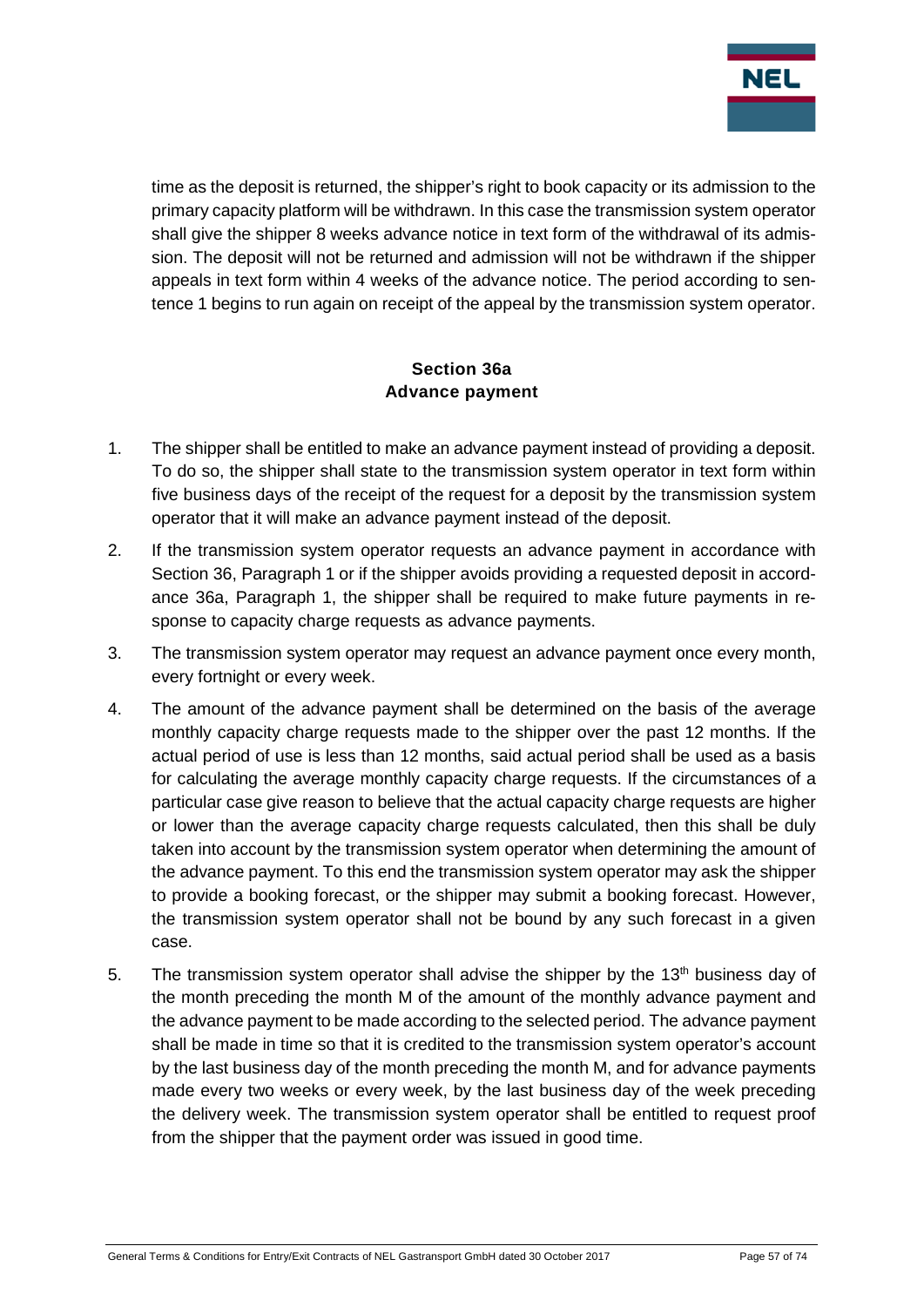

- 6. The advance payment shall be offset from the capacity charge requests made by the transmission system operator for the month M in which the payment was made.
- 7. If a particular advance payment does not suffice to cover the charge requests for the month M in question, the shipper shall pay the difference by the date on which the charges are due and payable in accordance with the transmission system operator's terms and conditions concerning charges and payment If a particular advance payment exceeds the capacity charge request for the month in question, the difference shall be reimbursed to the shipper.
- 8. The transmission system operator may restrict the shipper's admission to the primary capacity platform in accordance with Section 2a so that the shipper can only book capacities up to the extent to which the total charges for the capacities requested correspond to the amount of the advance payment made. It is possible at any time to adjust the scope of admission after the shipper has previously increased its advance payment in accordance with the amended expected capacity.
- 9. The transmission system operator shall check the first time after 6 months of the first advance payment, and then every 6 months thereafter, whether there is reasonable cause for requiring an advance payment as provided for in Section 36 (2). The shipper may request after 18 months at the earliest that the advance payments be stopped, provided there is no longer any reasonable cause for requiring advance payments as provided for in Section 36 (2) above and provided that the shipper's payments over the previous 18 months have been made in full and on time. If it has been established that the conditions requiring advance payments to be made no longer exist, the transmission system operator shall confirm to the shipper that advance payment are no longer required. The duty to make advance payments ends upon receipt of said confirmation.
- 10. The transmission system operator may include additional provisions on payment intervals and due dates in the supplementary terms and conditions. The foregoing shall be without prejudice to the transmission system operator's option to agree upon preliminary invoices as part of the conditions concerning charges and payment.

#### **Section 37 Termination of contract**

- 1. This contract may be terminated with immediate effect for good cause ("wichtiger Grund").
- 2. Without limitation, the following shall be deemed to constitute reasonable cause for the termination of the contract with immediate effect:
	- a) serious, repeated breach of material contractual obligations despite the issue of a notice to desist or
	- b) failure of the shipper to promptly meet its obligation to provide a deposit in accordance with Section 36 or make advance payment in accordance with Section 36a or to pay such deposit or make such advance payment in full.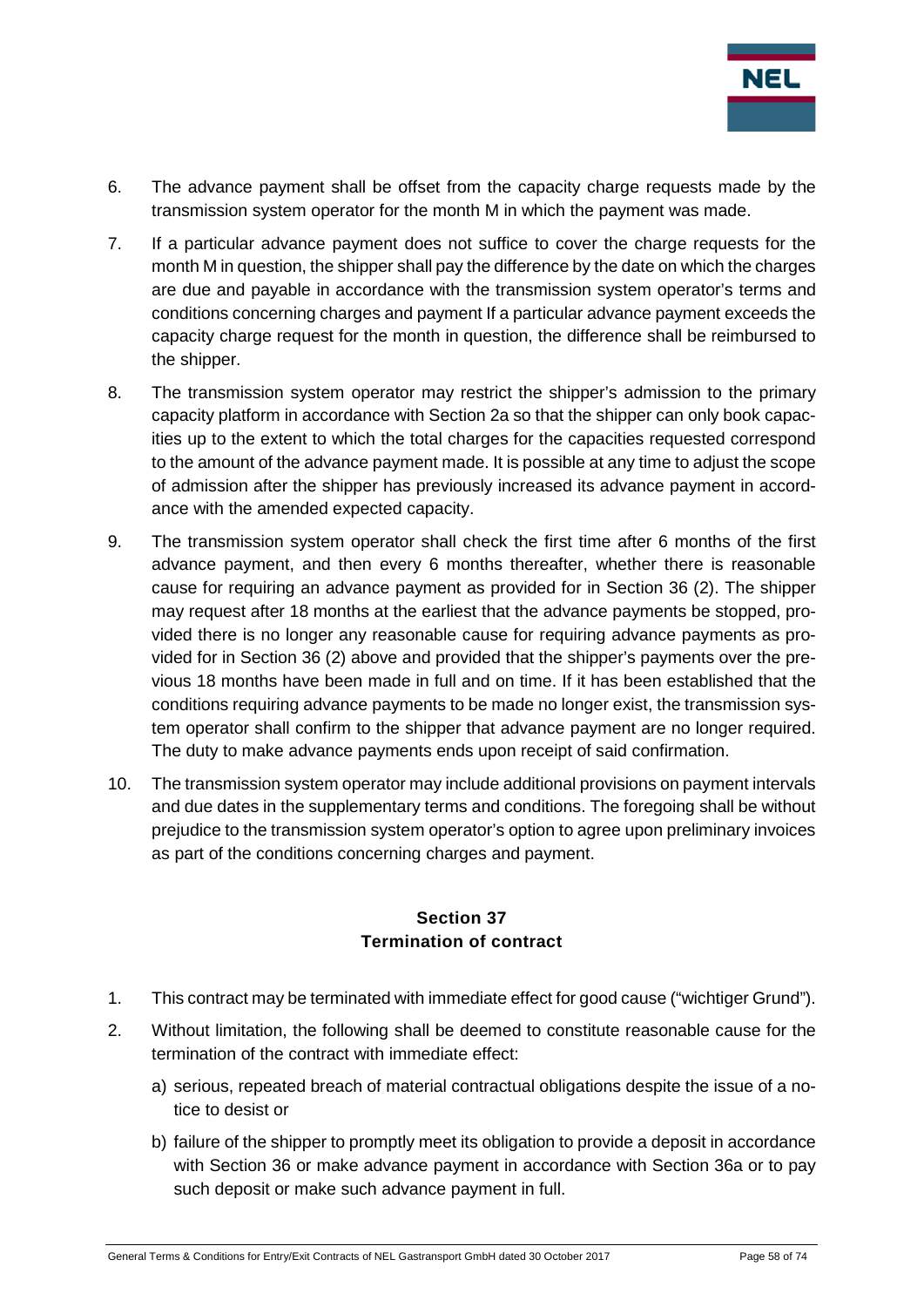

# **Section 38 Good faith clause**

- 1. Should unforeseen circumstances arise during the term of the contract which have significant technical, economic, commercial or legal impact on the contract and for which there are no provisions in the contract or the standard terms and conditions or which were not taken into consideration upon the conclusion of the contract and should it therefore become unreasonable for either party to remain bound by any of the provisions of the contract, the party affected by any such change shall be entitled to require the other party to amend the provisions of the contract to reflect the changed conditions and to take into account all the commercial, technical and legal effects on the other party.
- 2. The party relying on such circumstances shall set forth and prove the facts of the matter.
- 3. The party concerned shall become entitled to require an amendment of the contract provisions as a result of changes in circumstances upon the date when the party concerned first requests such amendments, except where the party concerned cannot reasonably be expected to have made such request at an earlier date.

## **Section 39 Confidentiality**

- 1. The parties shall keep the content of the contract and all information obtained thereunder by one party from the other party (hereinafter referred to as "confidential information") confidential and shall not disclose or make available such confidential information to third parties without the prior written consent of the other party, except as provided under Paragraph 2 of this section 39 and Section 33. Each party shall use the confidential information solely for the purpose of performing the respective contract.
- 2. Either party shall be entitled to disclose confidential information obtained from the other party without written consent:
	- a) to an affiliated company which is subject to the same confidentiality obligations as the disclosing party,
	- b) to its representatives, advisors/consultants, banks and insurance companies if and to the extent that such disclosure is required for the proper performance of contractual obligations and prior to making such disclosure such person or company has itself has entered into an obligation to keep the confidential information confidential or is under a statutory obligation of confidentiality by virtue of its profession; or
	- c) to the extent that such confidential information
		- has already been lawfully disclosed to the party receiving such information prior to the date of its receipt from the other party,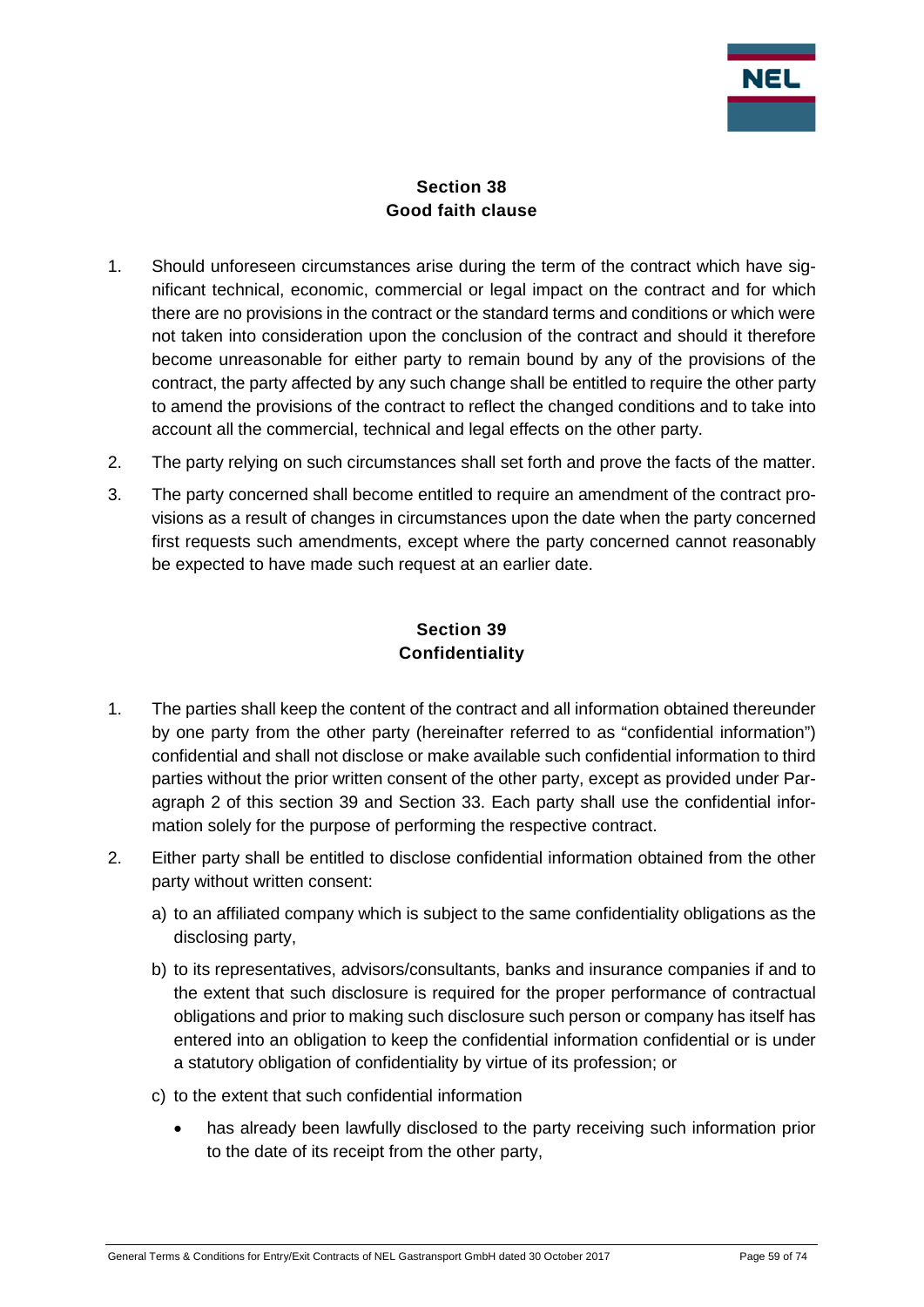

- is already public knowledge or becomes available to the public other than through the act or omission of the obtaining party,
- is required to be disclosed by a party under applicable law or by a judicial or government order, or by a request of a regulatory authority.
- 3. The confidentiality obligation shall end 2 years after expiry of the respective contract.
- 4. Section 6a EnWG shall not be affected.

# **Section 40 Legal succession**

- 1. Subject to Section 19, contractual rights and obligations shall not be assigned whether in whole or in part without the prior written permission of the other party, which permission shall not be withheld except for reasonable cause.
- 2. Assignment of all of the rights and obligations of a party under the contract to an affiliated company as defined by Section 15 Joint Stock Corporation Act (AktG) shall not require the prior permission but only the written notification of the other party.

## **Section 41 Contract amendments**

- 1. The transmission system operator may amend the general terms and conditions outlined in this contract for the future if
	- a) a change is required in order to comply with applicable laws, regulations or legally binding orders by national or international courts or authorities – including without limitation determinations and related announcements of the Federal Network Agency – or to comply with generally approved technical standards; this also covers relevant common network operating tools (including Business Requirements Specification) according to Article 8 (3a) of Regulation (EC) No. 715/2009its. or
	- b) in the event that the transmission system operator has a justified interest in changes to the contractual arrangements for network access. Without limitation, the transmission system operator shall be deemed to have such a justified interest if the changes are in connection with the issue of standardised entry and exit contracts in accordance with Section 3 (3) GasNZV.
- 2. The transmission system operator shall give the shipper two months' advance notice of any such amended terms and conditions of the contract in text form and publish the amended terms and conditions of the contract on its website. In justified cases, the transmission system operator may deviate from said notice period of two months, but the notice period should in any case not be less than 15 business days. Without limitation, a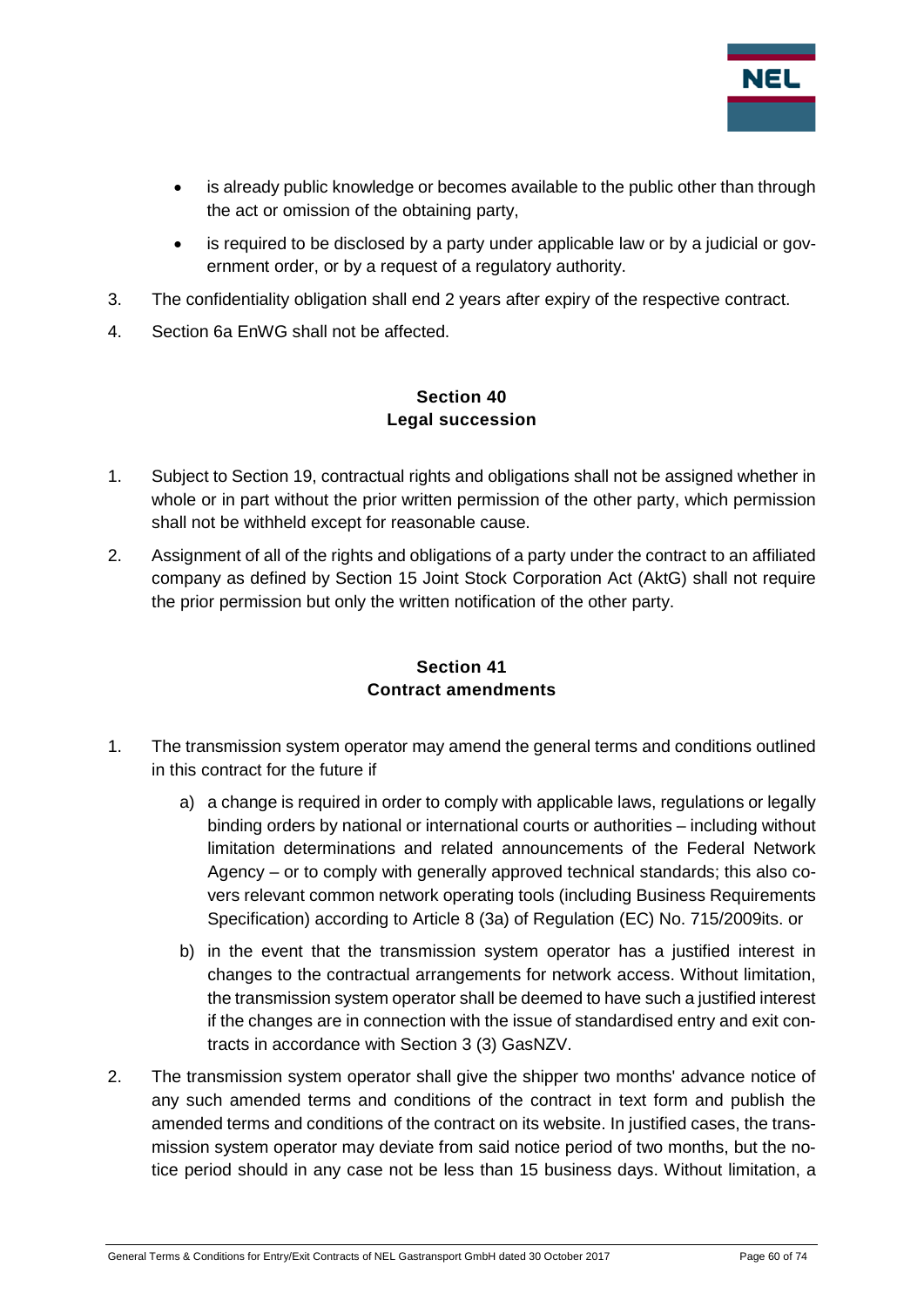

justified case shall be deemed to exist if a change pursuant to Paragraph 1, lit. (a) of this Section 41 is required Amendments to the terms and conditions of this contract shall be deemed to have been accepted by the shipper unless the shipper terminates the contract within 30 days of the receipt of notification thereof, with said termination taking effect from the time the amendments to the terms and conditions of this contract become effective. The termination notice period shall be reduced to an appropriate period if the transmission system operator deviates from said notice period of two months pursuant to Paragraph 2, sentences 2 and 3. No compensation shall be payable to the shipper. The shipper shall not be entitled to terminate the contract if the amendment concerned does not represent any or any significant commercial or financial disadvantage to the shipper. In the event that the shipper considers that any such amendment would represent significant financial disadvantage to the shipper, the shipper shall submit evidence of such disadvantage. The transmission system operator shall notify the shipper of the start of the termination notice period, and in the case described in Paragraph 2, sentence 5, of a reduced period, and of the fact that the amended contract terms and conditions will be deemed to have been accepted by the shipper in the event that the shipper does not terminate the contract.

3. Adjustments of charges shall be subject to Section 25.

# **Section 42 Severability**

- 1. If any provision of this contract or the appendices hereto is or becomes ineffective or inoperable, the other provisions of this contract or appendices hereto shall remain in full force and effect.
- 2. The parties shall replace any ineffective or inoperable provision by a provision with as near as reasonably possible the commercial and financial effect intended by the provision so replaced. This shall apply mutatis mutandis to matters not provided for in the contract.

# **Section 43 Text form**

Any amendment to or termination of a contract shall not be effective unless made in text form. The same shall apply to any waiver of the requirement for amendments or terminations to be made in text form.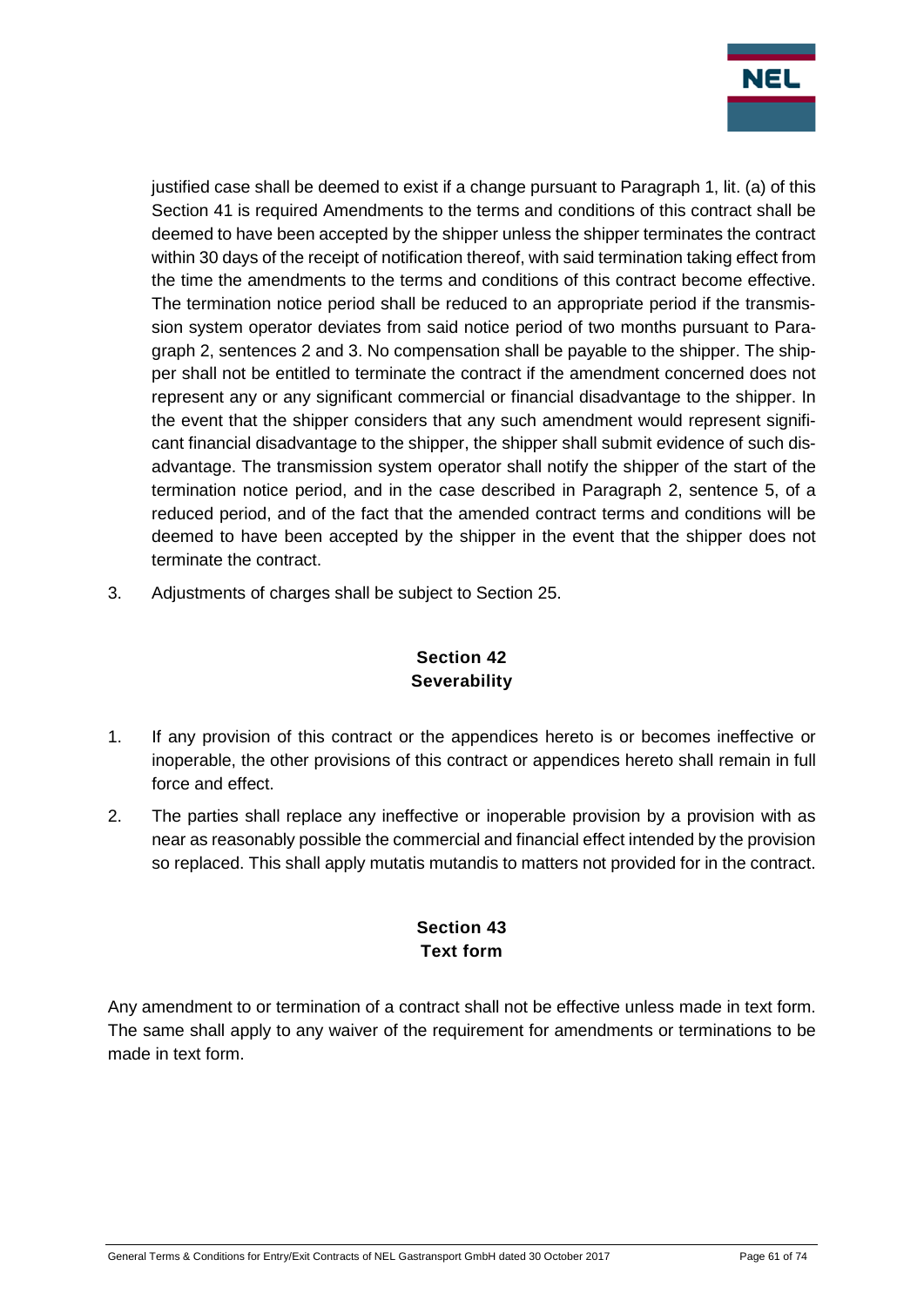

## **Section 44 Venue for disputes and applicable law**

- 1. Any disputes arising between the parties out of or in connection with the contract shall be submitted to the courts of ordinary jurisdiction.
- 2. The venue for disputes shall be the place where the transmission system operator has its registered office.
- 3. The contract shall be governed by and construed and interpreted in accordance with German law to the exclusion of interstate conflict of law rules shall not apply as long as these are not mandatory law. The UN Convention on Contracts for the International Sale of Goods shall not apply.

## **Section 45 List of appendices**

The following appendix shall constitute an integral part of this contract:

- Appendix 1 Section 18 NDAV
- Appendix 2 Supplementary Terms & Conditions of NEL Gastransport GmbH
- Appendix 3 Supplementary Terms & Conditions of Business of NEL Gastransport GmbH for allocating new technical capacities as of 6 March 2017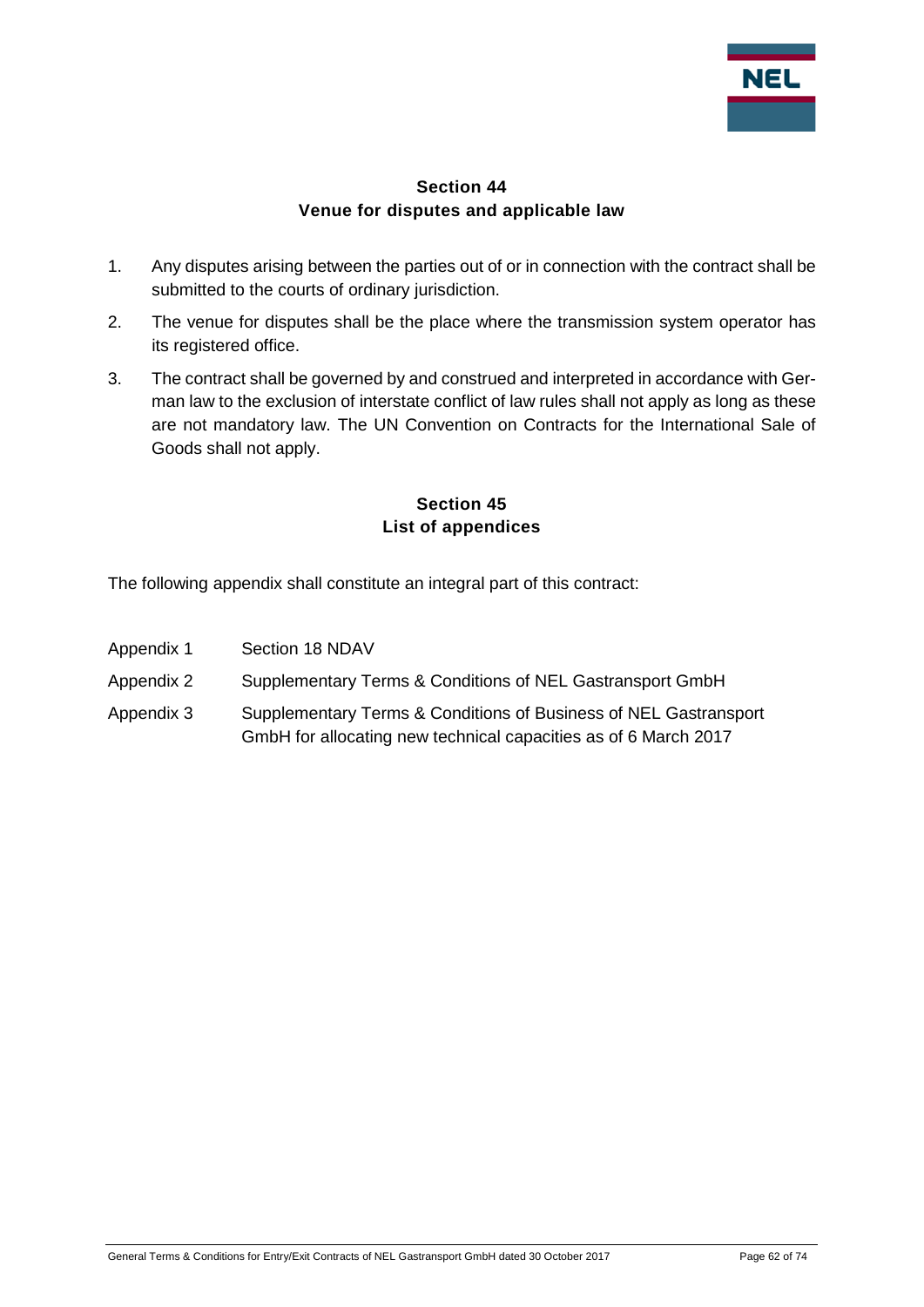

# **Appendix GTC 1: § 18 Low Pressure Connection Ordinance (Niederdruckanschlussverordnung / NDAV)**

- 1. To the extent the network operator is liable due to contract, connection usage relation or tortious acts for damages suffered by the shipper due to interruptions or irregularities of the connection usage and default of the company or its vicarious agents or servants is required
	- a. regarding financial loss willful misconduct or gross negligence shall be assumed subject to refutation,
	- b. regarding damages to property willful misconduct or negligence shall be assumed subject to refutation.

In case of financial loss pursuant to sentence 1 number 1 liability due to other negligence shall be excluded.

- 2. Liability of the network operator for damages to property towards its connection users caused neither by willful misconduct nor gross negligence shall be respectively limited to 5.000 Euro. Liability for damages to property not caused by willful misconduct shall per damaging event be limited to
	- a. 2,5 million Euro in case of up to 25.000 connection users connected to its own network;
	- b. 10 million Euro in case of 25.001 to 100.000 connection users connected to its own network;
	- c. 20 million Euro in case of 100.001 to 200.000 connection users connected to its own network;
	- d. 30 million Euro in case of 200.001 to one million connection users connected to its own network;
	- e. 40 million Euro in case of more than one million connection users connected to its own network.

Damages of connection users connected to mid and high pressure shall be implied in the aforementioned limits.

3. Paragraph 1 and 2 shall also apply to connection users' claims in tort against third-party network operators in terms of § 3 number 27 Energy Industrial Act. Liability of third-party network operators in terms of § 3 number 27 Energy Industrial Act shall totalling be limited per damaging event to three times the maximum amounts it is liable towards its own connection users in accordance to paragraph 2 sentence 2. If the third-party network operator has no own connection users connected to its network in terms of this Ordinance, the liability shall totalling be limited to € 200 million. Damage claims of costumers who are not covered by this Ordinance and which are claimed against the third party due to tort may be regarded for the maximum amounts pursuant to sentences 2 and 3 if case by case these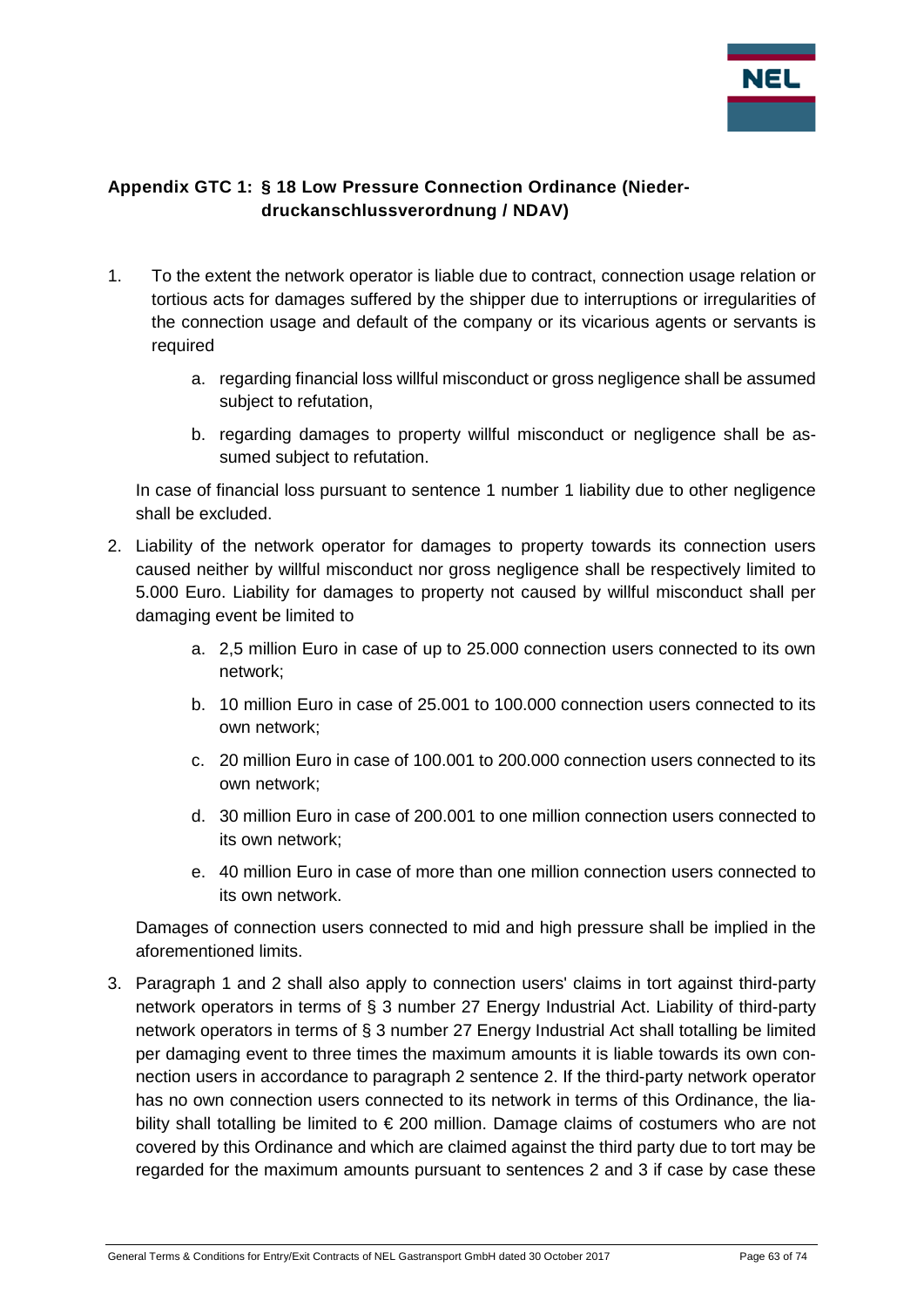

claims are limited in accordance with paragraph 2 sentence 1. At request the network operator shall be obliged to inform its connection users about the facts related to the damaging caused by a third-party network operators in terms of § 3 number 27 Energy Industrial Act to the extent the facts are known to it or can be cleared up by it using reasonable effort and its knowledge is necessary to claim for damages.

- 4. Liability for financial loss of the network operator to whose network the connection user is connected, or of a third-party network operator to whom the connection user claims for damages, caused by gross negligence shall be respectively limited towards its connection users to 5.000 Euro and per damaging event to 20% of the maximum amounts listed under paragraph 2 sentence 2 and paragraph 3 sentence 2 and 3. Paragraph 2 sentence 3 and paragraph 3 sentence 1, 4 and 5 shall apply accordingly.
- 5. If the sum of individual damage claims exceeds the respective limit, the damage claim shall be proportionately reduced in relation of the sum of all damage claims to the respective limit. If costumers who are not covered by this Ordinance are regarded for the maximum amounts in accordance with paragraph 2 sentence 2 or paragraph 3 sentence 4 in connection with paragraph 4 respectively, such customer shall be regarded with respect to the reduction in accordance with sentence 1. In case of claims pursuant to paragraph 3 the quota of damaging claims may not exceed the quota of customers of the third-party network operator.
- 6. Claims for damages below 30 Euro neither caused by willful misconduct nor by gross negligence shall be precluded.
- 7. The aggrieved connection user shall inform the network operator or if it is certain the company liable to pay compensation about the damage.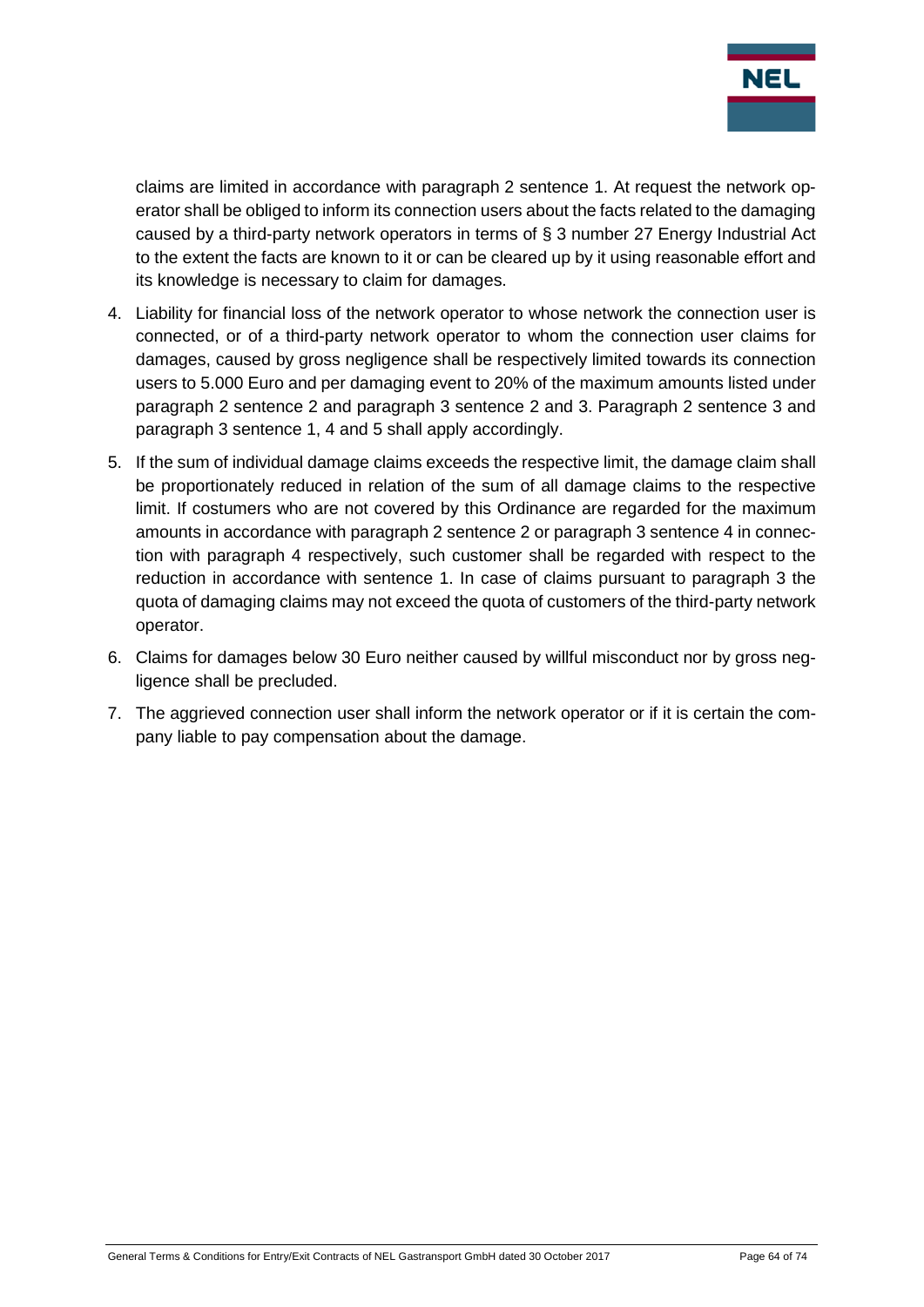

## **Appendix GTC 2: Supplementary Terms & Conditions of NEL Gastransport GmbH**

The supplementary Terms & Conditions supplement the GTC of NEL Gastransport GmbH (NGT) dated 29 July 2016.

### **Section 1 Dynamically Allocable Capacity**

- (1) In addition to the capacity products pursuant to Section 9 (1) GTC NGT shall also offer dynamically allocable capacities. NGT publishes on its website a list of all network points at which NGT shall make available a dynamically allocable entry capacity or dynamically allocable exit capacity available.
- (2) The dynamically allocable entry capacity shall enable network access on a firm basis from the booked entry point up to one or more agreed exit points. The energy quantity in kWh of the gas injected and withdrawn at the network points defined in accordance with sentence 1 must be the same in each hour. Where the shipper withdraws quantities at exit points other than those defined or at variance with the provision in sentence 2 (hereinafter referred to as "Variance"), the dynamically allocable entry capacity in the amount of the Variance may be used solely on an interruptible basis. The Variance shall be calculated in each balancing group or sub-balancing account. Consequently, a firm usage of dynamically allocable entry capacity can only then be ensured, when the dynamically allocable entry capacity will be included in the same balancing group or sub-balancing account as the capacity at the agreed exit points.
- (3) The dynamically allocable exit capacity shall enable network access on a firm basis from one or more agreed entry points up to the booked exit point. The energy quantity in kWh of the gas injected and withdrawn at the network points defined in accordance with sentence 1 must be the same in each hour. Where the shipper withdraws quantities at exit points other than those defined or at variance with the provision in sentence 2 (hereinafter referred to as "Variance"), the dynamically allocable exit capacity in the amount of the Variance may be used solely on an interruptible basis. The Variance shall be calculated in each balancing group or sub-balancing account. Consequently, a firm usage of dynamically allocable exit capacity can only then be ensured, when the dynamically allocable exit capacity will be included in the same balancing group or sub-balancing account as the capacity at the agreed entry points

#### **Section 2 Allocation Procedure**

NGT shall upon request provide information about the allocation procedure in accordance to section 22 (1) and (3) GTC.

#### **Section 3 Usage of IT-portals**

As a service NGT offers the opportunity to use IT-portals, for example for management of nominations or for data administration. The terms of service shall be agreed upon registration or activation.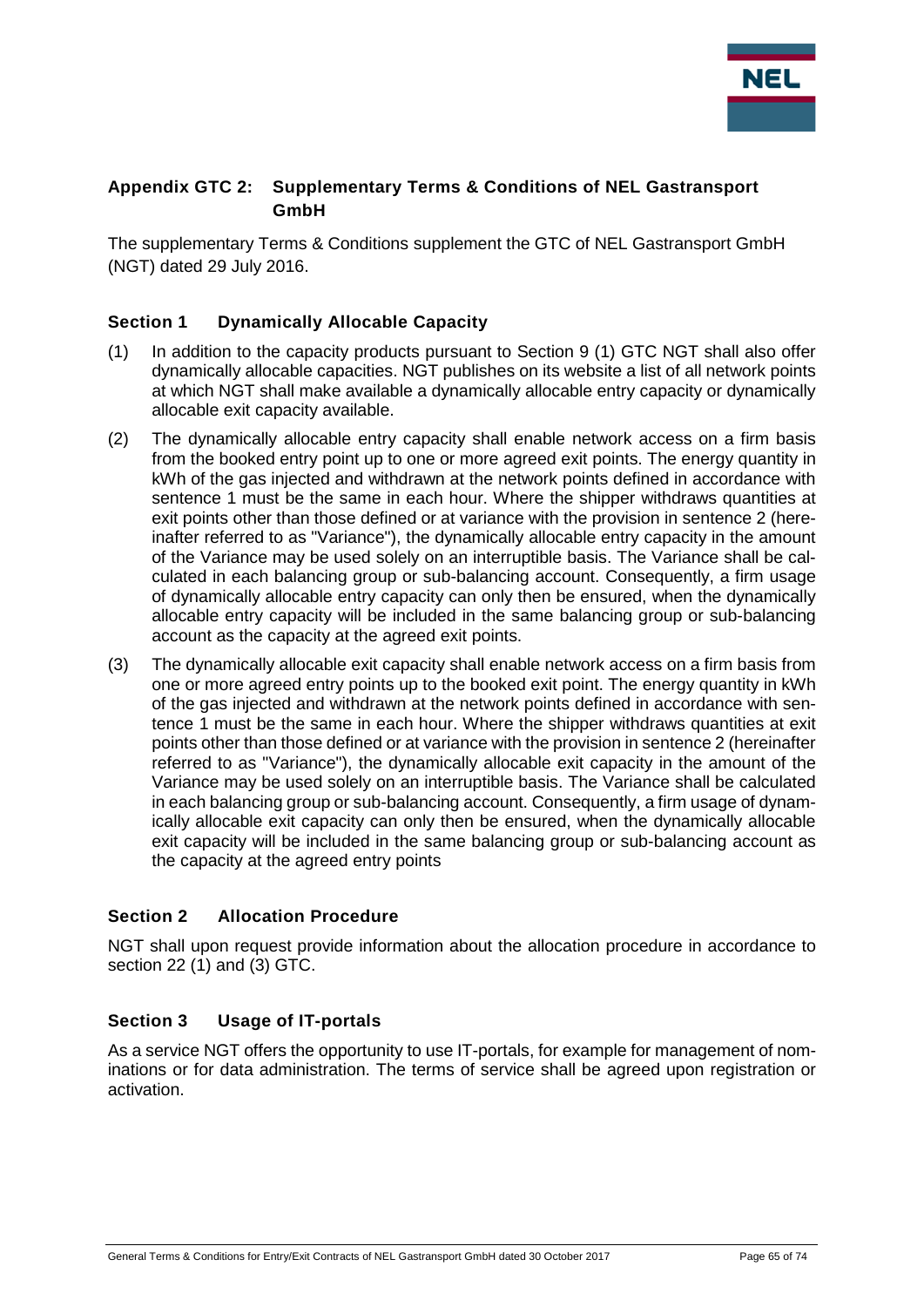

#### **Section 4 Invoicing and Payment**

- (1) Booked entry and exit capacity shall be invoiced in advance in monthly instalments, at prices in accordance with NGT price list. Entry and exit capacity which has been booked after invoicing in accordance with sentence 1 shall be settled separately ex- post. The shipper shall make said payments by the tenth (10<sup>th</sup>) working day following receipt of the invoice.
- (2) The contractual penalty for capacity overrun, as set out in NGT Price List, shall be billed on a monthly basis in arrears. The shipper shall make said payments by the tenth  $(10<sup>th</sup>)$ working day following receipt of the invoice.
- (3) The place of performance for payments shall be the administrative headquarters of NGT. Payment shall be deemed to have been made in a timely manner if the invoice amount is irrevocably credited to an account of NGT within the deadlines specified in this section.

#### **Section 5 Over-nomination without capacity inclusion**

- (1) In addition to section 13d (3) GTC, an interruptible within-day entry/exit contract via overnomination shall also be concluded, even though no booked capacities have been included in the balancing group or sub-balancing account. In this case the entry/exit contract shall be concluded with the shipper who is also the balancing group manager of the balancing group or sub-balancing account which was over-nominated. The entry/exit contract according to Sentence 1 for the following Gas Day shall only be concluded, if the over-nomination is processed after 18:30 hours.
- (2) Pursuant to section 13d (2) last sentence NGT shall inform the shipper about booking interruptible within-day capacity via over-nomination by e-mail.
- (3) Pursuant to section 36 (7) GTC and section 36a (8) GTC NGT shall be entitled to allow booking interruptible within-day capacity via over-nomination only up to the extent to which the total charge for the capacities requested, correspond to the amount of the deposits according to section 36 GTC or the advanced payment according to section 36a GTC made.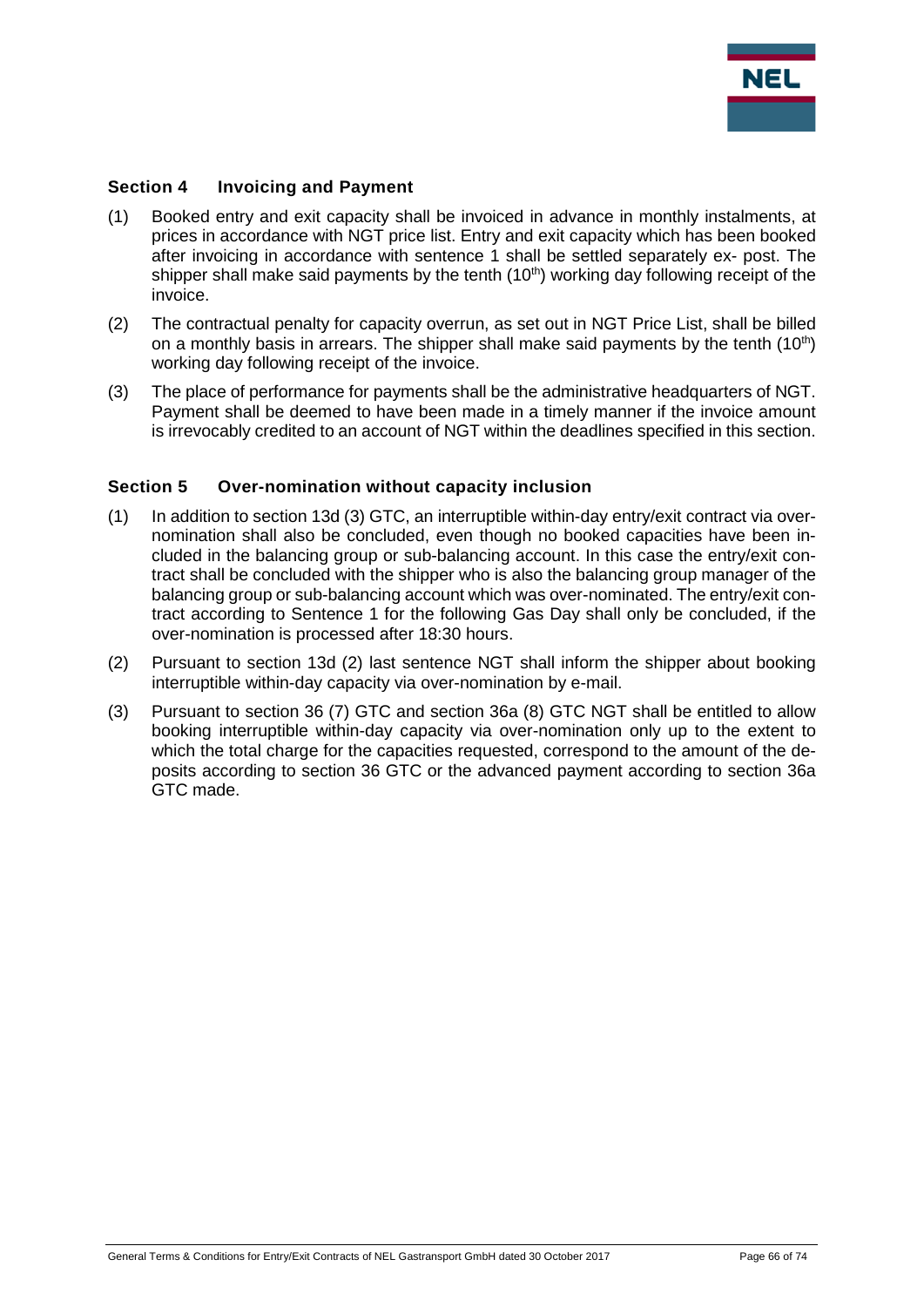

# **Appendix GTC 3: Supplementary Terms & Conditions of Business of NEL Gastransport GmbH for allocating new technical capacities as of 06 March 2017**

These Supplementary Terms and Conditions of Business define provisions that supplement or differ from the General Terms and Conditions of Service of NEL Gastransport GmbH ("transmission system operator") in the version dated 29 July 2016 governing new technical capacities at the cross border points listed in Annex 1 of these Supplementary Terms and Conditions of Business in accordance with Article 2 Section 3 of Commission Regulation (EU) No. 984/2013 of 14 October 2013 establishing a Network Code on Capacity Allocation Mechanisms in Gas Transmission Systems and supplementing Regulation (EC) No 715/2009 of the European Parliament and of the Council, in the version applicable on October 1, 2016.

### **Article 1 General, scope**

- 1. In addition to the procedure for the Network Development Plan Gas 2016, the transmission system operators GASCADE Gastransport GmbH ("GASCADE"), Gasunie Deutschland Transport Services GmbH ("Gasunie") and ONTRAS Gastransport GmbH ("ONTRAS") jointly carried out a market survey from 21 August until 16 October 2015 under the name "more capacity" to determine the need for new transport capacities for high calorific natural gas at the boundaries of the GASPOOL market area. The aim of the market survey was to be able to estimate the future need for new cross-market-area transport capacities as early and as realistically as possible. Fluxys Deutschland GmbH has been involved in the "more capacity" project since April 2016; NEL Gastransport GmbH ("NGT") has also been involved in it since July 2016. Offering levels have been derived from the non-binding demand for cross-market-area capacities determined on the basis of the survey. The new technical capacities determined in the above manner are to be allocated in capacity auctions.
- 2. The new technical capacities will not exist at the time the capacity auctions are held, and the transmission system operator has not made a final decision on network expansion measures to create the new technical capacities (hereinafter referred to as "network expansion"). Creation of the new technical capacities depends in particular on all necessary permissions for network expansion and operation of the network being obtained, as well as on the regulatory framework and the permissions required in this regard. In view of the above, Article 2 Sections 3 and 4 of the current version of the cooperation agreement and Article 1 Section 5 of the transmission system operator's General Terms and Conditions of Service specify that the transmission system operators can conclude in their Supplementary Terms and Conditions of Business arrangements for new technical capacities which supplement or differ from their General Terms and Conditions of Service.
- 3. As long as no provisions that supplement or differ from the General Terms and Conditions of Service are concluded in these Supplementary Terms and Conditions of Business, the General Terms and Conditions of Service of the transmission system operator shall otherwise apply to new technical capacities.
- 4. Definitions:
	- a. New technical capacities: New technical capacities at cross border points in accordance with Article 2 Section 3 of Commission Regulation (EU) No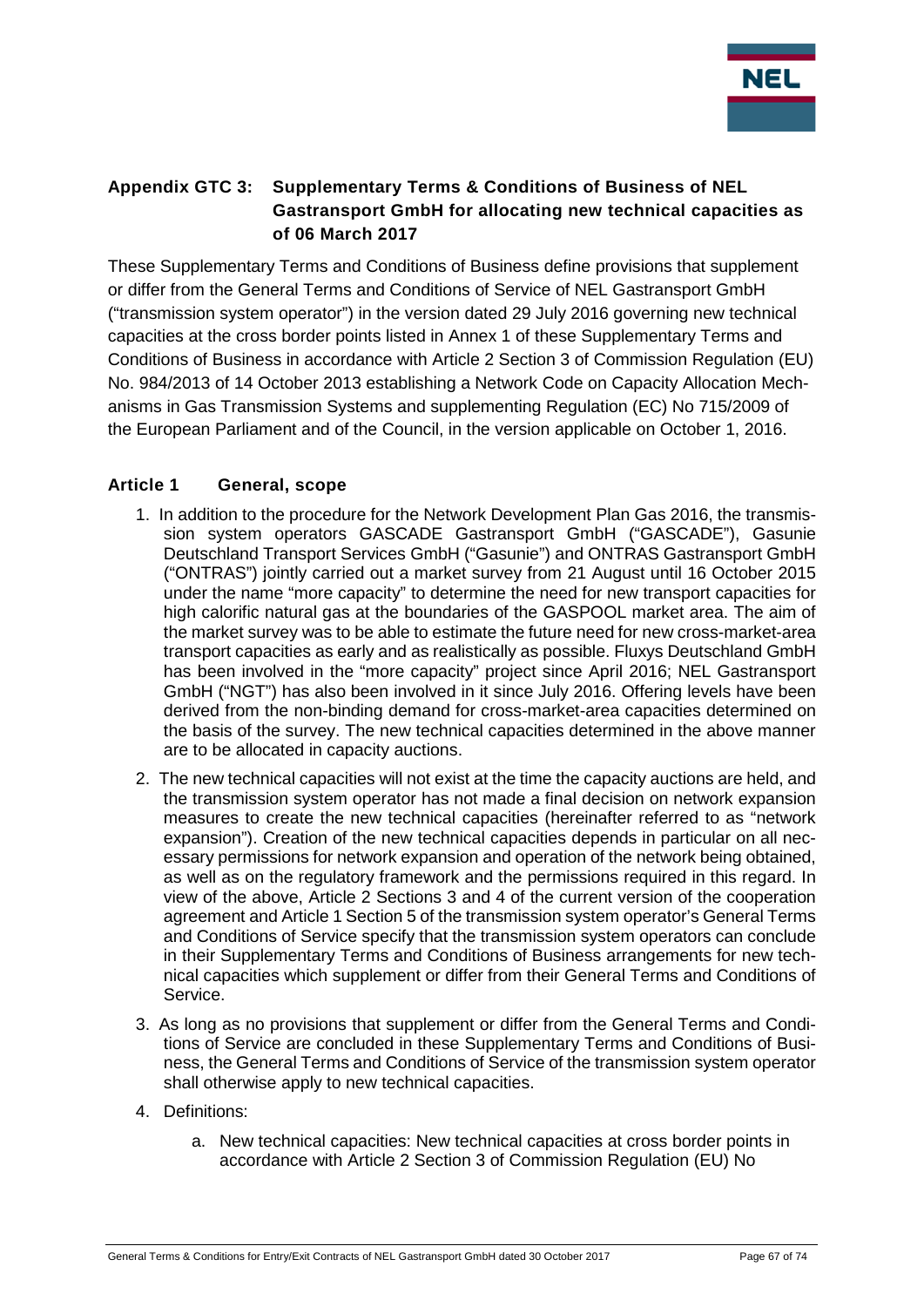

984/2013 of 14 October 2013 establishing a Network Code on Capacity Allocation Mechanisms in Gas Transmission Systems and supplementing Regulation (EC) No 715/2009 of the European Parliament and of the Council, in the version applicable on 1 October 2016 ("NC CAM").

- b. Existing capacities: Available capacities in accordance with Article 2 Section 1 No. 20 of Regulation (EC) No 715/2009 of the European Parliament and of the Council of 13 July 2009 on conditions for access to the natural gas transmission networks and repealing Regulation (EC) No 1775/2005 at the time of the 2017 annual auction, not including the new technical capacities.
- c. Performance period of the entry or exit contract: The period of time for which the contractual rights and obligations of the transmission system operator and the transport customer apply in accordance with Articles 3 and 4 of the transmission system operator's General Terms and Conditions of Service.

#### **Article 2 Marketing horizon**

- 1. New technical capacities shall be offered for a period of up to 25 years as of the anticipated commissioning of the underlying network expansion measures.
- 2. In deviation from Article 2 Section 1, new technical capacities shall be offered at cross border points in accordance with Article 11 NC CAM to the extent that a bundled capacity product is formed with the new technical capacities and this product does not represent a new technical capacity in accordance with Article 2 Section 3 NC CAM on the part of the neighboring transmission system operator.

#### **Article 3 Conclusion of contracts**

- 1. The entry or exit contract relating to new technical capacities between the transport customer and the transmission system operator shall be formed by allocation of the capacities in accordance with Article 1 Section 2 of the transmission system operator's General Terms and Conditions of Service. Subject to the provisions in Section 3 of this Article 3 and contrary to Article 1 Section 2 of the transmission system operator's General Terms and Conditions of Service, the entry or exit contract shall be fully effective subject to the condition precedent that the following conditions a) to e) are met cumulatively:
	- a) Upon completion of the respective auctions for new technical capacities on the primary capacity platform, all offered standard capacity products of the existing capacities with an equivalent or higher quality at the cross border points have been marketed across the transmission system operators in the respective flow direction (existing capacities are booked out with priority). The existing capacities of OPAL Gastransport GmbH shall be exempt from booking out with priority.
	- b) As part of an economic assessment based on the entry and exit contracts concluded subject to the condition precedent, the transmission system operator has determined that the measures to create new technical capacities for an offering level are costeffective.
	- c) All necessary regulatory permissions for capacity allocation for the new technical capacities have been obtained.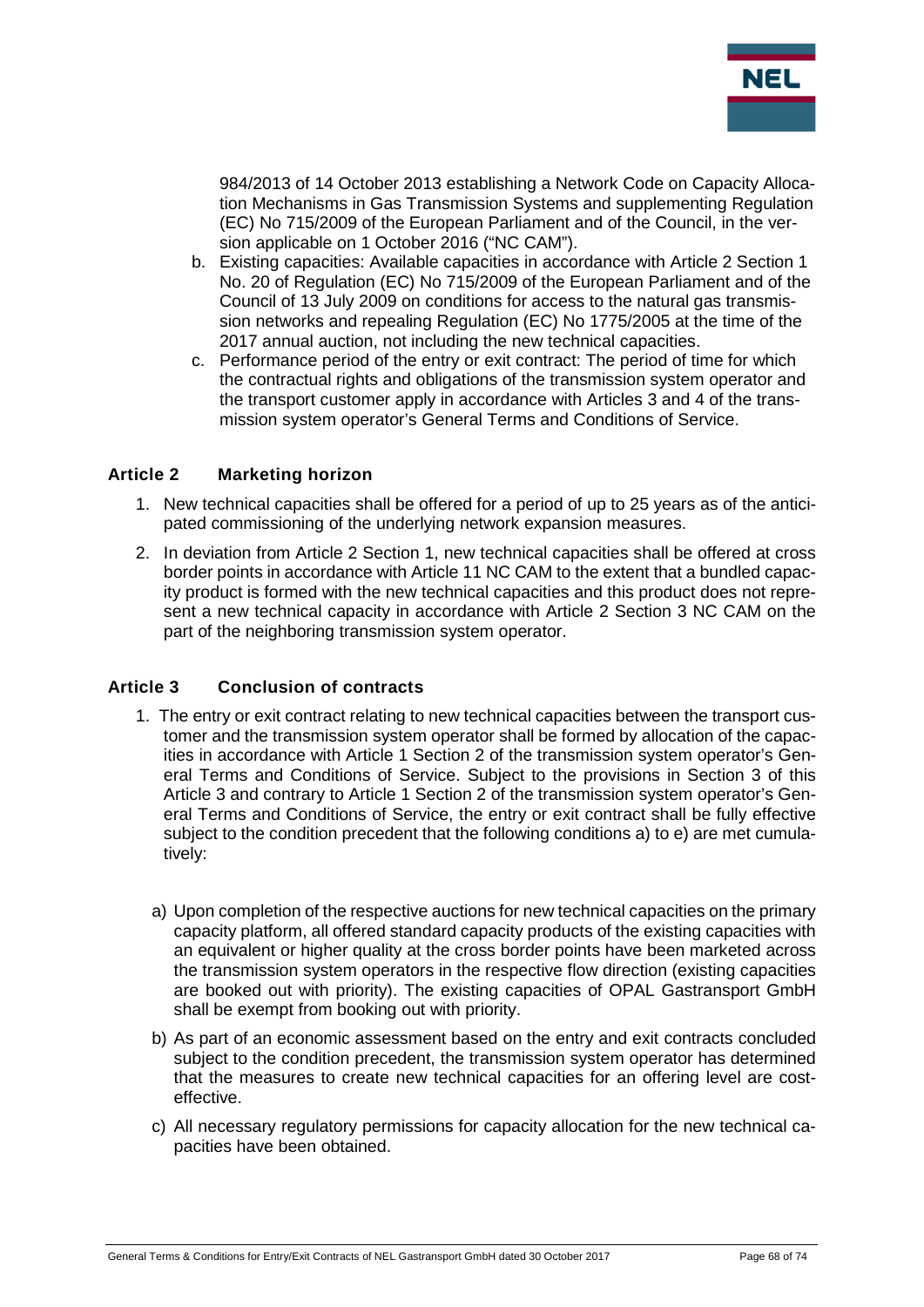

- d) The costs of the expansion measures required for creating the new technical capacities have been acknowledged by the regulatory authorities.
- e) The transmission system operator's management has agreed to expansion of the network. Management shall not deny this consent arbitrarily or for irrelevant reasons.
- 2. If one or more of the conditions in Section 1 a) to e) of this Article 3 are not met by 30 June 2019 or the entry or exit contract has not been declared fully effective by the transmission system operator in accordance with Article 3, they shall be regarded as not having occurred and the entry or exit contract shall become definitively ineffective.
- 3. Regardless of the occurrence or non-occurrence of one or more conditions in accordance with Section 1 a) to e) of this Article 3, the transmission system operator shall be authorized at any time to decide by 30 June 2019 that the entry or exit contract shall be fully effective.
- 4. The transmission system operator shall give the transport customer written notice of the occurrence or non-occurrence of the conditions in accordance with Section 1 a) to e) or in accordance with Section 3 of this Article 3. With regard to the conditions in Section 1 a), the information shall be provided no later than 30 June 2017, with regard to Section 1 b), the information shall be provided no later than 28 February 2018, with regard to Section 1 c), the information shall be provided no later than 31 August 2017, and with regard to Section 1 d) and Section 1 e), the information shall be provided no later than 30 June 2019.
- 5. The transmission system operator shall give the transport customer written notice that the entry or exit contract is fully effective immediately after the occurrence of the conditions in accordance with Section 1 a) to e) of this Article 3 or in accordance with Section 3 of this Article 3.
- 6. If one or more conditions in accordance with Section 1 a) to e) of this Article 3 do not occur or the transmission system operator exercises its special right of termination in accordance with Article 7 Section 1, all and any claims for liability against the transmission system operator shall be excluded.
- 7. The capacity allocation of the auctions shall be published by the transmission system operator in aggregated form after the end of the auctions, taking into account the need to keep business and trade secrets confidential. Transport customers who take part in the capacity auctions shall receive separate confirmations of the respective capacity allocation of the capacity auctions from the transmission system operator.

#### **Article 4 Auction process**

- 1. New technical capacities shall be marketed in accordance with the terms and conditions of business of the primary capacity platform. The terms and conditions of business shall be published by the platform operator on its website.
- 2. As part of the auctions on the primary capacity platform, multiple auctions per cross border point for similar capacity products can be held simultaneously for new technical capacities in order to present multiple offering levels. Without prejudice to the provisions in Article 3, only the entry or exit contract that corresponds to the highest offering level for which the transmission system operator has determined the cost-effectiveness of the expansion measure in accordance with Article 3 Section 1 b) shall become effective. The transmission system operator shall cancel the other allocations by giving the transport customer written notice.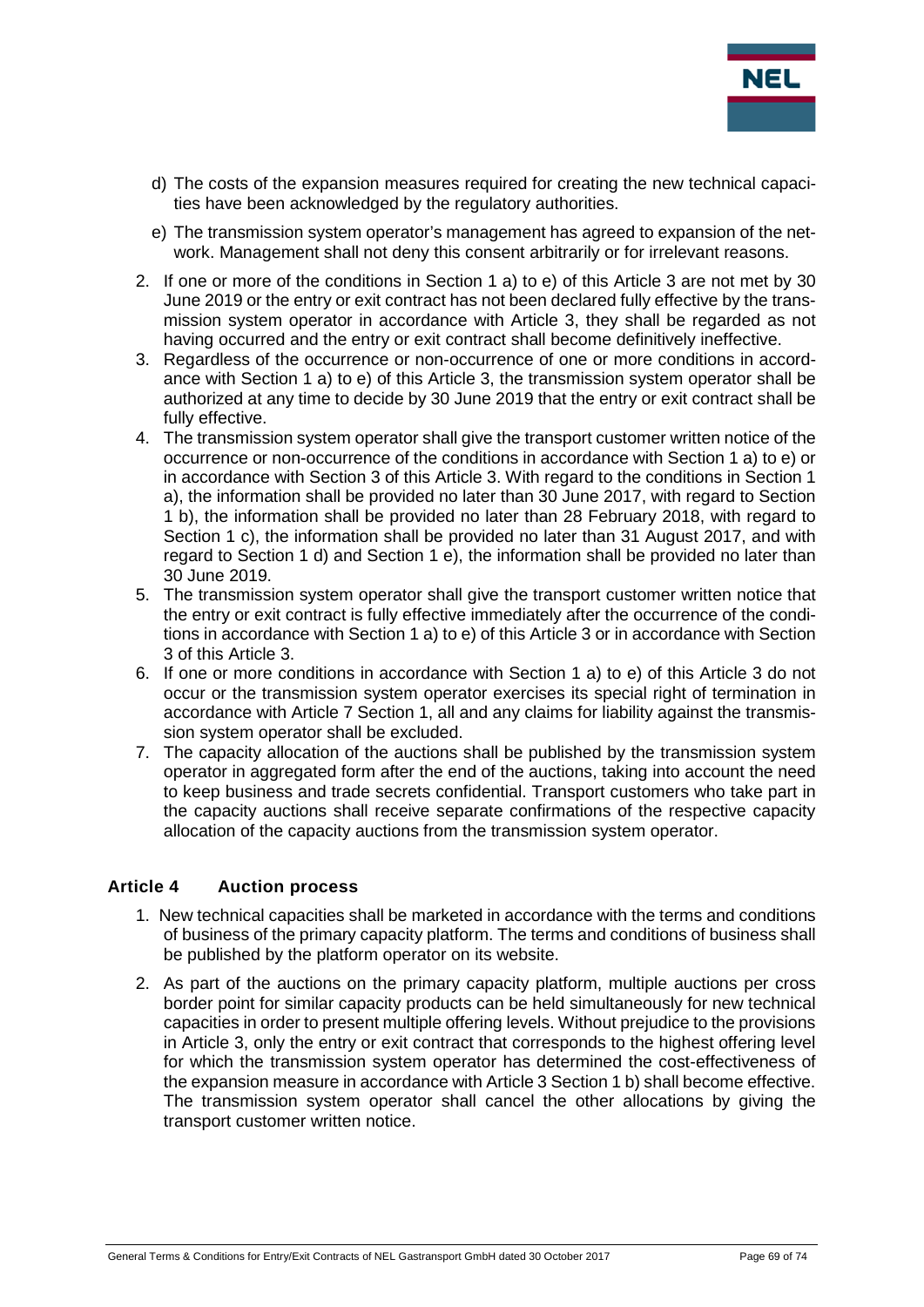

### **Article 5 Tariffs**

- 1. The transmission system operator shall generally charge variable tariffs for the new technical capacities in accordance with Article 5 Section 2. The transmission system operator shall examine whether and to what extent charging fixed tariffs instead of variable tariffs can be applied. Legal and regulatory permissibility, and necessary official permissions, in particular the approval of fixed tariffs by the Federal Network Agency, are requirements for the potential charging of fixed tariffs by the transmission system operator. Furthermore, the charging of fixed tariffs must be at least equivalent for the transmission system operator in economic terms to charging variable tariffs. If the aforementioned requirements are met, the transmission system operator may specify by the end of 31 December 2017 for each cross border point that fixed tariffs are applied instead of variable tariffs in accordance with Article 5 Section 2. If the transmission system operator does not specify by the end of 31 December 2017 that fixed tariffs are to be applied, variable tariffs shall continue to apply in accordance with Article 5 Section 2. The transmission system operator shall notify the transport customer immediately as soon as it has been established that fixed tariffs will be charged.
- 2. Article 25 of the transmission system operator's General Terms and Conditions of Service shall apply both for charging variable tariffs and for charging fixed tariffs subject to the provision that the Parties
	- a) agree variable and/or fixed tariffs for the performance period of the entry or exit contract in each case from 1 October to 31 December. The tariffs as defined here are the variable and/or fixed tariffs that are formed in future in accordance with regulatory requirements or are approved in future by the regulatory authorities, as well as the other tariffs or tariff components stated in Article 25 Section 1 of the General Terms and Conditions of Service and any future cost allocations that will apply in each case on 1 October of a year in the respective performance period of the entry or exit contract according to the price sheet published on the transmission system operator's website; and
	- b) agree variable and/or fixed tariffs for the performance period of the entry or exit contract in each case from 1 January to 30 September. The tariffs as defined here are the variable and/or fixed tariffs that are formed in future in accordance with regulatory requirements or are approved in future by the regulatory authorities, as well as the other tariffs or tariff components stated in Article 25 Section 1 of the General Terms and Conditions of Service and any future cost allocations that will apply in each case on 1 January of a year in the respective performance period of the entry or exit contract according to the price sheet published on the transmission system operator's website.
	- c) Without prejudice to the provisions in Sections 2 and 3 of Article 7, Article 25 Section 3 Sentence 1 and Article 4 of the transmission system operator's General Terms and Conditions of Service shall not apply in the cases specified in a) and b) since price adjustments are not involved.
- 3. As part of the auction, the specific capacity tariff currently applying at the time of the auction and formed in accordance with regulatory requirements shall be used. However, use of the specific capacity tariff in accordance with Sentence 1 shall not constitute an agreement on the tariffs and shall say nothing about the level of the actually agreed tariffs to be charged for the performance period of the entry or exit contract in accordance with Section 1of this Article 5. There is consequently no price adjustment within the meaning of Article 25 Section 3 Sentence 1 and Article 4 of the transmission system operator's General Terms and Conditions of Service.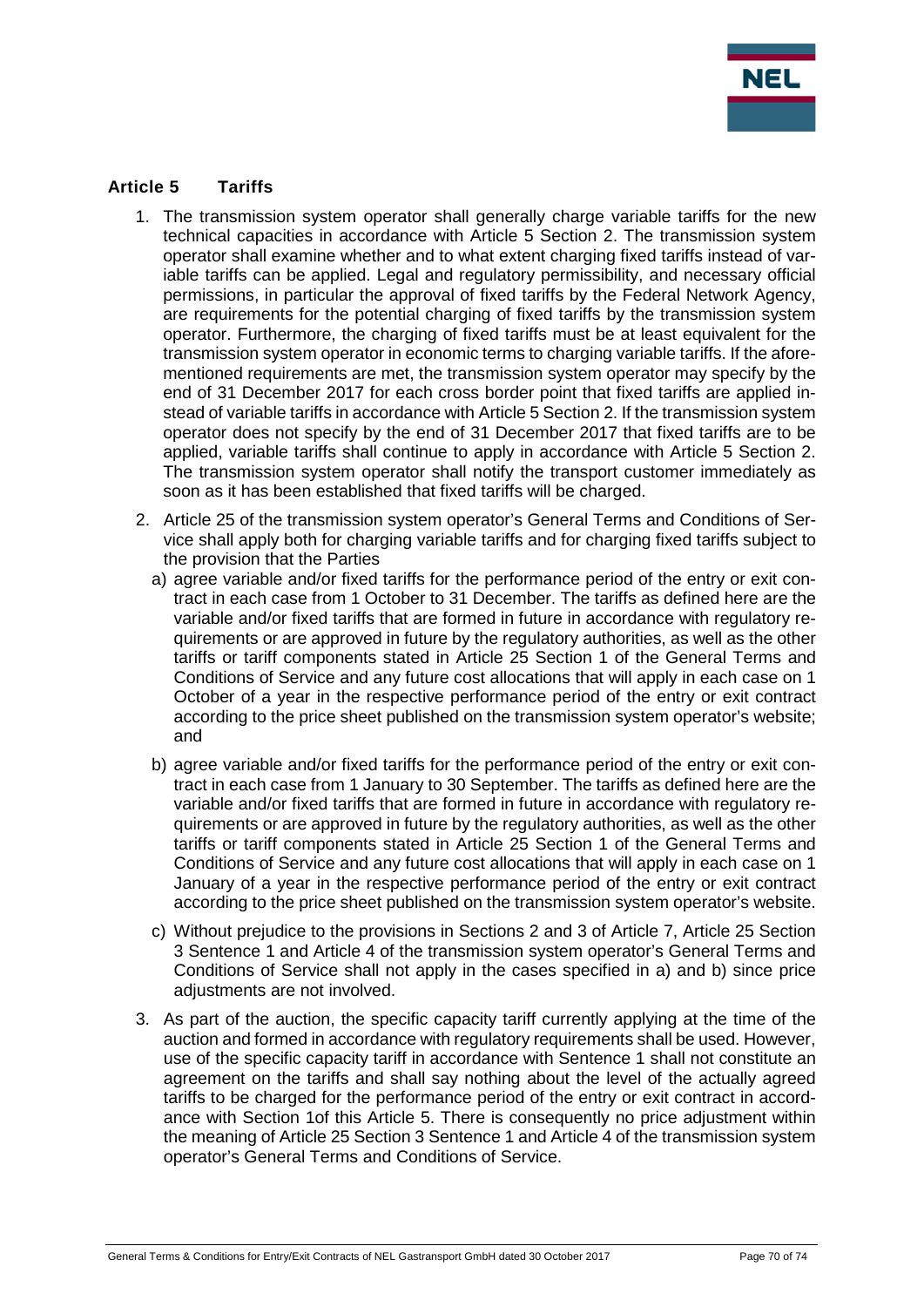

#### **Article 6 Rights and obligations of the transmission system operator and the transport customer**

- 1. Prior to the expiry of the deadline for the special right of termination in accordance with Article 7 Section 1, or until the transport customer prematurely waives the special right of termination in accordance with Article 7 Section 1, the transmission system operator shall not be obliged to take measures to provide new technical capacities. Following expiry of the deadline for the special right of termination in accordance with Article 7 Section 1, or after the transport customer has prematurely waived the special right of termination in accordance with Article 7 Section 1, the transmission system operator shall endeavor to take economically justifiable measures to ensure that the capacities allocated to the transport customer are made available in good time for the performance period of the entry or exit contract. In particular, the full scope of the waiver of all transport customers of the special right of termination in accordance with Article 7 Section 1, in relation to the allocated new technical capacities in accordance with Article 3 Section 1 Sentence 1 per cross border point for the respective performance periods of the entry or exit contracts, shall be taken into account in assessing whether the measures are economically justifiable within the meaning of Section 1. Overall, the transport customers' waiver of the special right of termination in accordance with Article 7 Section 1 has to occur at least to the extent that it would enable the transmission system operator to determine the cost-effectiveness of the new technical capacities of an offering level offered in the 2017 annual auction in accordance with Article 3 Section 1 b). In addition, the status of the necessary permissions under public law and the regulatory framework shall be taken into account, especially the approval of the costs of the required expansion measures needed for the creation of the new technical capacities, without an economical tenability of the transmission system operator is not fulfilled, shall be taken into consideration. To the extent that the transmission system operator is not required to endeavour to implement measures or in the case of measures not being economically justifiable, the performance period of the respective entry- or exit contract can be affected and Article 6 Section 3 will be applicable mutatis mutandis. If it is requested by the transport customer, the transmission system operator will review possible measures to provide the new technical capacities at an earlier date to reduce the postponement of the performance period of the respective entry- or exit contract. For this purpose the transmission system operator can submit an offer to the transport customer in which the transport customer would have to accept the costs, responsibilities and risks of the measures required for the new technical capacities in case the conditions precedent in accordance with article 3 section 1 do not come to bear or the special right of termination in accordance with Article 7 Section 1has been exercised by transport customer.
- 2. Furthermore, the transmission system operator shall, once the entry or exit contract has become fully effective in accordance with Article 3, endeavor to take all economically justifiable measures in order to coordinate the commissioning of the infrastructure for the new technical capacities with the upstream or downstream network operators at cross border points. In particular, the necessary permissions under public law and the regulatory framework shall be taken into account in assessing whether the measures are economically justifiable within the meaning of Section 2.
- 3. If in the course of the network expansion that falls under the responsibility of the transmission system operator it turns out that the new technical capacities at the cross border points cannot be created to the beginning of the performance period of the entry or exit contract, in particular due to the lack of definitive permissions under public law, the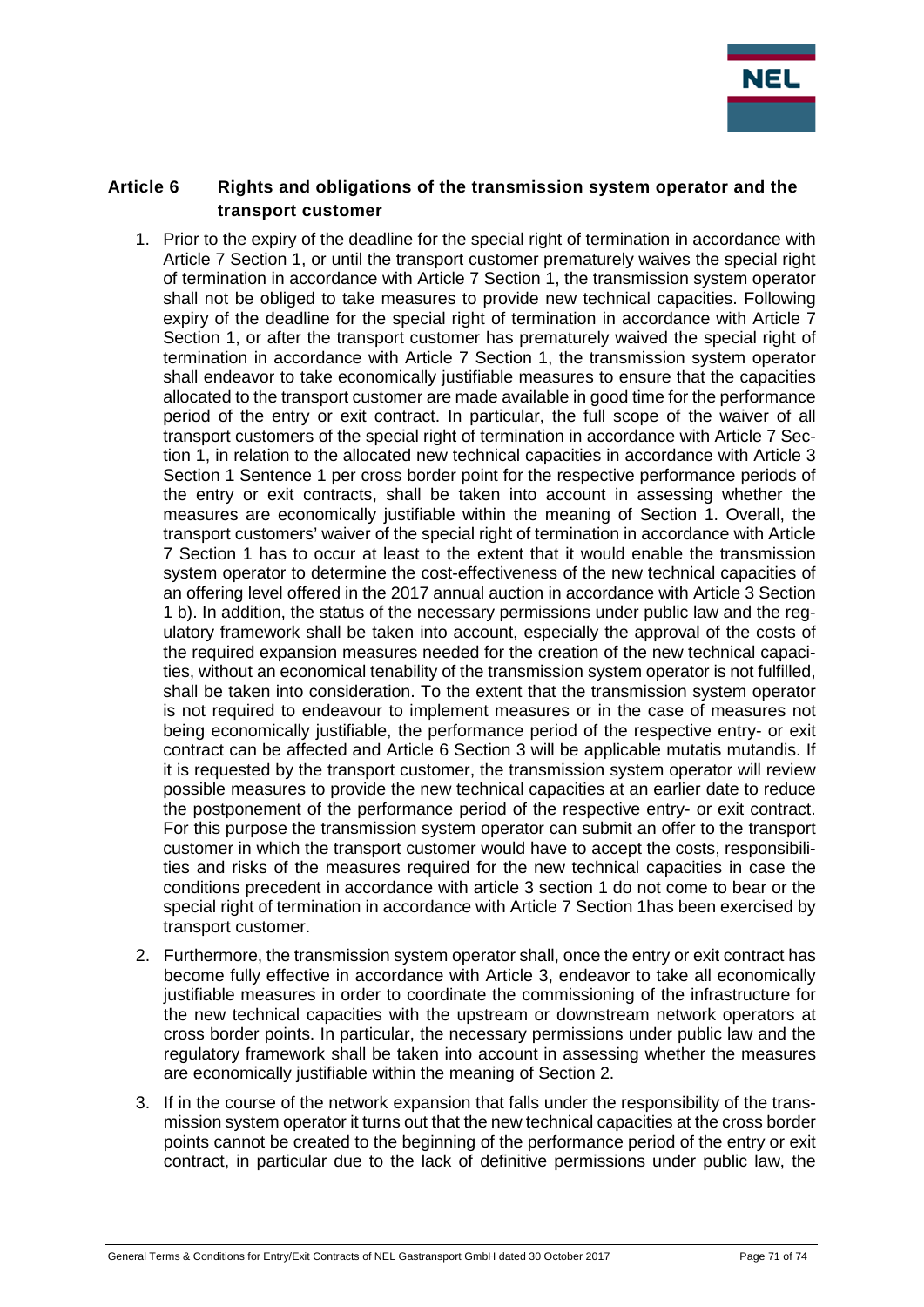

transmission system operator shall notify the transport customer immediately and inform it whether and when the start of the performance period of the entry or exit contract can be expected. The delay may also cover the entire performance period of the entry or exit contract. During the delay both the transmission system operator's obligations to provide capacities and the transport customer's obligations to pay tariffs shall be suspended. Any further claims by the Parties against each other shall be excluded.

- 4. If transport capacities upstream or downstream of the cross border points of the transmission system operator are not available at the start of the performance period of the entry or exit contract, the transport customer shall still be obliged to fulfill the contract, in particular to pay the tariffs agreed in the entry or exit contract, and shall not be authorized to rescind or otherwise terminate the entry or exit contract
- 5. In relation to Section 4, that shall mean in particular that the transport customer shall not be authorized to plead Article 313 of the German Civil Code (*BGB*) (Interference with the basis of the transaction) or Article 314 *BGB* (Termination for a compelling reason of contracts for the performance of a continuing obligation).

### **Article 7 Special right of termination**

- 1. The transport customer and the transmission system operator shall be entitled to terminate the entry or exit contract until the end of 31 January 2018 with immediate effect ("special right of termination in accordance with Article 7 Section 1"). Provided that the transport customer prematurely waives its special right of termination in accordance with Article 7 Section 1 for all performance periods of the entry or exit contracts of new technical capacities at the respective cross border point, the provisions of Article 6 Section 1 Sentence 2 shall apply. In the event of a premature waiver of the special right of termination in accordance with Article 7 Section 1 by the transport customer, the transmission system operator shall also waive its special right of termination in accordance with Article 7 Section 1.
- 2. The transport customer shall be authorized to terminate the entry or exit contract, provided that variable tariffs are applied for it, after publication of the variable tariffs by the transmission system operator for the respective performance period in accordance with Article 5 Section 2 a) and b) of these Supplementary Terms and Conditions of Business with a period of notice of 10 working days to the respective start of the period as of when the tariffs apply, if the specific capacity tariff formed and agreed in accordance with Article 5 Section 2 a) and b) of these Supplementary Terms and Conditions of Business exceeds the maximum tariff limit defined for the performance period in accordance with Annex 1 of these Supplementary Terms and Conditions of Business. The special right of termination in accordance with Sentence 1 shall exist solely in relation to the respective performance period of the entry or exit contract in accordance with Article 5 Section 2 a) and b) to which the published tariffs apply.
- 3. The transport customer can terminate the respective entry or exit contract in relation to the performance period that can be terminated in accordance with Section 2 in full or in part in accordance with the level of the capacity booking. A partial termination in accordance with Sentence 1 shall be permitted only as a uniform reduction of the originally booked capacity for the respective performance period in accordance with Article 5 Section 1 a) and b).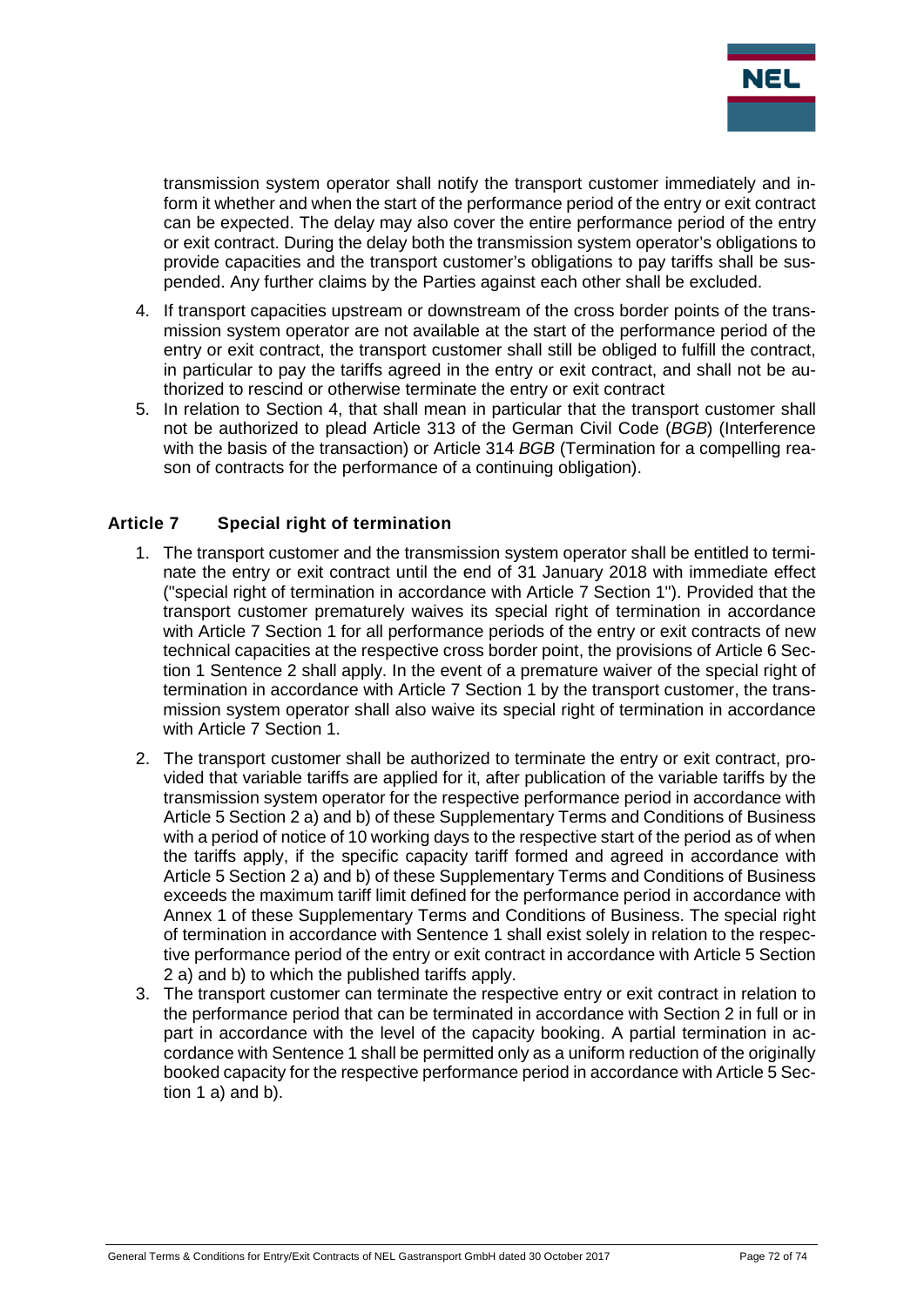

## **Article 8 List of appendices**

The following appendix shall constitute an integral part of these Supplementary Terms & Conditions of Business of NEL Gastransport GmbH for allocating new technical capacities as of 06 March 2017:

Appendix 1 STC for allocating new technical capacity

Maximum tariff limit for the special right of termination in accordance with article 7 (2) of the Supplementary Terms and Conditions of Business of NEL Gastransport GmbH for allocating new technical capacities as of 06 March 2017